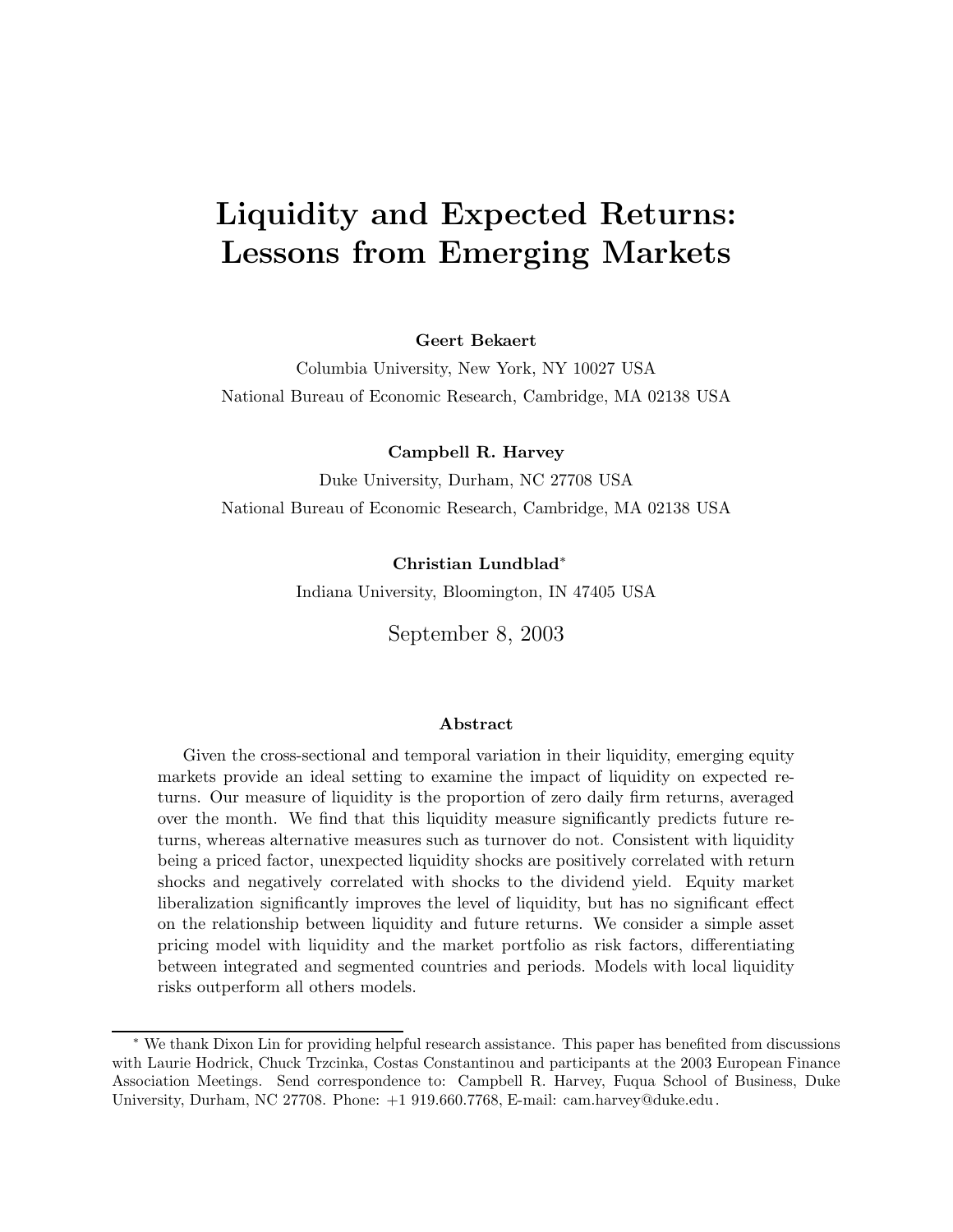#### **1 Introduction**

It is generally accepted that liquidity is important for asset pricing. Illiquid assets and assets with high transaction costs trade at low prices, relative to their expected cash flows. It follows that liquidity and trading costs may contribute to both the average equity premium in stocks and, if there is systematic variation in liquidity, to the time-variation in expected returns. For example, Amihud and Mendelson (1986), Brennan and Subrahmanyam (1996), Datar, Naik and Radcliffe (1998), Chordia, Roll and Anshuman (2001), Chordia, Roll and Subrahmanyam (2002) all attempt to quantify the role of liquidity in U.S. expected stock returns. Jones (2002) finds that bid-ask spreads and turnover predict U.S. stock returns one period ahead using 100 years of annual data, whereas the decline in transaction costs may also have contributed to a fall of about  $1\%$  in the equity premium. Amihud (2002), using a 1964-1997 NYSE sample, finds that expected market illiquidity has a positive effect on ex ante excess returns, and unexpected illiquidity has a negative effect on contemporaneous stock returns. Furthermore, if liquidity varies systematically (see Chordia, Roll, and Subrahmanyam (2000) and Huberman and Halka (1993)), securities with returns positively correlated with market liquidity should have high expected returns (see Pastor and Stambaugh (2002) and Sadka (2002) for recent empirical work). Acharya and Pedersen (2002) develop a stylized model that leads to three different risk premia associated with changes in liquidity, and find these risk premia to be highly significant in U.S. data.<sup>1</sup>

Surprisingly, the growing body of research on liquidity primarily focuses on the United States, arguably the most liquid market in the world. In contrast, our research focuses on markets where liquidity effects may be particularly acute, namely emerging markets. In a 1992 survey by Chuhan, poor liquidity was mentioned as one of the main reasons that

<sup>&</sup>lt;sup>1</sup>There is a vast theoretical literature on liquidity which starts with Kyle (1985), Glosten and Milgrom (1985), Easley and O'Hara (1987) and Admati and Pfleiderer (1988). Models linking liquidity to expected returns and other variates include by Amihud and Mendelson (1986), Constantinides (1986), Grossman and Miller (1988), Heaton and Lucas (1996), Vayanos (1998), Lo, Mamaysky and Wang (2001), Holmstrom and Tirole (2002), Huang (2002), Eisfeldt (2002), and O'Hara (2003). Lo, Mamaysky and Wang also provide a comprehensive historical record of the research related to transactions costs, portfolio choice and liquidity.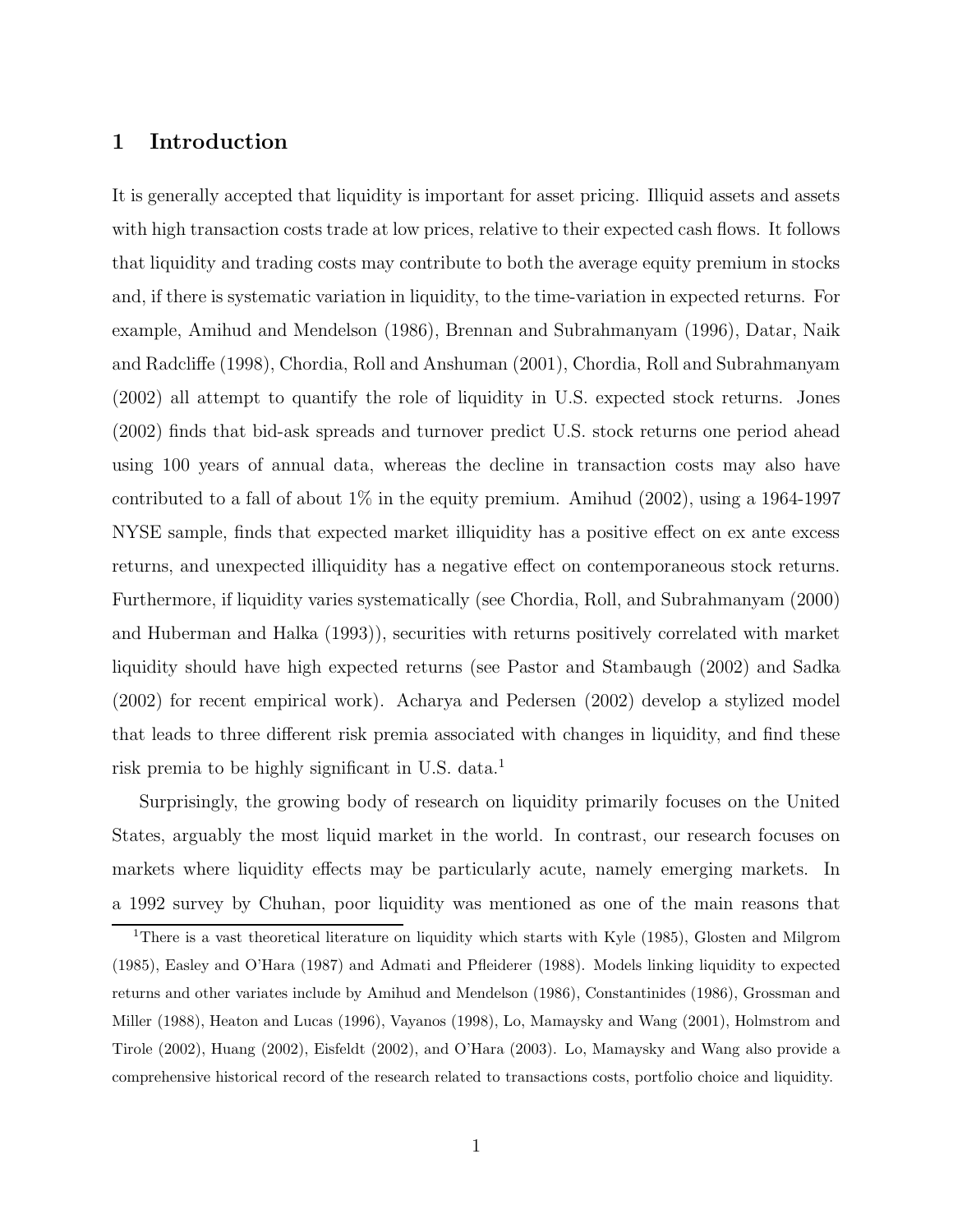prevented foreign institutional investors from investing in emerging markets. If the liquidity premium is an important feature of these data, the focus on emerging markets should yield particularly powerful tests and useful independent evidence. In addition, many emerging markets underwent a structural break during our sample that likely affected liquidity, namely equity market liberalization. These liberalizations give foreign investors the opportunity to invest in domestic equity securities and domestic investors the right to transact in foreign equity securities. This provides an additional verification of the importance of liquidity for expected returns, since, all else equal (including the price of liquidity risk), the importance of liquidity for expected returns should decline post liberalization. This is important, since when focusing on the U.S. alone, the finding of expected return variation due to liquidity can always be ascribed to an omitted variable correlated with a liquidity proxy. After all, there are a priori reasons to suspect small liquidity effects in the U.S. The U.S. market is vast in the number of traded securities, and it has a very diversified ownership structure, combining long-horizon investors (less subject to liquidity risk) with short-term investors. Hence, we may observe clientele effects in portfolio choice that mitigate the pricing of liquidity. Such diversity in securities and ownership is lacking in emerging markets, making liquidity affects potentially more acute. Moreover, as an important side-benefit, we can test whether improved liquidity contributes to the decline in the cost of capital post-liberalization that is documented by Bekaert and Harvey (2000) and Henry (2000).

Finally, we also contribute to the vast literature on return predictability. Jones (2002) finds that liquidity and transaction cost variables have more predictive power than dividend yields for U.S. stock returns, but a growing literature has found, somewhat surprisingly, dividend yields to be rather poor predictors of U.S. stock returns. Early work on emerging markets (see for example Harvey (1995) and Bekaert (1995)) found relatively strong predictability in emerging markets using standard predictive variables, including the dividend yield. Given the low correlation between emerging market and U.S. equity returns, our analysis provides interesting independent evidence regarding return predictability.

There are some serious obstacles to our analysis. First, the data in emerging markets are of relatively poor quality, and detailed transaction data (bid-ask spreads, for example) are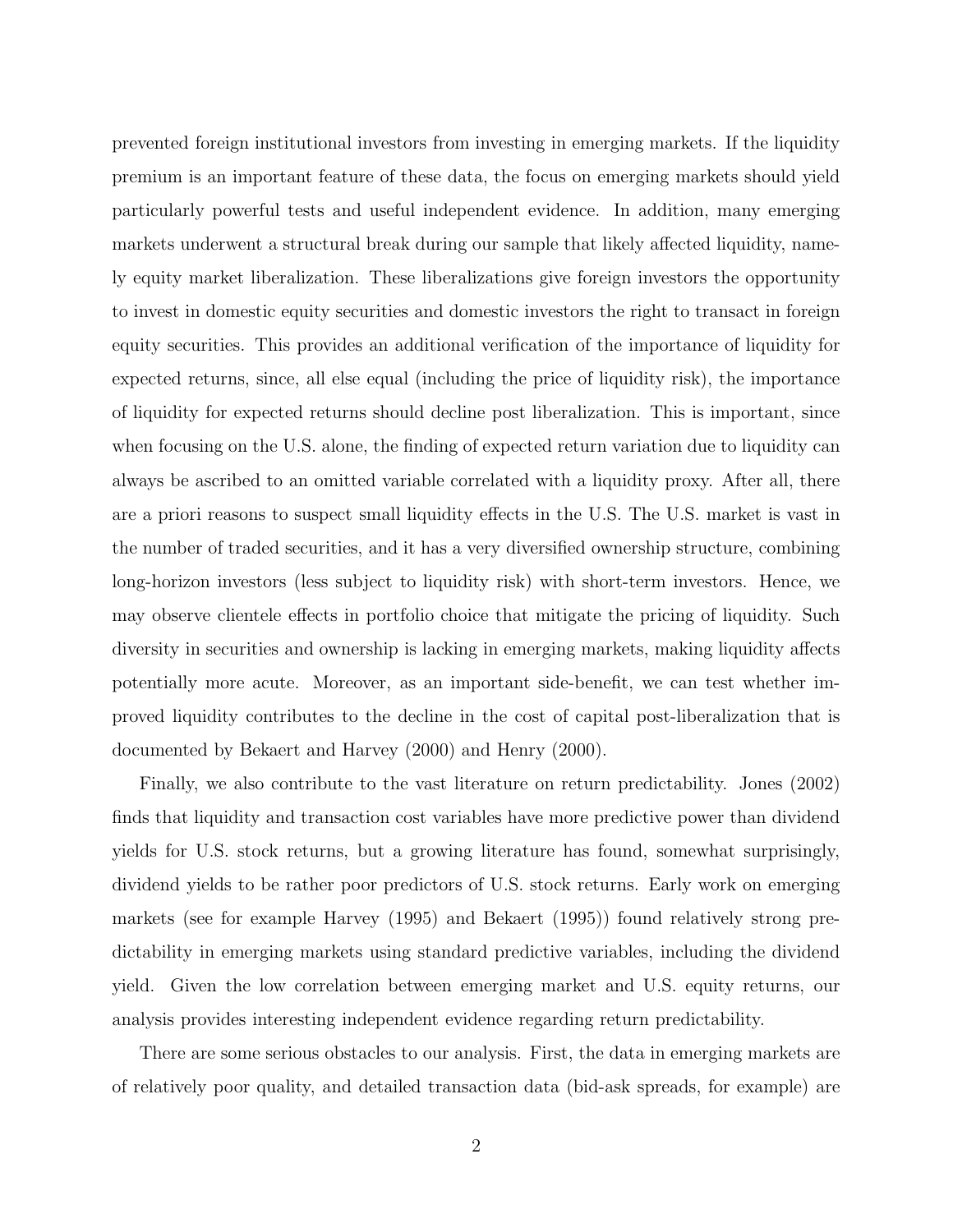not widely available. For example, Domowitz, Glen, and Madhavan (2001) explore trading costs and liquidity in an international context for many countries, but they are forced to focus on trade level data, provided by Elkins/McSherry Inc., over a two year period. Similarly, Jain (2002) explores the relation between equity market trading design and liquidity across various countries, but uses a hand collected time-series of bid-ask spreads spanning only several months. To examine the time-series patterns in liquidity, we construct a measure that relies on the incidence of observed zero daily returns in these markets. Lesmond, Ogden and Trzcinka (1999) argue that if the value of an information signal is insufficient to outweigh the costs associated with transacting, then market participants will elect not to trade, resulting in an observed zero return. The advantage of this measure is that it requires only a *timeseries* of daily equity returns. Given the paucity of time-series data on preferred measures such as bid-ask spreads or bona-fide order flow (following Kyle (1985)), our measure is an attractive empirical alternative. Further, we demonstrate that this measure, the proportion of zero daily returns, is highly correlated with more traditional measures of transaction costs for emerging equity markets for the limited periods when overlapping data *are* available, and we compare its effects with the effects of turnover. Lesmond (2002) provides a more detailed analysis of emerging equity market trading costs, and confirms the usefulness of this measure. Second, even for this easily constructed measure, we still have relatively short time-series samples from the perspective of traditional asset pricing empirics, making pure time-series tests country-by-country less useful, especially given the volatility of emerging market returns. We therefore pool the data across emerging markets.

The remainder of the paper is organized as follows. Section 2 describes our data and characterizes our liquidity measures. Section 3 outlines a simple structural VAR model that we use to interpret the results. Section 4 details the econometric models we estimate. Section 5 reports various VAR estimates and evaluates the statistical robustness and significance of the results (using Monte Carlo analysis), as well as their economic significance. Section 6 provides preliminary evidence of liquidity pricing in emerging markets. Some concluding remarks are offered in the final section.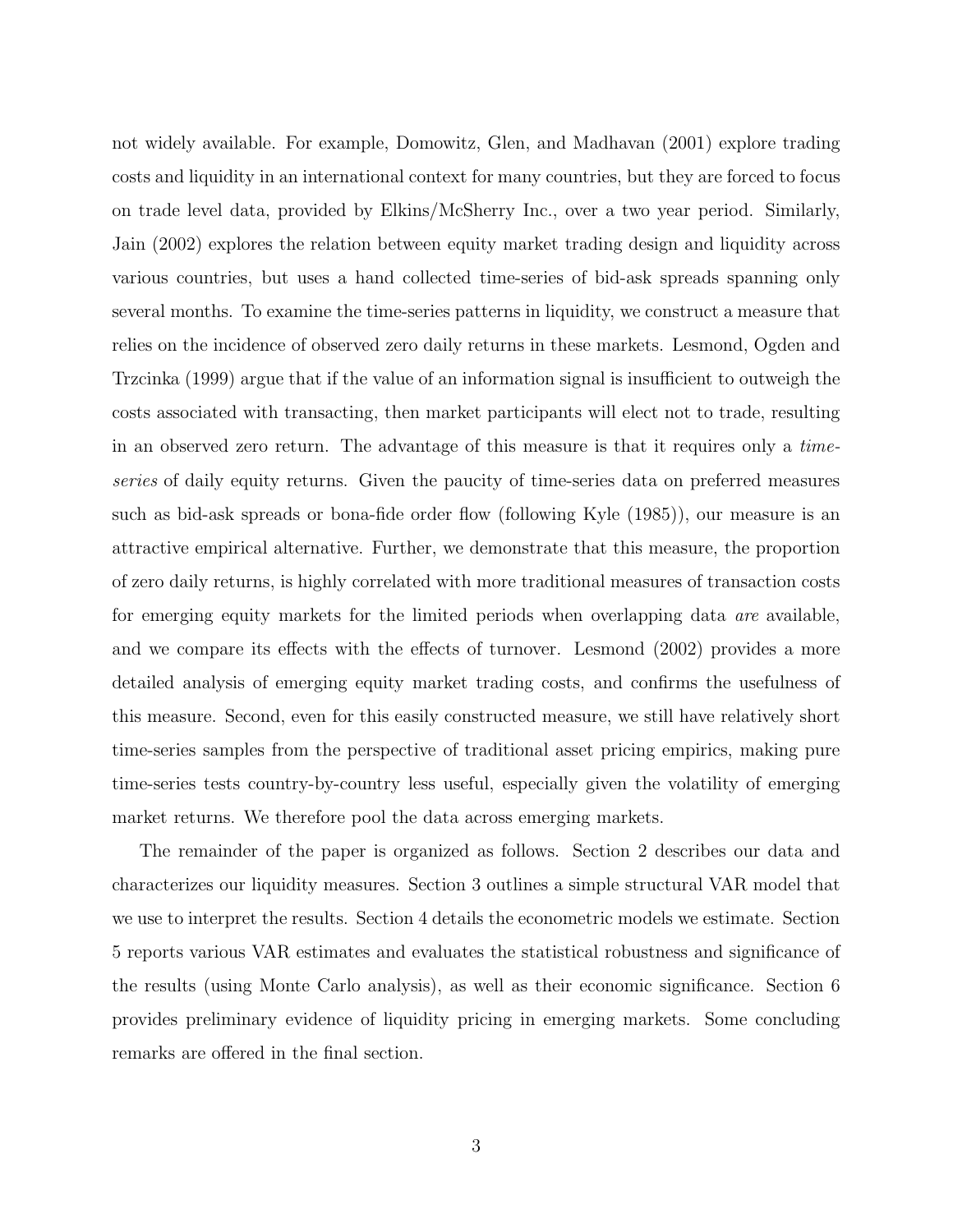#### **2 Liquidity Measures for Emerging Markets**

#### **2.1** *Data and Summary Statistics*

Our empirical evidence focuses on 19 emerging equity markets. From Standard and Poor's Emerging Markets Database, we collect monthly returns (U.S. dollar), in excess of the onemonth Eurodollar rate, and dividend yields for the IFC Global Equity Market Indices. Summary statistics on the returns and dividend yields are presented in Table 1.

We also construct two measures of liquidity (or proxies for transaction costs) that will serve as the primary quantities of interest. First, following Amihud and Mendelson (1986), Atje and Jovanovic (1993), Bekaert and Harvey (1997), and Levine and Zervos (1998), we construct a measure of equity market turnover (*TURN*): the equity value traded for each month, divided by that month's equity market capitalization. Amihud and Mendelson (1986) show that turnover is negatively related to illiquidity costs. Table 1 provides some summary statistics. Zimbabwe exhibits the lowest level of average equity market turnover at 0.6% per month, whereas Taiwan exhibits the highest level at 21.6% per month. According to the World Bank's World Development Indicators, the average level of equity market turnover during this period for the United States is 6.5% per month, exceeding most, but not all, of the emerging markets presented in Table 1.

Second, given the paucity of realized transaction cost data for emerging equity markets, we employ a measure that reflects the effect of transactions costs directly on daily returns in these markets. Following Lesmond, Ogden and Trzcinka (1999) and Lesmond (2002), we construct the proportion of zero daily returns observed over the relevant month for each equity market. Daily returns data at the firm level are obtained from the Datastream research files starting from the late 1980's. For each country, we observe daily returns (using closing prices) for a large collection of firms (see Table 1 for the number of firms employed for each country) listed on a domestic exchange. The total number of firms available from the Datastream research files accounts for about  $90\%$ , on average, of the number of domestically listed firms reported by the World Bank's World Development Indicators. We also present the average number of firms across the sample. The difference between the average and total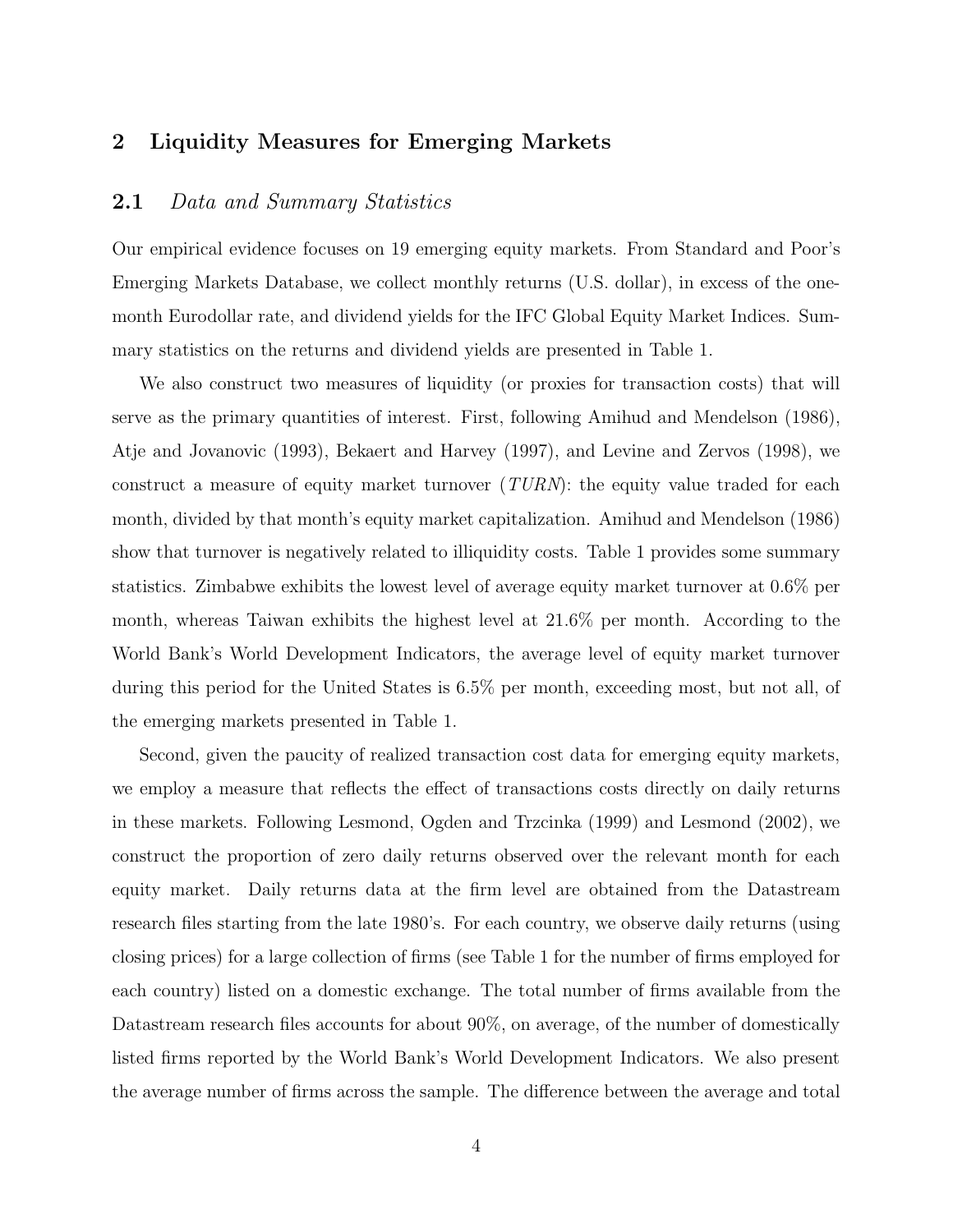reflects both increased Datastream coverage and actual equity issuance in these countries. For each country, we calculate the proportion of zero daily returns across all firms, and average this proportion over the month.

We present summary statistics for the proportion of zero daily returns measure in Table 1. As can be seen, this measure of liquidity/transactions cost is fairly persistent. Some of these equity markets exhibit a very large number of zero daily returns; Colombia, for example, has a 77% incidence of zero daily returns, on average, across domestically listed firms over the full period for which data are available, and the smallest incidence of zero daily returns is 11%, on average, in Taiwan. Given data limitations associated with the firm-level daily returns, we focus on subsamples of the data, for which the precise country inclusion criteria are detailed in Table 1. The first, which we will denote Sample I, contains 15 countries and covers January 1990 to May 2001. The second, which we will denote Sample II, contains 10 countries, and covers January 1988 to May 2001. The first two samples will form the basis of our formal empirical analysis in Section 3. Additionally, we will also explore the key relationships for an *unbalanced* panel (denoted Sample III) that includes all 19 countries from January 1987 to May 2001.

## **2.2** *Do zeros measure liquidity?*

Liquidity and transactions costs are notoriously difficult to measure [see O'Hara (2003) and Stoll (2000) for discussions]. The availability of detailed microstructural data in the U.S. market allows for the construction of sharper measures of liquidity. For example, Chordia, Roll and Subrahmanyam (2000, 2001, 2002) calculate daily measures of absolute and proportional bid-ask spreads, quoted share and dollar depth for 1988-1998. Unfortunately, such data are not generally available for emerging markets. Hence, we must rely on an indirect measure. Even for studies focusing on the U.S., indirect measures, starting with the seminal work of Roll  $(1984)^2$ , have been and remain popular.

There are a number of other possible liquidity measures. For example, Amihud (2002)

<sup>2</sup>See Ghysels and Cherkoaui (2003) for an application to an emerging market.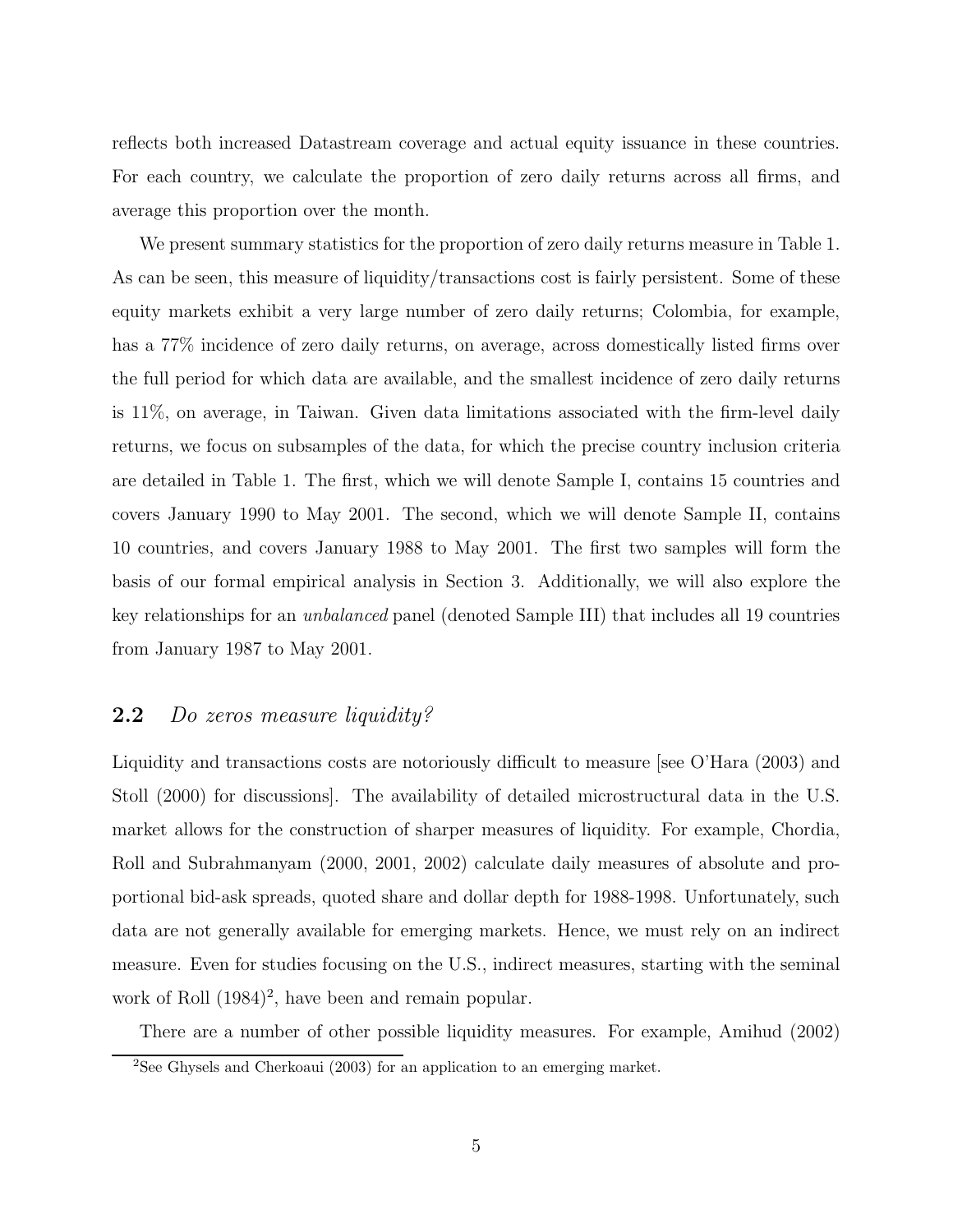examines the average ratio of the daily absolute return to the dollar trading volume on that day. This ratio delivers the absolute (percentage) price change per dollar of daily volume. This is interpreted as the daily price impact of order flow. Pastor and Stambaugh (2002), construct a firm specific liquidity measure by regressing a firm's return minus the market return on the lagged firm return and the lagged signed dollar volume of trading using daily data. The greater the price reversal on the next day, the more negative the coefficient on signed dollar volume and the more illiquid is the stock. The regression is repeated every month for every firm. Each month, the coefficient on the signed volume is averaged to provide a market wide liquidity measure. The measure is adjusted for the time-trend in market capitalization. Their final liquidity measure is the innovation from a regression of changes in the market-wide liquidity measure on lagged changes and the lagged level. While these two measures are straightforward to apply, we do not have dollar volume data on a daily basis in emerging markets. Moreover, volume data are very challenging, plagued by trends and outliers, problems that are likely exacerbated in our emerging market data. Finally, both measures require positive volume during the sampling interval, which might be problematic for some emerging markets where non-trading problems are particularly acute.

Nevertheless, it is important to be aware of the limitations of our measure. First, information-less trades should not give rise to price changes in liquid markets. The market reaction to such a trade may also depend on the particular trading mechanism in place. Whereas trading mechanisms vary substantially across emerging markets, we do not think that liquidity trades dominate the behavior of our measure. Indirect evidence of this is the fact that the zero measure correlates negatively with turnover. The cross-sectional correlation between the average turnover and the average incidence of zero daily returns across our sample countries is  $-0.52$ , indicating that the transaction costs measure is potentially reflecting *relative* liquidity across the equity markets in our study. Table 2 presents correlations of these two liquidity measures *across time* within each country. On average, the correlation between the proportion of zero daily returns and equity market turnover within a country is  $-0.38$ .

Second, another concern is that there is a zero return (no trading) because of a lack of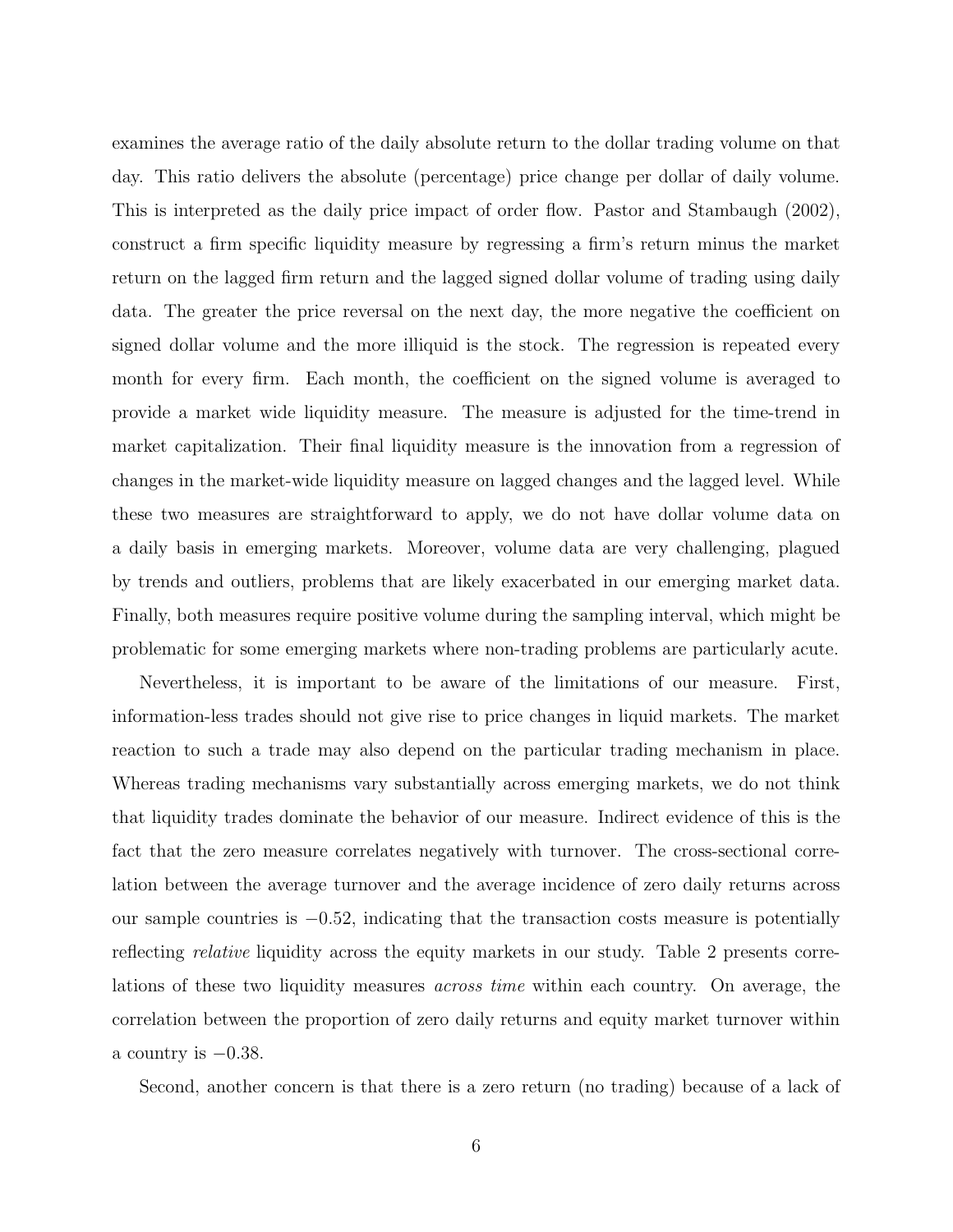news. Empirically, shocks or news generate persistent volatility patterns. In addition, higher volatility is likely associated with a higher compensation for providing liquidity. However, Table 2 indicates that there is no consistent pattern in the correlation between estimates of conditional volatility and the liquidity measure.<sup>3</sup> The correlation is more often positive than negative, though economically small in most cases. On average, the correlation is effectively zero.

As an alternative, we also construct a measure of within-month volatility as in French, Schwert, and Stambaugh (1987). First, we sum the squared returns *at the firm level* within the month, and then average this sum across firms for that month. Table 2 presents correlations between the incidence of zeros and the within-month volatility across time for each country. On average, the average correlation between the proportion of zero daily returns and within-month volatility is  $-0.23$ . This is somewhat more pronounced than for the implied conditional volatility estimates above (certain countries exhibit a large degree of correlation), but still suggests that the proportion of zero measure is capturing a unique aspect of liquidity. Nevertheless, given the somewhat larger correlations between the incidence of zeros and both turnover and volatility, we also consider (but do not report) an alternative measure of liquidity that reflects the "residuals" from country-by-country projections of the proportion of zero returns on both turnover and within-month volatility. While these regressions yield R-squares typically between 0.25 and 0.40, the general predictability and asset pricing implications of using the "residual" rather than the liquidity level (as presented in the subsequent sections) are unaffected.

Third, it is possible that our measure artificially reflects other characteristics of the stock market. For example, markets with many small stocks may automatically show a higher level of non-trading compared to markets with larger stocks. Since these small stocks only represent a small part of the market, it is not clear how relevant the measure is as a market-

<sup>3</sup>Estimates of the conditional volatility are obtained by maximum likelihood for both symmetric  $GARCH(1,1)$  and asymmetric threshold  $GARCH(1,1)$  models of the measured monthly equity returns for each market. The TARCH model is developed by Zakoian (1990) and Glosten, Jaganathan, and Runkle (1993).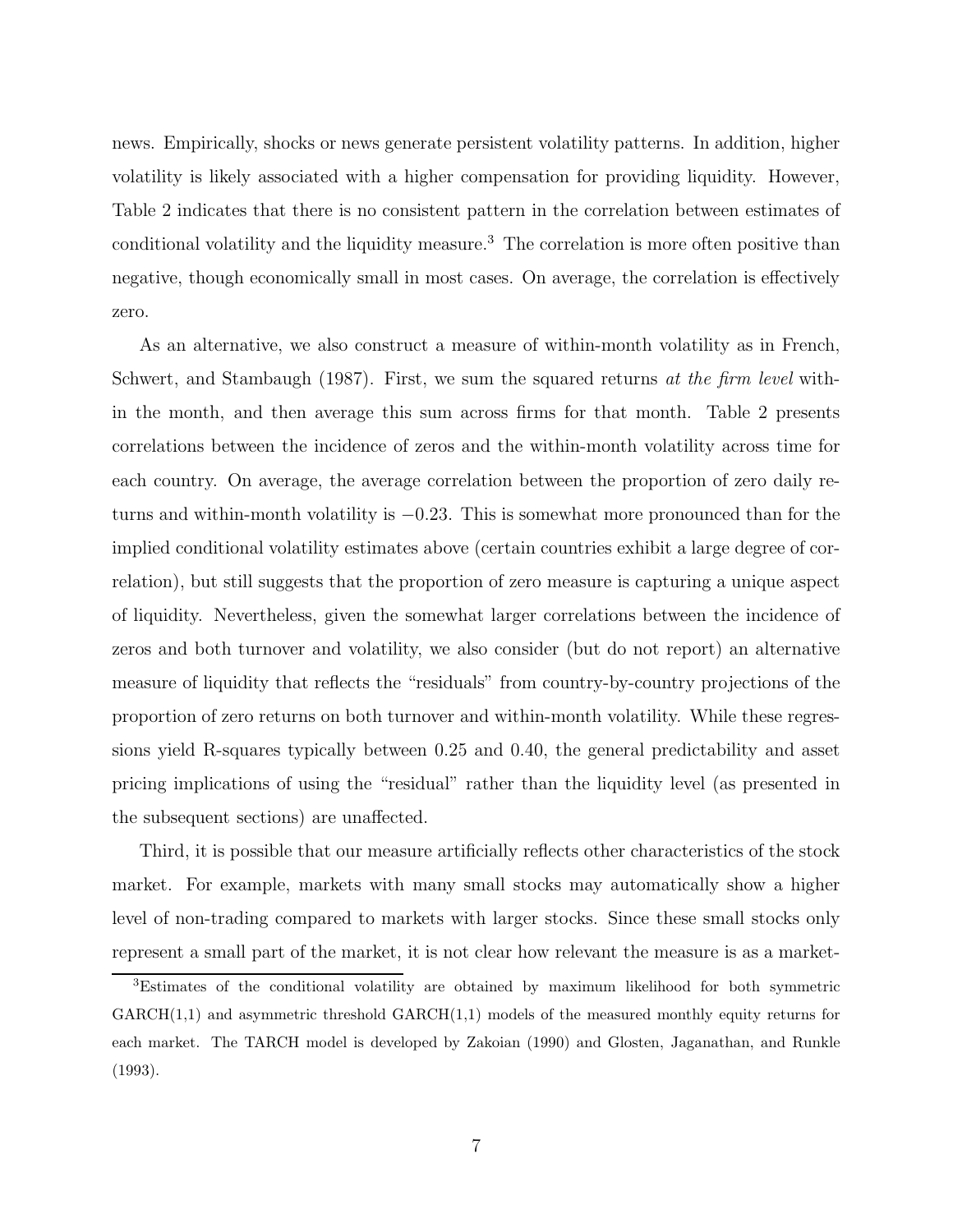wide transactions cost measure. However, Table 1 reveals a negative relation between the number of companies used in the computation and the average proportion of daily zero returns, with the cross-sectional correlation being -0.50. A larger number of firms covered by Datastream seems to be associated with a lower incidence of zero returns.

Perhaps most convincing is to explore the relationship between the returns based measure of transaction costs and more standard measures. To this end, Table 2 also presents correlations with available bid-ask spreads. Bid-ask spread data for domestic firms are obtained from the mid to late 1990's for a few countries from the Datastream research files. We find that the proportion of daily zero returns measure is highly correlated, 67% on average, with the average bid-ask spread across all countries and time-periods for which bid-ask spreads are available. Datastream supplied bid-ask spread data availability are limited; however, Lesmond (2002) also documents that the proportion of zero daily returns is highly correlated with hand-collected bid-ask spreads for a broader collection of emerging equity markets. The correlation between equity market turnover and the bid-ask spread is only about -0.21, on average, but there are some countries (Korea, Malaysia, and Mexico) for which the negative correlation is more pronounced. Taken together, this suggests that the proportion of zero daily returns appears to be picking up a component of liquidity and transaction costs that turnover does not.

#### **2.3** *A case study using U.S. Data*

For the United States, we explore the relationship between the proportion of zero daily returns and three other measures of transaction costs/liquidity common in the literature. Hasbrouck (1999, 2003) constructs a Bayesian estimate of effective trading costs from daily data using a Gibbs-sampler version of the Roll model.<sup>4</sup> This methodology yields a posterior distribution for the Roll-implied trading costs from the first-order autocorrelation in returns. For US equity data, Hasbrouck (2003) shows that the correlations between the Gibbs estimate and estimates of trading costs based upon high frequency Trade and Quote (TAQ) data

<sup>4</sup>Also see Harris (1990) for an analysis of the Roll estimator.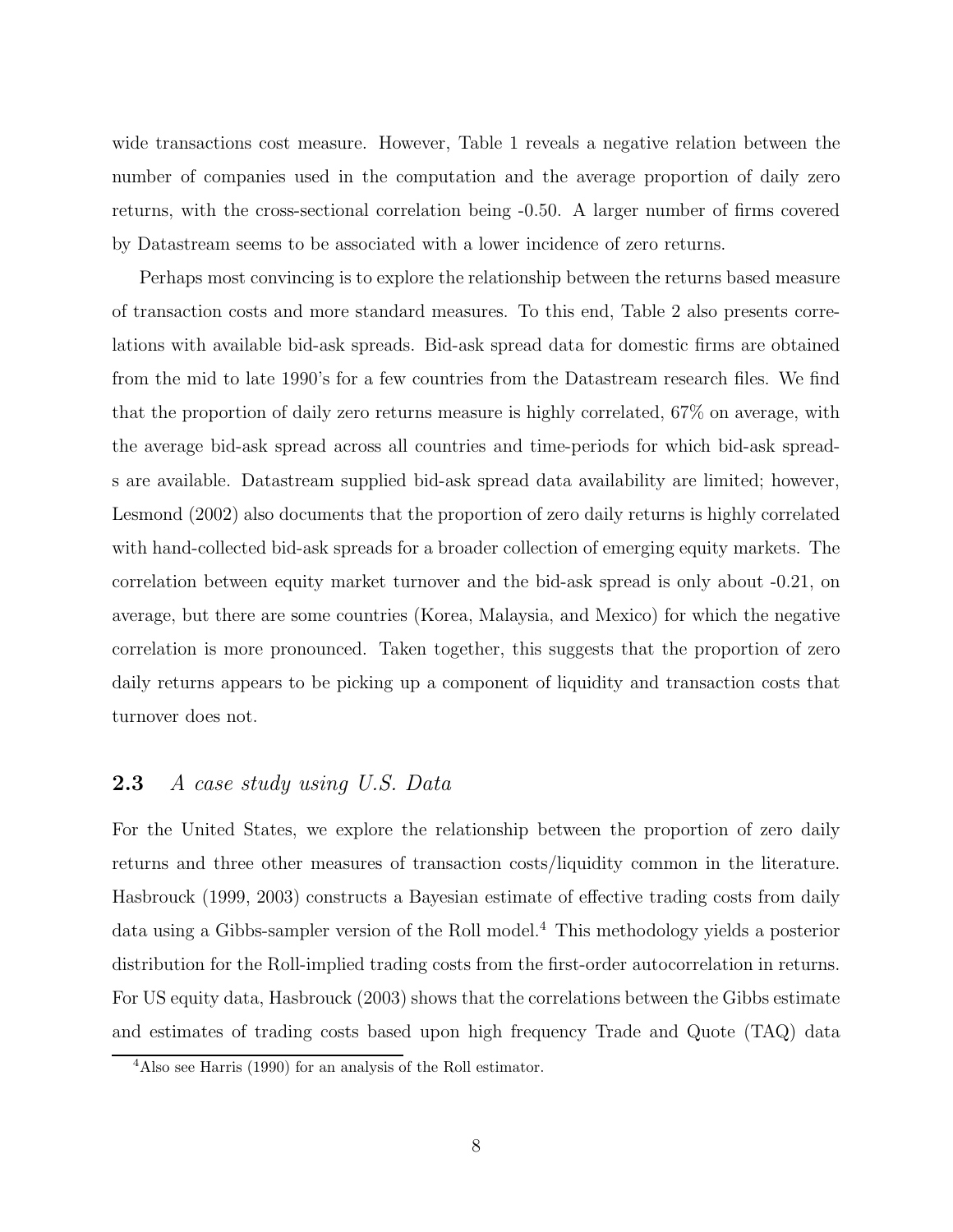are typically above 0.90 for individual securities in overlapping samples. Hasbrouck (2003) argues that Hasbrouck's (1999) effective cost and Amihud's (2002) price impact measures are, among standard transaction costs estimates based on daily data, most closely correlated with their high-frequency counterparts from TAQ data.

At the annual frequency from 1962-2001, we compare effective cost and price impact measures for the aggregate NYSE and AMEX markets with the incidence of zero daily returns in these markets. Shown in Fig. 1, the correlation between the proportion of zero daily returns and Hasbrouck's effective costs and Amihud's price impact are 0.42 and 0.40, respectively. All three series display a reduction (lower costs/higher liquidity) in the late 1960's, followed by an increase in the mid-1970's. The series again fall in the mid-1980's, with an increase in the early 1990's. Finally, the only major divergence in the series is exhibited in the last 5-years with a sharp drop in the incidence of zero returns at precisely the US exchange's move to 1/16th in 1997 and decimalization in 2000. The effective costs and price impact measures do not exhibit these declines. For comparison, we also plot the equally-weighted proportional bid-ask spreads on DJIA stocks from Jones (2001) in Fig. 1. Interestingly, unlike the other measures of transaction costs/liquidity, the proportional spread data do exhibit the sharp declines in the late 1990's in accordance with the reduced incidence of zero daily returns. The overall correlation between bid-ask spreads and the proportion of zeros is 30%. Taken together, this evidence suggests that the proportion of zero daily returns for the United States is, at the very least, associated with time-series variation in other measures of transaction costs and/or liquidity used in this literature.

We also compare the incidence of zero returns with the "reversal" measure suggested by Pastor and Stambaugh (2002) (PS). For the PS measure, we consider two alternative constructions. The first conducts firm-level regressions on daily data over each month, averages the reversal coefficients across all firms, and then averages within the year. The second method conducts the firm-level regression on daily data over each year, and averages the reversal coefficient across all firms. Unfortunately, these two measures show little correlation with one another and only the first method leads to correlations with Hasbrouck's (2003) effective costs, the Amihud (2002) price impact measure and bid-ask spreads that have the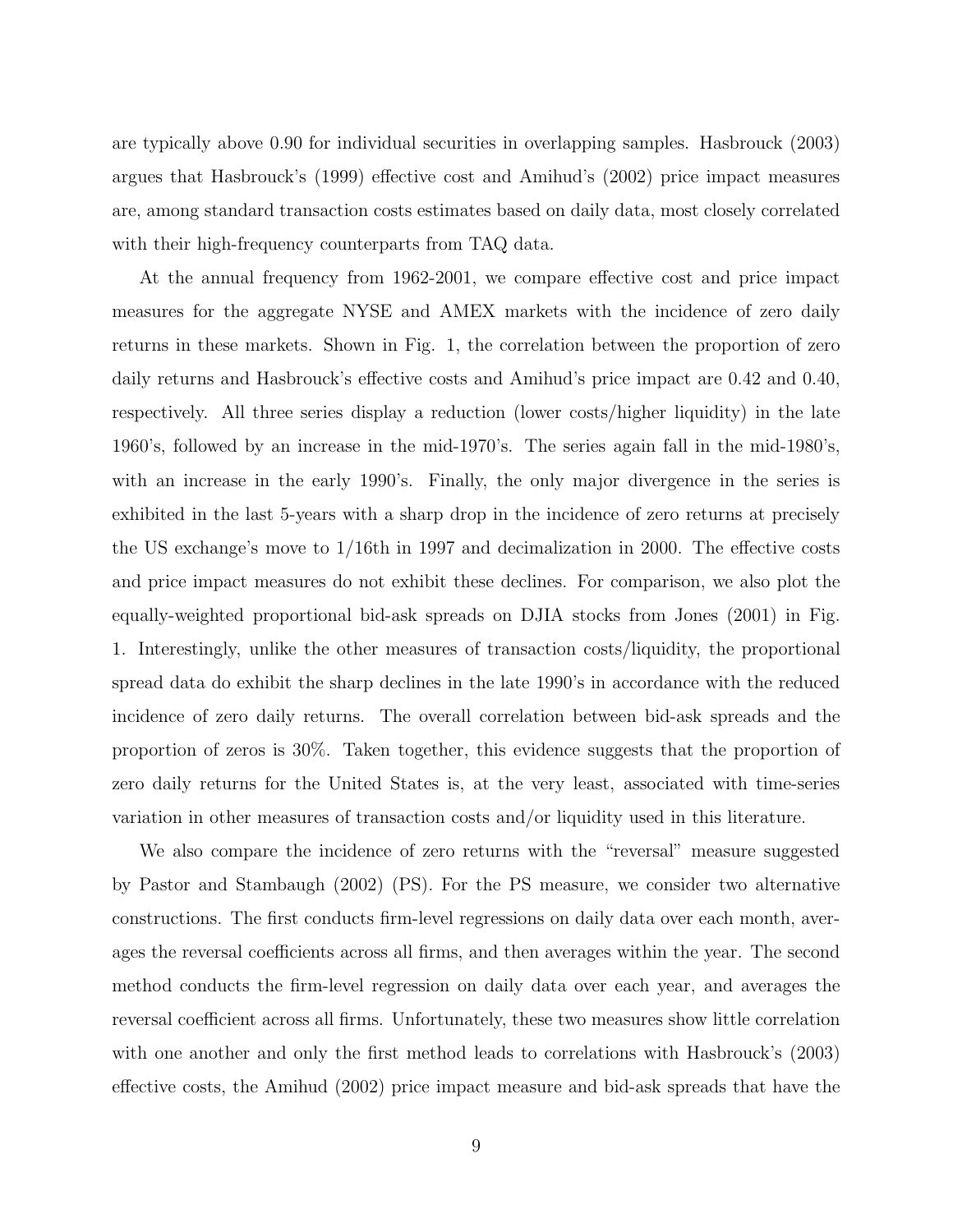right sign. Unfortunately, the Pastor-Stambaugh measure, which measures liquidity, is positively correlated with the proportion of zero daily returns for both methods. Consequently, our measure fails to capture aspects of liquidity reflected in the reversal measure.<sup>5</sup>

#### **2.4** *Equity market liberalization and liquidity*

First, we examine the relationship between both equity market turnover and the proportion of zero daily returns with equity market liberalization. In our empirical analysis, we scale the proportion of zero daily returns for each country by the average proportion of zero daily returns observed for all the firms in the Datastream research files for the United States, 0.154, over the full sample period. This number is comparable to that observed in a longer time-series of zero daily returns for the CRSP files presented in Lesmond, Ogden, and Trzcinka  $(1999)$ .<sup>6</sup> The negative of this scaled quantity will hereafter represent our liquidity measure,  $LIQ_t$ ; fewer observed zero returns may be associated with markets that exhibit lower transaction costs and greater liquidity.

Equity market liberalization takes place when a country first provides foreign investors access to the domestic equity market. Bekaert and Harvey (2000) report "Official Liberalization" dates which we employ to explore the nature of the relation between liquidity and financial liberalization. We construct an indicator of equity market liberalization that takes the value of one following liberalization and zero otherwise.

In Table 3, we present pooled time-series cross-sectional regressions of the two measures of liquidity on the lagged equity market liberalization indicator. Specifically, we regress either LIQ or TURN on the lagged equity market liberalization indicator, allowing for fixed effects (not reported), but cross-sectionally constraining the liberalization coefficient to be identical across countries. First, LIQ increases significantly, on average, following

<sup>&</sup>lt;sup>5</sup>We thank Lubos Pastor for making the average of the monthly PS measure available, Charles Jones for the bid-ask spread data and Joel Hasbrouck for providing both the Amihud price impact, the Hasbrouck Gibbs sampled, and the annual PS measures (second PS measure).

<sup>&</sup>lt;sup>6</sup>The scaling not only expresses the liquidity measure relative to a meaningful benchmark, but also transforms the measure from a variable constrained to be in the [0, 1] interval to a variable defined over the (positive) real line, which is useful for our subsequent empirical analysis.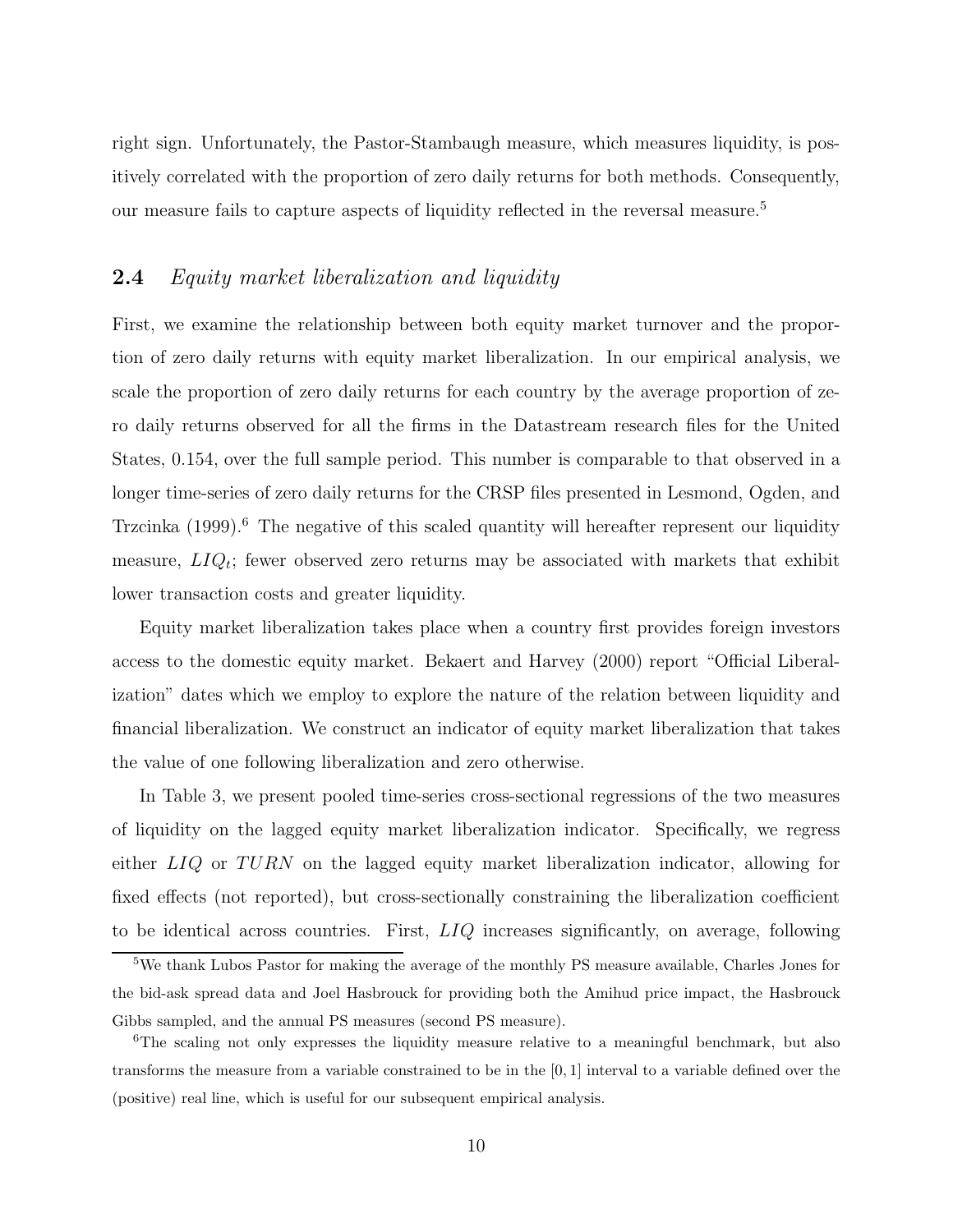equity market liberalization for Samples I, II, and III, suggesting a strong link between foreign investor access to the domestic equity market and liquidity. For example, over the 15 countries included in Sample I, the increase in LIQ is consistent with an decline in the proportion of zero daily returns of about  $11\%$  [0.71  $\times$  0.154]. For the other samples, the decline is on the order of 5 to 6%. This decrease is economically significant given the average proportion of zero daily returns shown in Table 1 across our sample countries. Consistent with this conclusion, equity market turnover increases after an equity market liberalization. For Sample I, equity market turnover is about 0.8% higher per month, on average, for those countries that underwent an equity market liberalization. For the two other samples, the increase is somewhat smaller but still highly significant.

As an alternative to the 0/1 Official Liberalization indicator, Bekaert (1995) and Edison and Warnock (2003) propose a continuous measure of equity market "openness" designed to reflect the gradual nature of the increasing foreign "investability" of these markets. The measure is based on the ratio of the market capitalization of the constituent firms comprising the IFC Investable Index to those that comprise the IFC Global Index for each country. The IFC Global Index, subject to some exclusion restrictions, is designed to represent the overall market portfolio for each country, whereas the IFC Investable index is designed to better represent a portfolio of domestic equities that are available to foreign investors. Hence, a ratio of one means that all of the stocks are available to foreign investors. We run each pooled regression replacing the official liberalization indicator with the investability measure. Across the three samples considered, both  $LIQ$  and equity market turnover significantly increase with greater foreign investor access. Aside from the  $LIQ$  measure in Sample I, each effect is more pronounced with the gradual liberalization measure, corroborating the relationship between foreign access and local market liquidity. This evidence suggests that equity market liberalization is associated with significant improvements in liquidity and lower transaction costs.

Because a number of liberalizations occur in the early 1990s, it is conceivable that this result is not driven by the actual liberalizations but by a world-wide trend towards improved liquidity in the 1990s. Such a trend is very visible in the U.S. data. However, the liquidity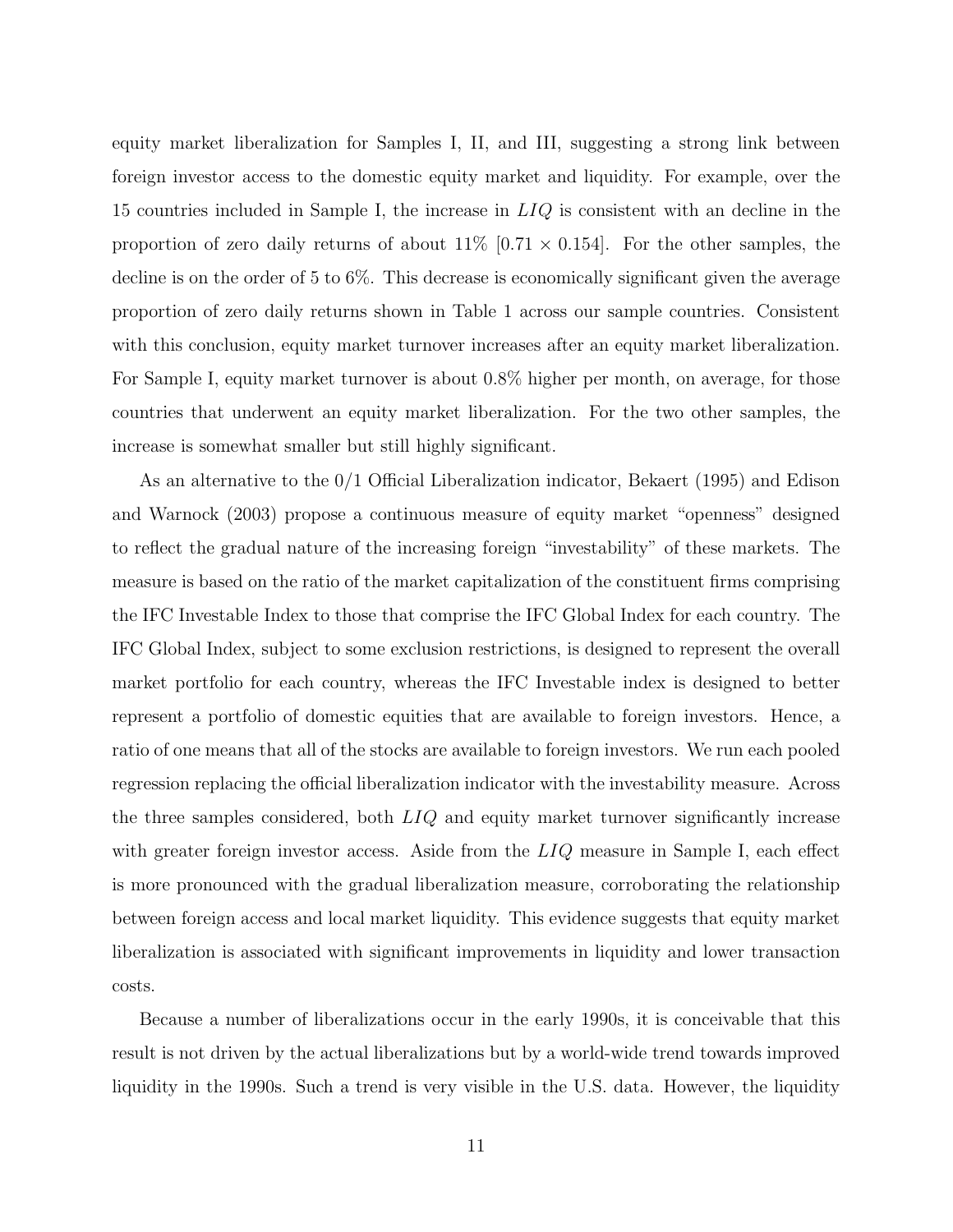measure overall shows very little correlation across emerging markets. The maximum bivariate correlation coefficient is 0.76, the minimum is -0.80, the median one is 0.08. It is very unlikely that a world-wide trend would drive the increases that we document.

#### **3 Liquidity and Expected returns**

#### **3.1** *A simple econometric model*

Assuming exogenously determined but proportional transaction costs as in Jones (2002), poor liquidity or high transaction costs will drive a wedge between the gross returns that we measure in the data and the actually obtained returns ("net returns"), that is:

$$
\exp(r_{t+1}^{\text{net}}) = \frac{\exp(r_{t+1}^{\text{gross}})}{TC_{t+1}}\tag{1}
$$

where  $TC_{t+1} \geq 1$  presents a transaction cost measure (if  $TC = 1$ , there are no transaction costs), and  $r_{t+1}^{\text{net}}$  and  $r_{t+1}^{\text{gross}}$  are continuously compounded returns.

We postulate that the log of the transaction cost measure is linearly related to the liquidity measure, LIQ, that is;

$$
\ell n(T C_{t+1}) = vLI Q_{t+1} \ (v < 0)
$$
\n(2)

Note that we implicitly assume that everybody has the same one-year or one-month horizon in which they trade once. Of course, in reality, the trading frequency is endogenous. It is likely that an asset with high transaction costs will be traded less frequently and held longer. The total transaction cost associated with an asset could be measured as the turnover in a given year times the transaction cost, including fixed costs and the bid-ask spread (see Jones (2002)). Unfortunately, we cannot measure transaction costs that precisely since we do not have complete bid-ask spread data. Further, while these explicit costs of transacting in equity market are important, they do not reflect the implicit costs associated with trading, such as the price impact of trading. These additional costs may be particularly important in emerging equity markets. However, a zero daily return may reflect the presence of all

<sup>7</sup>See Amihud and Mendelson (1986) for an interesting analysis of the resulting potential clientele effects.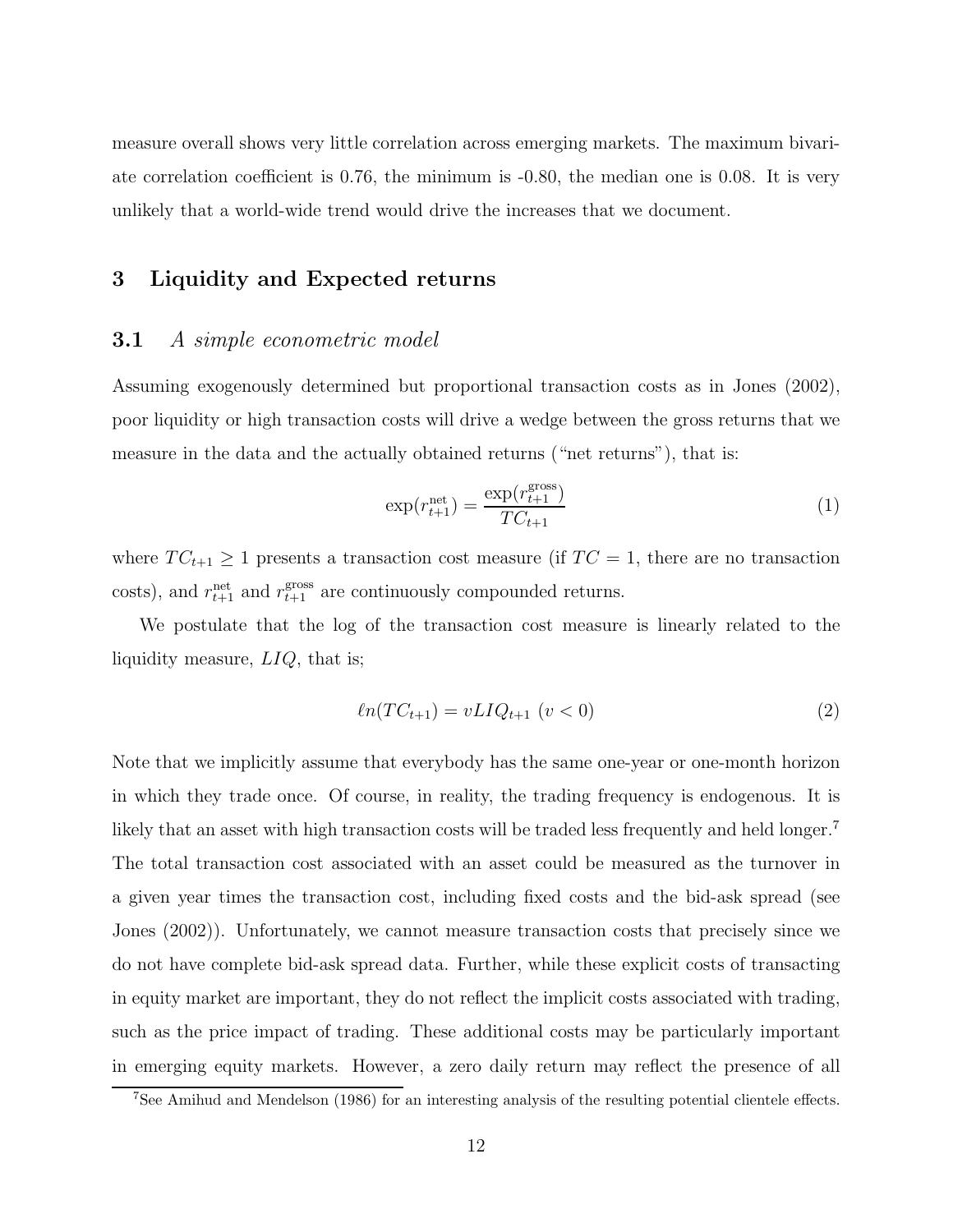transaction costs market participants face. In our work, we consider both the proportion of zero daily returns and equity market turnover as imperfect indications of general liquidity and transaction costs in the markets under consideration.

Even under these simple assumptions, liquidity impacts expected returns, but it is a one for one effect and it need not lead to predictable variation in expected returns. Additionally, as a rapidly growing literature asserts (see, for example, Amihud (2001), Jones (2001), and Pastor and Stambaugh (2002)), liquidity is priced. For liquidity to be priced at the aggregate level, there must be a systematic component to liquidity variation, and overall, stocks must perform badly when liquidity dries up. In this case, the expected equity premium is negatively linked to liquidity, and shocks to liquidity change expected returns and hence prices. Analogous to the approach in Amihud (2001), we model this liquidity dependence as:

$$
E_t[r_{t+1}^{\text{net}} - r_{f,t}] = \delta_0 + \delta_1 \cdot LIQ_t \tag{3}
$$

where  $r_t$  is the net log return and  $r_{f,t}$  is the log risk free rate.

Expected return variation is completely driven by variation in liquidity, but the empirical model that we estimate also allows for other sources of predictable variation. An important hypothesis to test is whether  $\delta_1 < 0$ , which supports the hypothesis that liquidity is priced. If this is the case, return innovations will also be linked to liquidity innovations. In particular, define the unexpected net return as:

$$
\epsilon_{t+1} = r_{t+1}^{\text{net}} - r_{f,t} - \delta_0 - \delta_1 \cdot LIQ_t \tag{4}
$$

and unexpected liquidity shocks as:

$$
\eta_{t+1} = LIQ_{t+1} - \alpha_0 - \alpha_1 \cdot LIQ_t.
$$
\n
$$
(5)
$$

That is, we assume liquidity follows a simple autoregressive process. Moreover, we write:

$$
\epsilon_{t+1} = \omega \eta_{t+1} + \overline{\epsilon}_{t+1},\tag{6}
$$

with  $\overline{\epsilon}_t$  the innovation to net returns unrelated to liquidity, and we expect  $\omega > 0$ .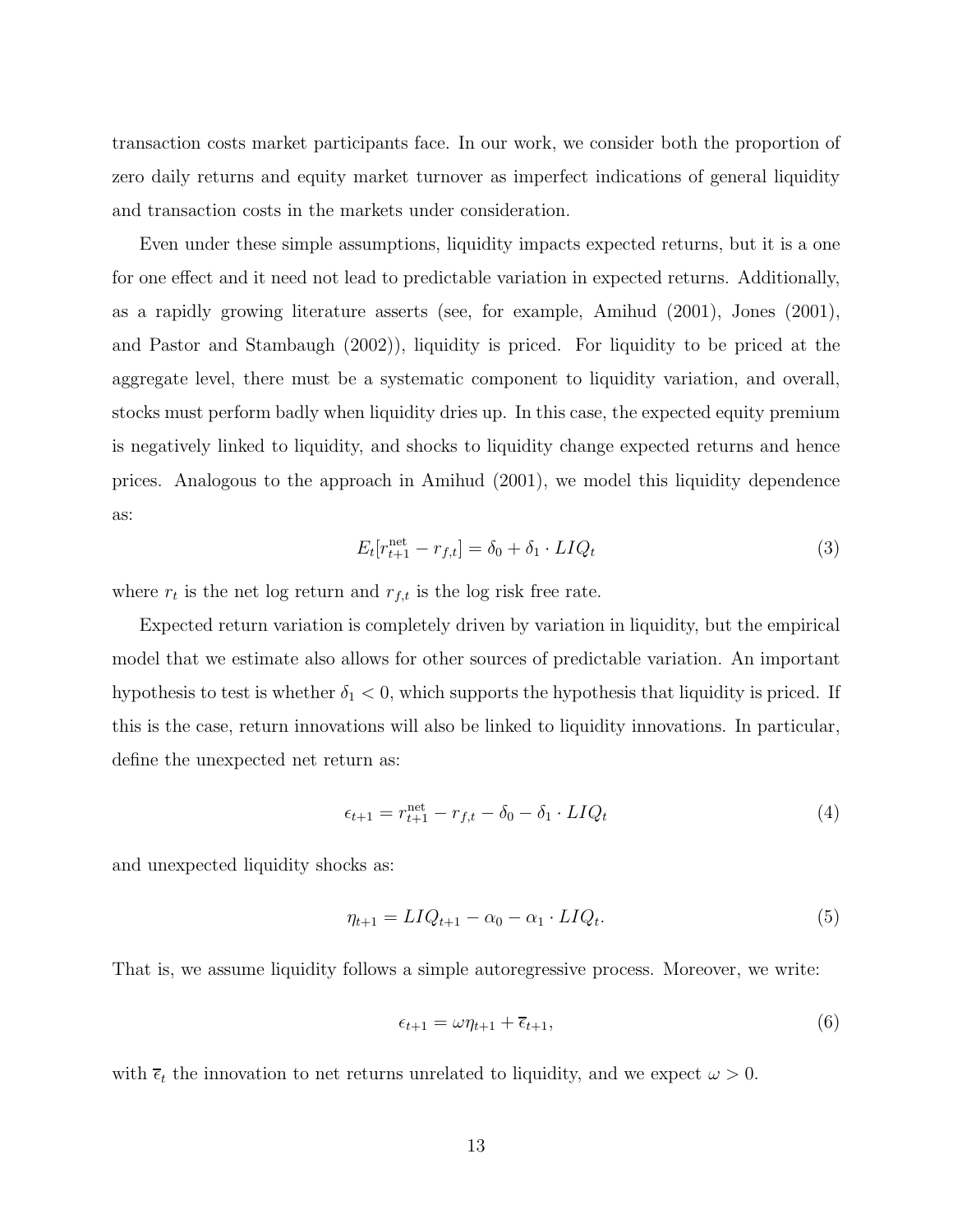Hence, the bivariate relation between measured gross returns and a liquidity measure can be written as:

$$
r_{t+1}^{\text{gross}} = \bar{\delta}_0 + \bar{\delta}_1 L I Q_t + \bar{\omega} \eta_{t+1} + \bar{\epsilon}_{t+1} \tag{7}
$$

where

$$
\begin{aligned}\n\bar{\delta}_0 &= \delta_0 + \alpha_0 \cdot v \\
\bar{\delta}_1 &= \delta_1 + \alpha_1 \cdot v \\
\bar{\omega} &= \omega + v\n\end{aligned} \tag{8}
$$

Measuring gross returns instead of net returns prevents the separate identification of  $\delta_1$ ,  $ω$ , and v, and hence a test of liquidity pricing:  $δ₁ < 0$  and  $ω > 0$  (see also Jones (2001)). Nevertheless, investigating the bivariate dynamics of returns and liquidity can be instructive. For example, because v is negative, finding  $\bar{\omega}$  to be greater than zero is sufficient to conclude that  $\omega > 0$  and liquidity is likely priced. Likewise, the reduced form model for gross returns implied by equations  $(3)-(5)$  is an ARMA $(1,1)$  process, where the first-order autocorrelation coefficient is a function of (but not identical to)  $\alpha_1$ . Hence, the model implies that some of the serial correlation in returns should disappear once the liquidity measure is introduced in the feedback equation. Therefore, our empirical specification should, at a minimum, include excess returns and the liquidity measure.

### **3.2** *The role of dividend yields*

Suppose dividends are stochastic but show little or no autoregressive dynamics. In this case, the dividend yield will primarily capture variation in discount rates, and under the null of the model in equations (3)-(5), liquidity will drive its time-variation. Dividend innovations directly impact returns but not dividend yields. Consequently, dividend yields should provide additional information on the pricing of liquidity. In particular, we expect the innovations in liquidity and dividend yields to be negatively correlated. On the other hand, if we include dividend yields as a predictive variable, it may well help capture the predictive power of liquidity, so it should decrease the magnitude of the coefficient on LIQ in the return regression.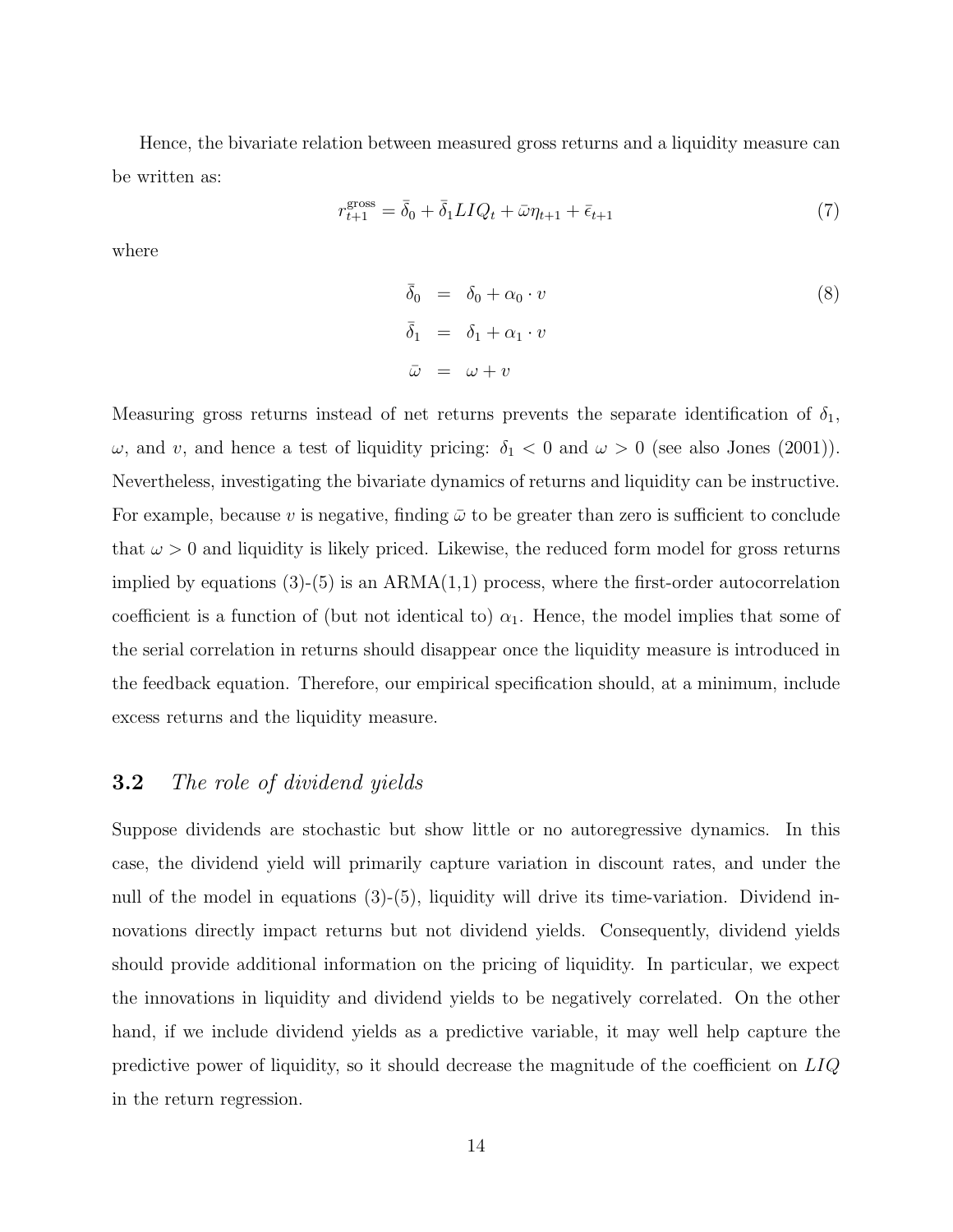Alternatively, the dividend yield may capture other predictable components in returns. While dividend yields have long been viewed as particularly strong predictors of equity returns, some recent work (e.g. Ang and Bekaert (2003) and Goyal and Welch (2003)) demonstrates that this predictive power may not be statistically robust. Investigating the relative predictive power of the dividend yield and liquidity measures for emerging markets, which show very little correlation with established markets, is therefore interesting in its own right.

More generally, variation in the dividend yields can be viewed as a good proxy for variation in the cost of capital (e.g. Bekaert and Harvey (2000)). Hence, we estimate a multivariate VAR specification, including dividend yields, in addition to returns and LIQ. We also consider alternative VAR specifications, which include equity market turnover.

## **3.3** *A first look*

We examine the predictive relationship between excess returns and our liquidity measure, LIQ. In Table 4, we present pooled time-series cross-sectional regressions of excess returns on lagged liquidity, as well as regressions of excess returns on lagged equity market turnover and lagged dividend yields. In the pooled regressions, we allow for fixed country effects (not reported) and groupwise heteroskedasticity, but we cross-sectionally constrain the estimated predictability coefficient to be identical across countries.

First, across Samples I, II, and III, the estimated liquidity effects are both negative and significant. For example, in Sample I, the coefficient on lagged liquidity is more than two and a half standard errors from zero, suggesting a significant link between liquidity and future excess returns. For Sample III, which includes 19 emerging economies in an unbalanced panel, the estimated effect is more than 3.5 standard errors from zero, consistent with the effects observed in the smaller panels. When we regress returns on lagged returns, the serial correlation coefficient is small (around 0.10), but statistically different from zero. When adding the liquidity measure, this feedback coefficient on returns does not go to zero, suggesting that liquidity does not fully capture predictable autoregressive components in returns.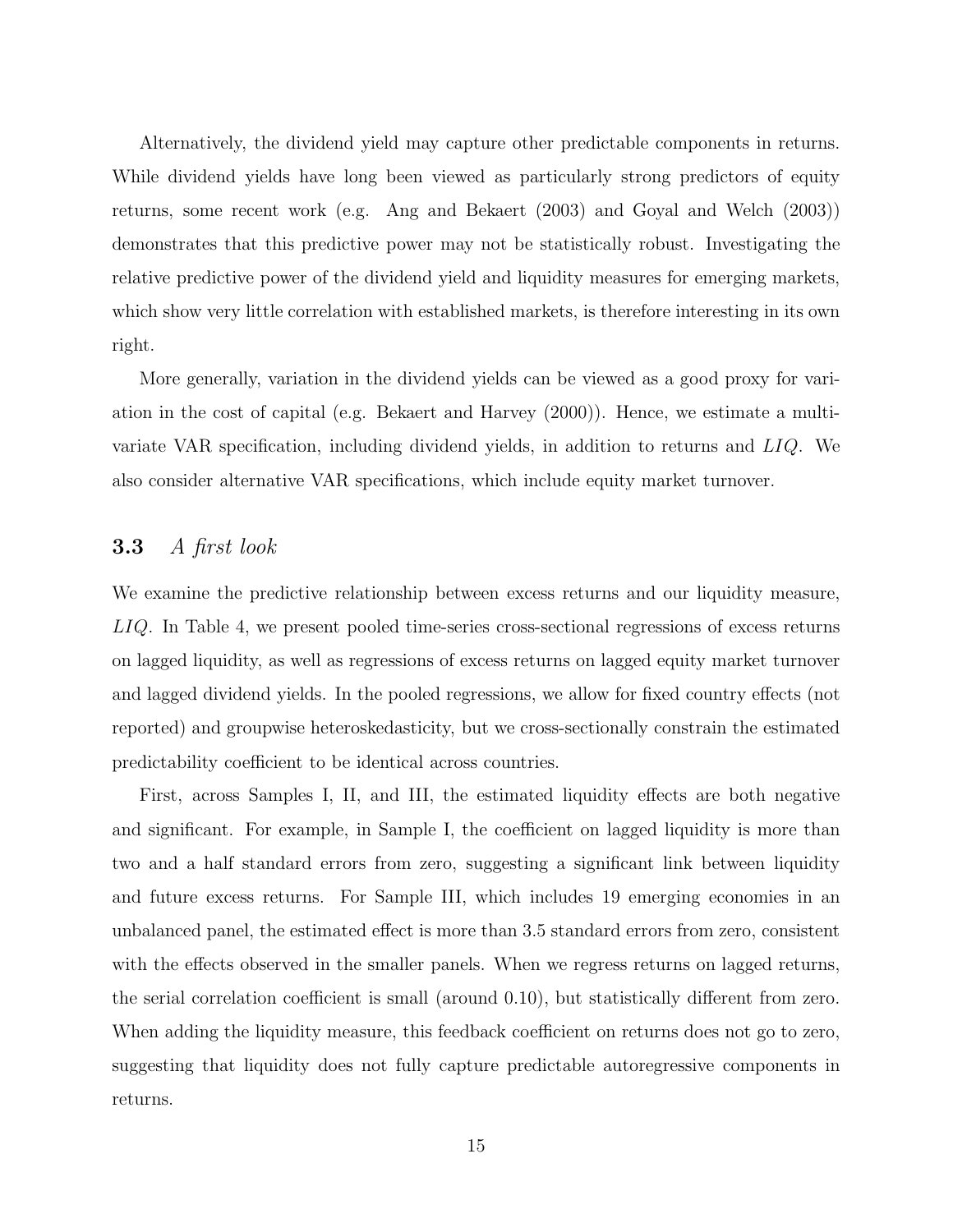Equity market turnover does not predict excess returns for any of the samples we consider, indicating that the zero daily return based measure may be capturing an important component of market liquidity and transaction costs not captured by turnover. Importantly, the evidence on the predictive ability of the dividend yield across the three samples is mixed. For Samples I and II, the dividend yield effect is positive, but not statistically significant; however, for Sample III, including all 19 countries under consideration, the effect is significant. The mixed evidence is broadly consistent with the ambiguous relationships on predictability by the dividend yield documented across time-periods and markets (see Ang and Bekaert (2003), Engstrom (2002), and Goyal and Welch (2003)).

When we introduce the Official Liberalization indicator in the regression (both alone and interacted with the univariate predictor), the statistical significance of the liquidity effect is mostly lost.<sup>8</sup> The direct effect of liberalization on returns is, with one exception, negative but not always statistically significant, confirming the results in Bekaert and Harvey (2000) and Henry (2000). The dividend yield coefficients are on average larger post liberalization. Finally, the effect of liberalization on the predictive ability of the zero-measure is always positive, but its significance and economic magnitude is not robust across samples.

To explore the dynamic relationship between these variables more carefully, we propose a vector-autoregressive specification. We describe the pooled time-series cross-sectional VAR estimation next.

#### **4 Econometric methods**

We estimate the parameters describing the VAR process using a quasi-maximum likelihood (QMLE) methodology. We employ a normal log-likelihood function, and compute robust standard errors (see Bollerslev and Wooldridge (1992)). Let  $\mathbf{x}_{i,t} = [r_{i,t}, LIQ_{i,t}],$  $[r_{i,t}, LIQ_{i,t}, dy_{i,t}],$   $[r_{i,t}, LIQ_{i,t}, TURN_{i,t}],$  or

 $[r_{i,t}, LIQ_{i,t}, TURN_{i,t}, dy_{i,t}]$ . For country i, the base VAR(1) model is as follows:

$$
\mathbf{x}_{i,t} = (\alpha_{0,i} + \alpha_1 * Lib_{i,t-1}) + \mathbf{A}\mathbf{x}_{i,t-1} + \sum_{i,t-1}^{1/2} \epsilon_{i,t}
$$
(9)

<sup>8</sup>The effects using the investability measure of liberalization are similar and hence not reported.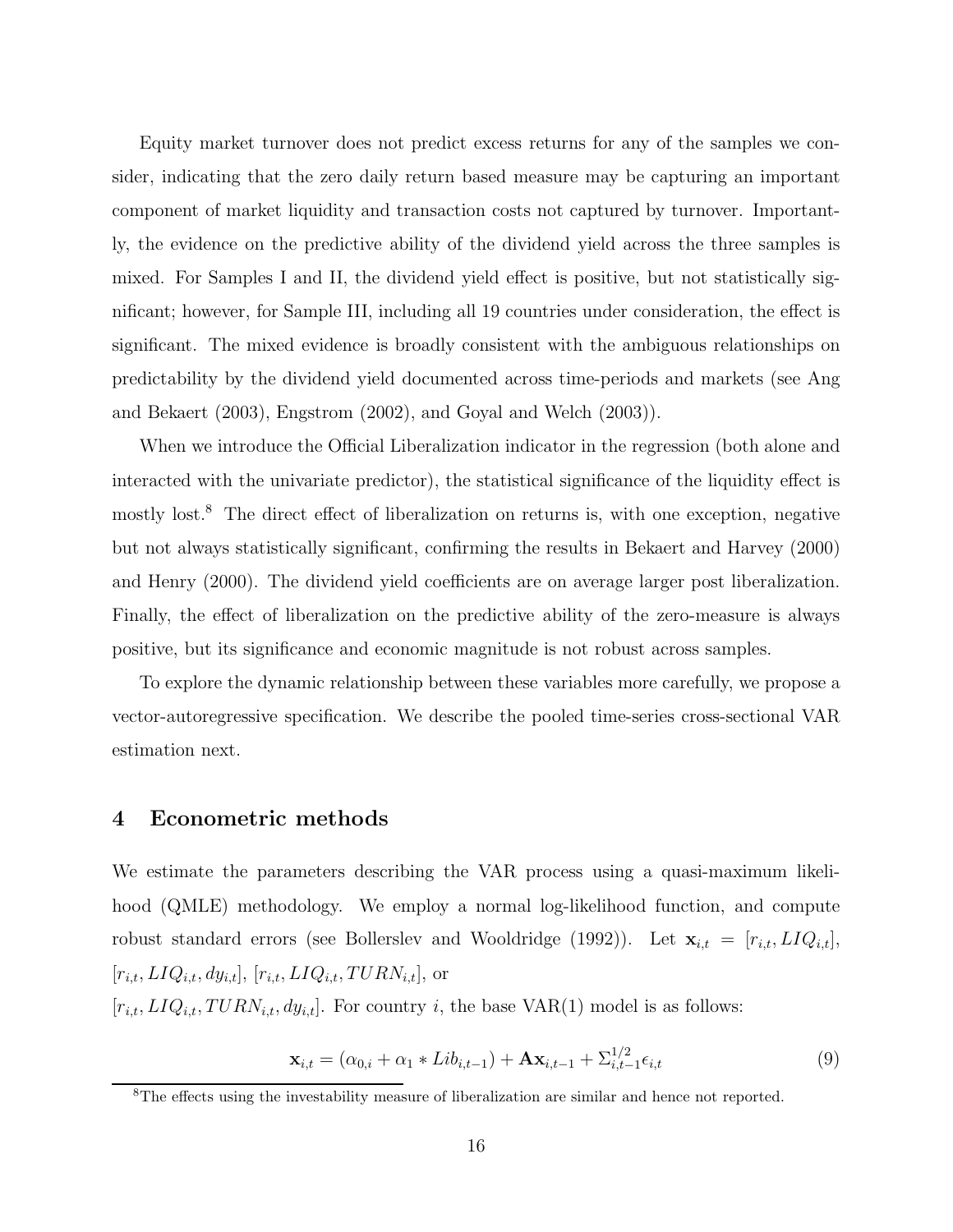where  $\alpha_{0,i}$  denotes a vector of country-specific fixed effects for each endogenous variable;  $\alpha_1$ denotes a vector of cross-sectionally restricted liberalization coefficients for each endogenous variable; and  $\Sigma_{i,t}$ , the VAR innovation conditional variance-covariance matrix for country i.  $\Sigma_{i,t}$  is  $\Sigma_{before}$  prior to a country's equity market liberalization and  $\Sigma_{after}$  following a country's liberalization.  $\Sigma_{before}$  and  $\Sigma_{after}$  are restricted to be identical across countries and time. Finally, given the small time-series nature of our data sample, **A**, the VAR matrix in companion form, is also restricted to be identical across countries. Given the insignificant results reported in Table 4, we do not allow for a liberalization interaction effect here. Hence, the parameters to be estimated are the country-specific fixed effects,  $\alpha_{0,i}$ ; the liberalization effect,  $\alpha_1$ ; the cross-sectionally restricted VAR matrix, **A**; and the VAR innovation variancecovariance matrices before and after financial liberalization,  $\Sigma_{\text{before}}$  and  $\Sigma_{\text{after}}$ .

We collect the relevant VAR innovations,  $\epsilon_{i,t}$ , from (9) for each country as follows:

$$
\epsilon_t = \begin{bmatrix} \epsilon_{1,t} \\ \vdots \\ \epsilon_{N,t} \end{bmatrix},
$$
\n(10)

where N denotes the number of countries in our sample. Let  $\Omega_t$  denote the conditional variance-covariance matrix for the entire cross-section as follows:

$$
\Omega_{t} = \begin{bmatrix} \Sigma_{1,t} & 0 & \cdots & 0 \\ 0 & \Sigma_{2,t} & \cdots & 0 \\ \vdots & & & \\ 0 & 0 & \cdots & \Sigma_{N,t} \end{bmatrix} .
$$
 (11)

Given the dimensionality issues, SUR effects are ignored across countries; that is, while VAR innovations are correlated within each country, innovations across countries are assumed uncorrelated. This construction is analogous to a *restricted* version of panel estimation with groupwise heteroscedasticity, with the country-specific VAR innovation variance-covariance matrix,  $\Sigma_{i,t}$ , depending only upon the liberalization indicator for that country.

The likelihood function for a single time period can be expressed as follows:

$$
l_t = -\frac{k \cdot N}{2} \ln(2\pi) - \frac{1}{2} \ln |\Omega_{t-1}| - \frac{1}{2} \epsilon_t' \Omega_{t-1}^{-1} \epsilon_t
$$
 (12)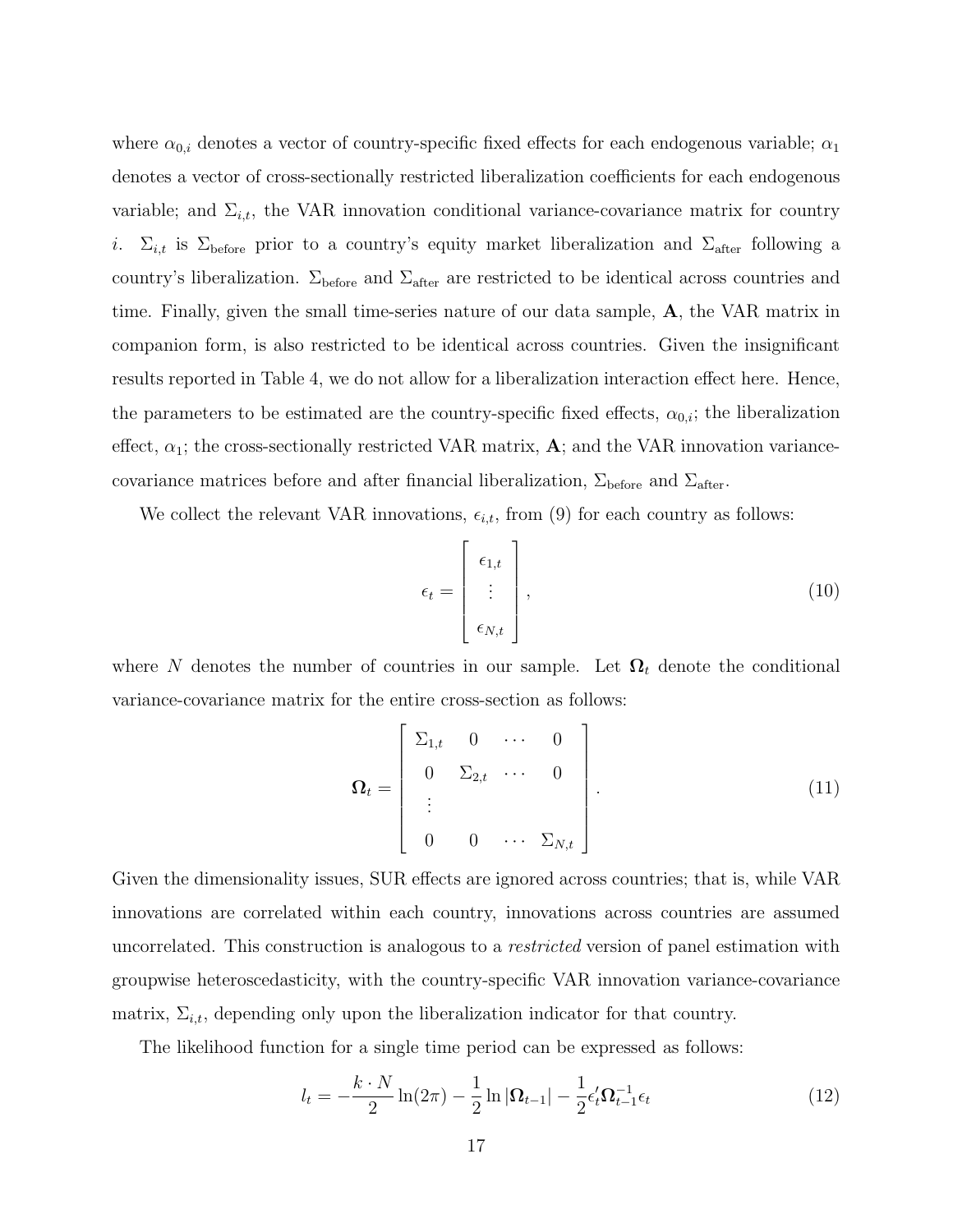where k is the number of endogenous variables, and  $k \cdot N$  is the number of individual equations. Thus, the log-liklihood function for the full panel  $(1,\ldots,T)$  is given by:

$$
L = \sum_{t=1}^{T} l_t.
$$
\n
$$
(13)
$$

#### **5 Empirical Results**

#### **5.1** *Quadravariate VAR: Returns, liquidity, turnover, and dividend yields*

In Table 5, we present estimation results for both Samples I and II for a quadravariate VAR(1), which includes excess returns, market liquidity, equity market turnover, and dividend yields in the set of endogenous variables. First, the excess returns display positive autocorrelation, on average across the countries, for both samples, consistent with Harvey (1995). For example, the coefficient on lagged returns is 0.094 for Sample I, almost four standard errors from zero. This coefficient is only slightly lower than the coefficient observed in the univariate regressions presented above.

Similar to the pooled regression presented above, the return coefficient on lagged liquidity is statistically significant, -0.012 (with a standard error of 0.004), for Sample I, but it is not statistically significant for Sample II, -0.007 (with a standard error of 0.005). If liquidity is indeed priced, then the resulting variation in the cost of capital will be incorporated into dividend yield variation. As a consequence, the inclusion of the dividend yield is likely to affect the estimated relations. We will contrast this finding to the case when dividend yields are excluded in the next section.

Interestingly, dividend yields do not significantly predict returns. Consistent with the pooled regressions presented above, for neither sample is the return coefficient on dividend yields statistically significant, and it is even negative for Sample I. There is also a strong relationship between liquidity and future dividend yields. The estimated coefficient is negative and statistically significant across both samples suggesting a liquidity effect on the cost of capital.

Lagged equity market turnover does not predict excess returns. While the signs are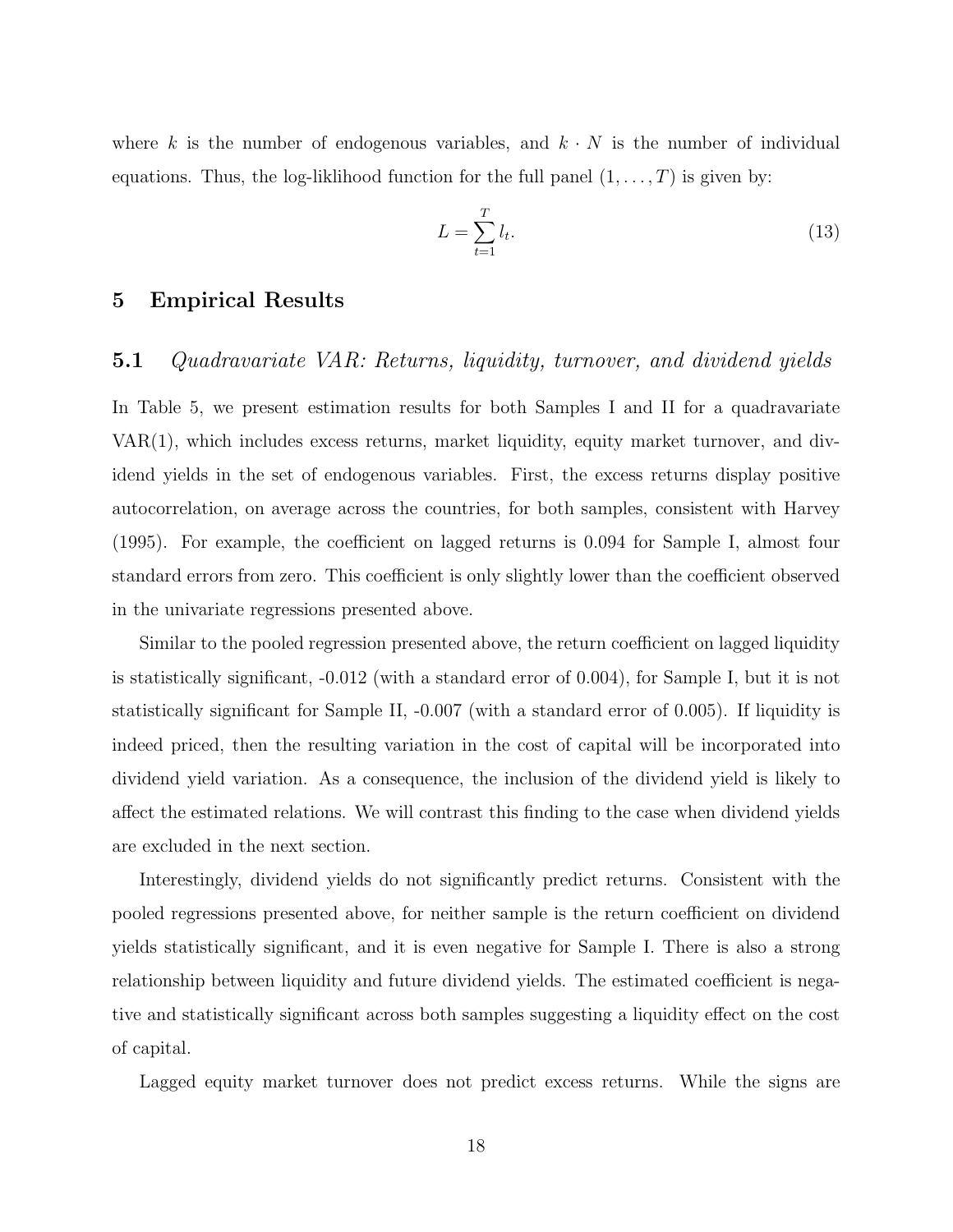negative, which would suggest that increased equity market activity reduces the cost of capital, the effects are not statistically significant. Taken together, this evidence is consistent with the idea that the proportion of zero daily returns is picking up a feature of market liquidity and transaction costs not related to equity market turnover.

Next, we turn to the coefficient determining the relationship between liquidity and the lagged variables. First, lagged returns significantly affect future liquidity; the estimated coefficients are positive across both samples, and almost four standard errors from zero. High returns in one month predict improved subsequent market liquidity. Also, the liquidity variable displays significant autocorrelation; across both samples, the estimated coefficient on lagged liquidity is near 0.8. Acharya and Pedersen (2002), working with a liquidity measure proposed by Amihud (2002), find a persistence level of 0.942 for U.S. data. Dividend yields do predict liquidity: high dividend yields predict low liquidity, consistent with the dynamic relationship between returns and future liquidity.

Turnover, an alternative liquidity proxy, displays significant autocorrelation. Across both samples, the estimated coefficient on lagged turnover is also near 0.8. Further, high returns appear to be positively related to future turnover as they were with the liquidity measure. Surprisingly, increased market liquidity appears to be negatively related to future turnover, but the effect is only borderline significant.

The panels for the different variables also report the liberalization effect. For both samples, the lagged liberalization indicator does not significantly affect excess returns; this stands in contrast to the evidence presented in Bekaert and Harvey (2000), which suggests that some of the reduction in the cost of capital following liberalization that they document may in fact be due to the improved market liquidity that the liberalization facilitates. Consistent with the evidence documented in Bekaert and Harvey, dividend yields fall following equity market liberalization, but this effect is only statistically significant for Sample II. The dividend yield effect may be the result of improved liquidity, although the direct effect should be mostly controlled for through the lagged liquidity variable. Indeed, consistent with the pooled regressions presented above, equity market liberalization is associated with significantly improved market liquidity, and it increases turnover in both samples, but the effects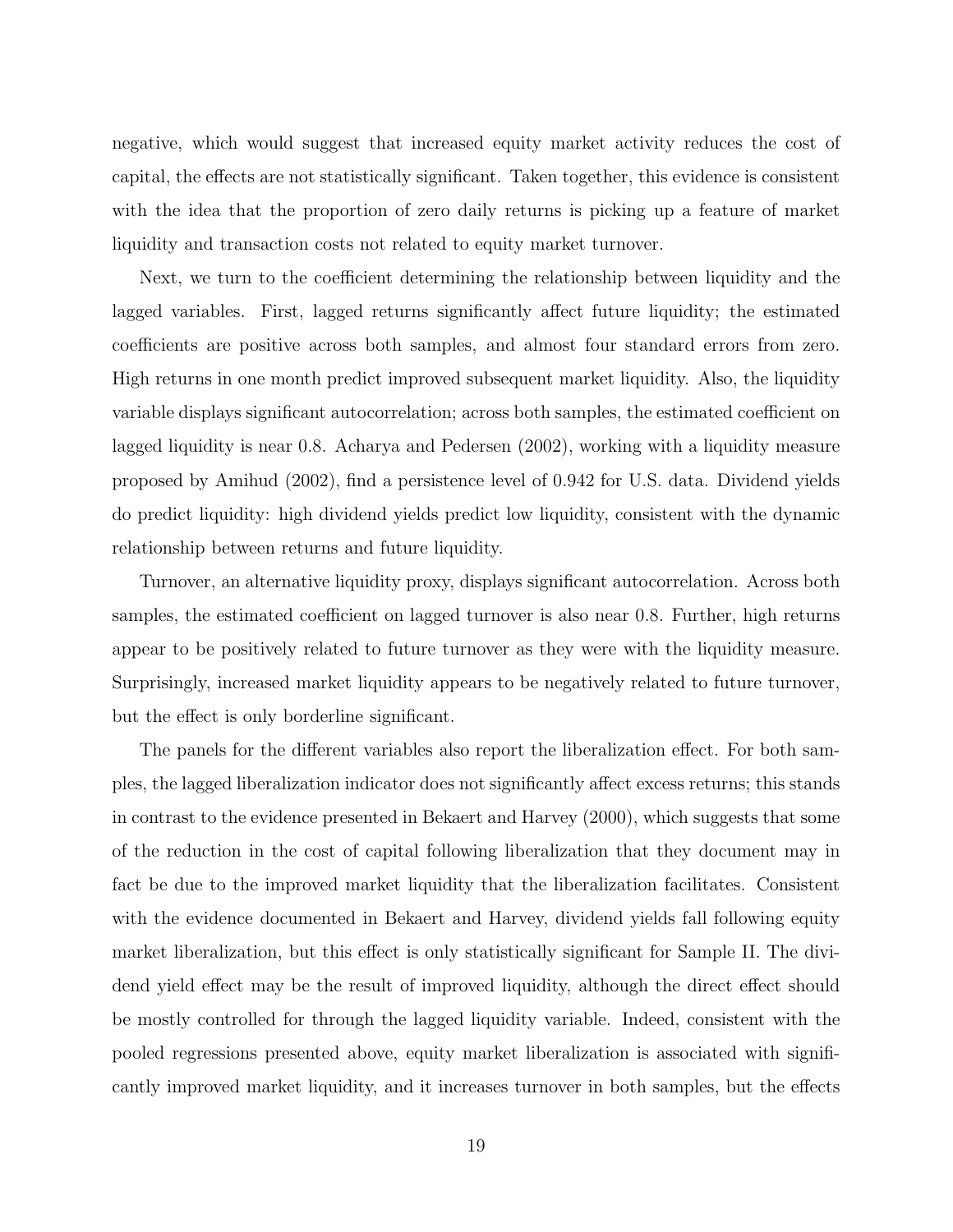are only significant for Sample I.

To explore the contemporaneous relationships between our four variables, Table 5 also displays the Cholesky decomposition of the VAR innovation variance-covariance matrix. Recall, the variance covariance matrix is allowed to differ across liberalization regimes. The off-diagonal component that effectively describes the average *within country* contemporaneous relationship between innovations in excess returns and liquidity,  $c_{21}$ , is positive for both samples considered across both liberalization regimes. The sign suggests that shocks to liquidity are positively correlated to returns shocks, which in conjunction with the significantly negative lagged liquidity coefficient, is consistent with the idea that liquidity is priced in the simple model presented in the previous section. It is unclear from the estimates whether the covariance significantly increases or decreases following equity market liberalization. However, for both samples the covariance is precisely estimated to be around 0.075 post-liberalization. In contrast, the standard deviation of both excess returns and the liquidity variable falls following equity market liberalization across both samples.

The contemporaneous covariances between liquidity and dividend yield shocks,  $c_{42}$ , is negative, consistent with the model that liquidity shocks are associated with a contemporaneous reduction in the cost of capital, but the estimates are borderline significant across the two samples only in the post-liberalization period. There also appears to be a positive contemporaneous relation between returns and turnover shocks,  $c_{31}$ , but the effect is not uniformly significant, and a strong positive relationship between liquidity and turnover shocks,  $c_{32}$ .

In sum, the quadravariate VAR suggests that the degree of equity market liquidity predicts future excess returns and that shocks to returns and liquidity are correlated. Next, we estimate alternative VAR specifications, with subsets of the four variables.

#### **5.2** *Alternative VAR Specifications*

We provide results for both Samples I and II for three alternative VAR specifications. We estimate a bivariate VAR with excess returns and the liquidity measure; a trivariate VAR (A) with excess returns, liquidity, and equity market turnover; and a trivariate VAR (B) which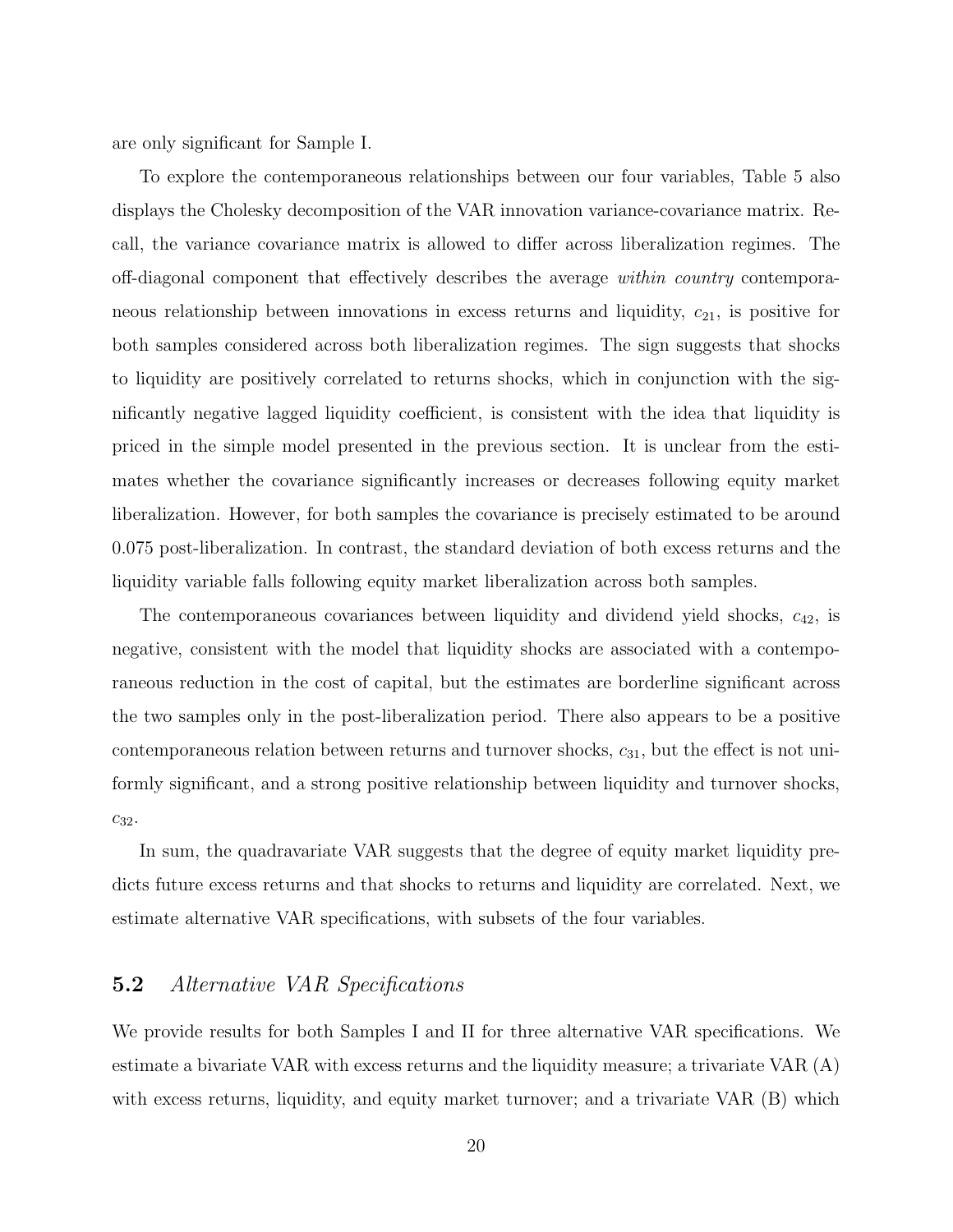excess returns, liquidity, and the dividend yield. In Table 6, we present evidence for these alternative specifications just for the liquidity pricing coefficients of interest. In particular, we present the predictive coefficients of lagged liquidity, turnover, and the dividend yield on excess returns for each specification, where appropriate. We also present estimates of certain elements of the Cholesky decomposition that describe the contemporaneous covariance between liquidity and return shocks. The other general effects are broadly unchanged from the quadravariate VAR specification presented in Table 5, and are not reported to conserve space.

First, for the bivariate specification, the lagged liquidity measure predicts excess returns across both samples considered, consistent with the pooled regression results presented in Table 4. The coefficients on lagged liquidity are  $-0.012$  (standard error, 0.004) for Sample I and -0.009 (standard error, 0.004) for Sample II, indicating significant predictability. When we include equity market turnover (trivariate VAR A), market liquidity continues to significantly predict excess returns. The coefficients on lagged liquidity are slightly reduced, at -0.011 (standard error, 0.004) for Sample I and -0.009 (standard error, 0.004) for Sample II. Lagged equity market turnover does not predict excess returns. As in the full specification, while the estimate coefficients are negative, the effects are not statistically significant. Finally, when we consider the impact of the inclusion of the dividend yield without turnover (trivariate VAR B), the general effects are much like that presented above for the full quadravariate specification. The return coefficient on lagged liquidity is still statistically significant, -0.012 (standard error, 0.009), for Sample I; however, it is not significant for Sample II, -0.007 (standard error, 0.005). When the dividend yield is included, the reduction in the estimated predictability relationship is consistent with the model presented in the previous section. As above, we do not observe a significant relationship between dividend yields and future returns.

Table 6 also displays several components of the Cholesky decomposition of the VAR innovation variance-covariance matrix. The first estimate  $(c_{21})$ , associated with the contemporaneous covariance between return and liquidity shocks, is nearly identical to the estimates presented in Table 5 for the full specification. Because of the nature of the Cholesky decom-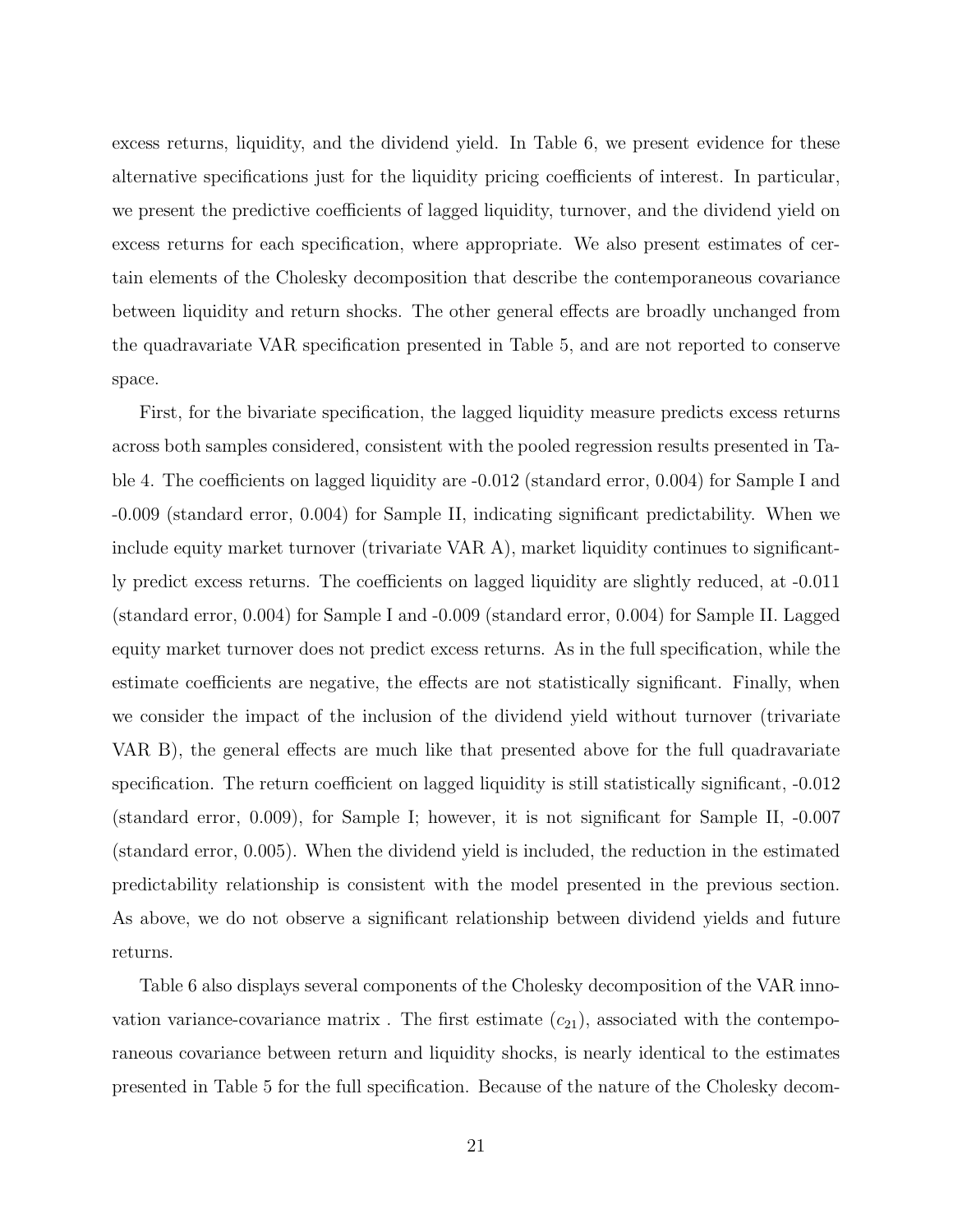position, this is effectively true by construction since return projections typically have low time-series  $R^2$ 's. For the trivariate VAR that includes turnover, the estimated relationship between turnover and return shocks,  $c_{31}$ , is positive, but not significant across all samples and liberalization states. For the trivariate VAR that includes the dividend yield, the estimated relationship between dividend yield and return shocks  $(c_{41})$  is negative, as one would expect. As above, the estimated relationship between liquidity and dividend yield shocks  $(c_{42})$  is also still negative, but the effect is only significant in the post liberalization state.

Across the four VAR specifications considered, the negative relationship between market liquidity and future returns supports the idea that liquidity is priced. Further, the negative relation between liquidity and dividend yields corroborates this evidence. There does not appear to be a significant turnover or dividend yield effect on future returns. Note that in all estimations we control for the fact that equity market liberalization appears to significantly affect market liquidity, turnover, and dividend yields, at least for some of the samples considered.

#### **5.3** *Statistical Significance and Robustness: A Monte Carlo Analysis*

The four VAR's lead to the following robust empirical results:

1) LIQ negatively and significantly affects expected returns.

2) This effect is not driven out by the inclusion of dividends yields in the VAR, and the dividend yield does not significantly predict returns. It does, however, significantly predict LIQ.

3) Turnover does not drive out the  $LIQ$  effect, although turnover and  $LIQ$  are positively correlated.

4) The innovations to  $LIQ$  and returns (dividend yields) are robustly positively (negatively) correlated, as would be expected when liquidity is priced.

Given well known small-sample biases in predictive regressions (see Stambaugh (1999) and Hodrick (1992)), we examine the small sample properties of the pooled time-series cross-sectional VAR estimates employed above in this section. For our largest cross-sectional sample, Sample I, of 15 countries, we conduct a Monte Carlo experiment to explore the small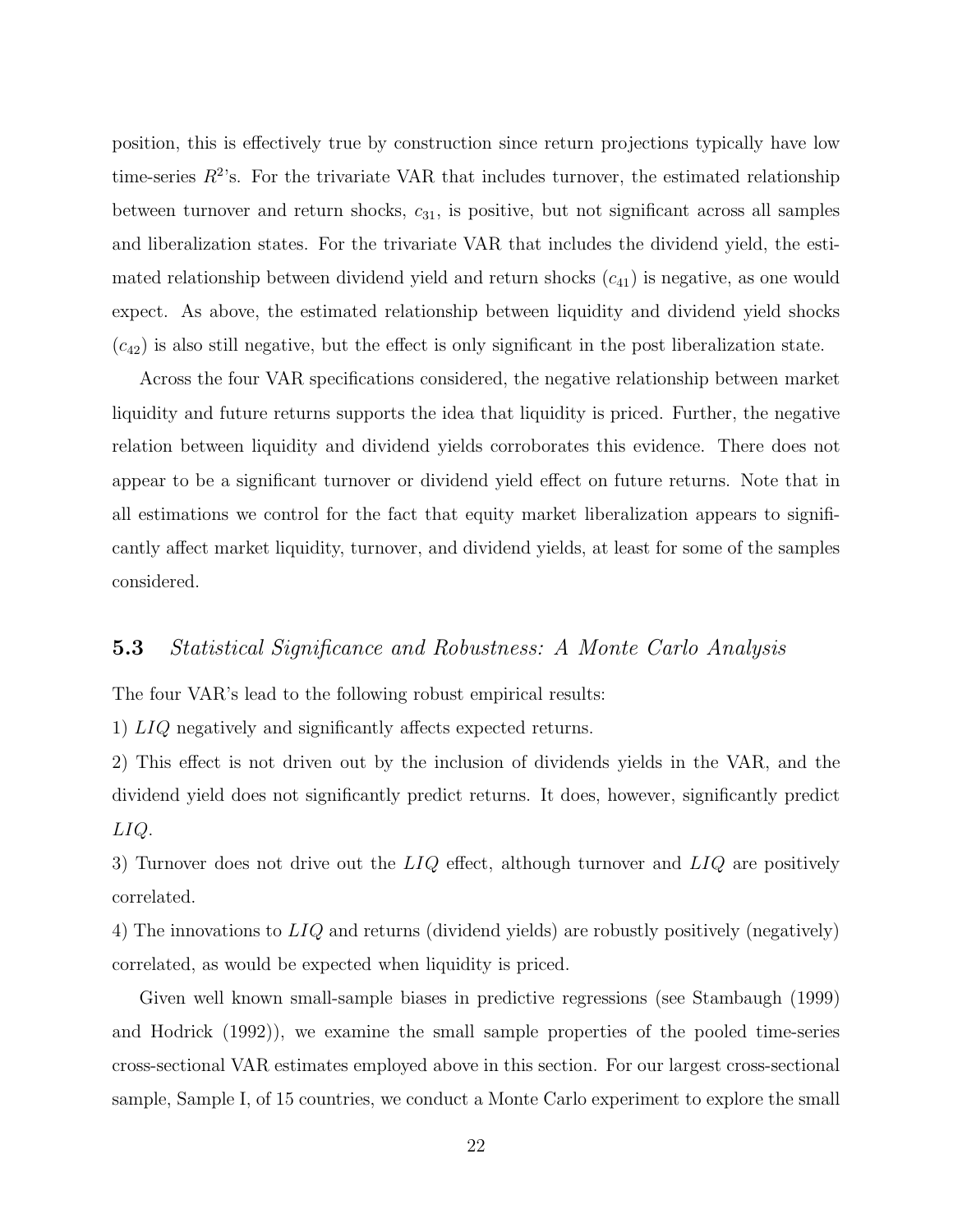sample properties of our estimator and the observed liquidity effects. Given computational limitations, we focus only on the trivariate VAR, including returns, liquidity, and dividend yields. Let the simulated series be denoted as  $\tilde{\mathbf{x}}_{i,t} = [r_{i,t}, L I Q_{i,t}, dy_{i,t}]$ . The base VAR(1) model we simulate is as follows:

$$
\tilde{\mathbf{x}}_{i,t} = (\alpha_{0,i} + \alpha_1 * Lib_{i,t-1}) + \mathbf{A}\tilde{\mathbf{x}}_{i,t-1} + \sum_{i,t-1}^{1/2} \tilde{\epsilon}_{i,t}
$$
\n(14)

where  $\tilde{\epsilon}_{i,t}$  is drawn from the standard normal distribution,  $Lib_{i,t}$  represents the observed liberalization indicators, and the first row of **A** is constrained to be a row of zeros, so that under the null, lagged endogenous variables do not predict returns. However, the innovations of all variables are allowed to be correlated as in the observed data. For each replication, we estimate the unconstrained cross-sectionally restricted trivariate VAR(1) for returns, liquidity, and dividend yields using the pooled MLE methodology presented above.

Table 7 presents some relevant percentiles of the empirical distribution for the coefficients comprising the first row of **A**, and for their corresponding t-statistics. First we focus on the relation between returns and the lagged liquidity variable. The median coefficient is -0.0002, and the median t-statistic is -0.04, indicating that estimation bias is not a serious issue for the observed liquidity effect. The  $2.5<sup>th</sup>$  percentile of the distribution shows a coefficient of -0.009, well above the estimated liquidity effect of  $-0.012$  shown in Table 6, and the corresponding t-statistic is -2.08. The t-statistics are only slightly larger than what would be implied by a standard t-distribution; however, these critical values remain well below those obtained for the estimated liquidity effect in the trivariate VAR presented for Sample I in Table 6. It is unlikely that the small sample properties of the estimated standard errors for our other VAR specifications are qualitatively different from those presented here. In sum, the Monte Carlo evidence shows that the impact of market liquidity on future returns is not a statistical artifact.

Table 7 also presents some relevant percentiles for the coefficient describing the relationship between returns and the lagged dividend yields. The median coefficient is 1.18, and the median t-statistic is 0.509, indicating extreme estimation bias induced by the contemporaneous correlation between return and dividend yield shocks. The  $97.5<sup>th</sup>$  percentile of the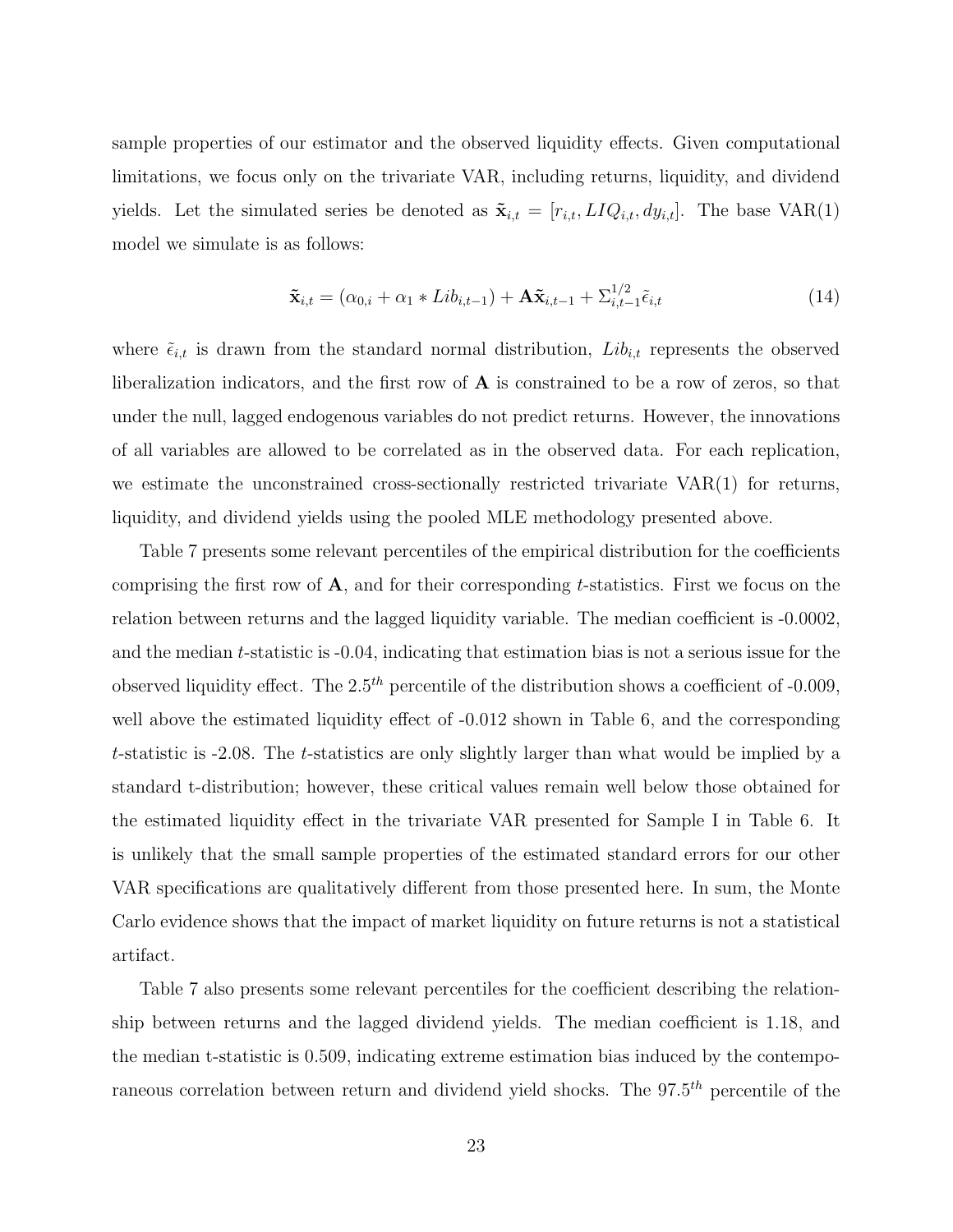distribution shows a coefficient of 5.99, and the corresponding t-statistic is 2.52. Confirming Ang and Bekaert (2002), this evidence suggests that extreme care must be taken when evaluating the importance of the dividend yield as a return predictor.

As a final check on the robustness of the results, we also conduct the bivariate VAR using a variant of the LIQ measure, namely the (negative of the) log of the ratio of a country's zero measure relative to the U.S. average. This version smoothes liquidity outliers, and is defined on the real line. The results (not in tabular form) are nearly identical, with the projection coefficient of excess return on this lagged LIQ measure equal to -0.025 (standard error, 0.007) and -0.020 (standard error, 0.007) for Sample I and II, respectively. Further, we observe the same positive contemporaneous correlation between the return and  $LIQ$  shocks, suggesting the evidence on liquidity pricing presented above is robust.

We have identified a statistically significant effect of liquidity on (expected) returns. Is it also economically important? To explore this further, we consider a shock to the liquidity measure that brings it in line with the US level. Whereas the VAR dynamics are the same across countries, their initial liquidity levels differ relative to the US, so we can graph the shock response for each country. In Taiwan and Zimbabwe, for example, this liquidity shock would move the proportion of zero daily returns from 18% and 71%, respectively, to 15% (the US average). In Fig. 2, we plot the return response (from the bivariate VAR measured in monthly units) differentiating between the effects before and after official equity market liberalization. Because the effect is driven by the off-diagonal element,  $c_{21}$ , in the Cholesky decomposition of the innovation variance-covariance matrix, the effect is actually larger postliberalization consistent with the reported estimates. The implied increase in realized returns for a positive liquidity shock of this magnitude varies from less than half a percent for Taiwan to almost 8% for Zimbabwe. Fig. 3 shows the effect of the shock on *expected* returns, again computed from the bivariate VAR. The implied decrease in expected returns for a positive liquidity shock of this magnitude varies from 0.2% for Taiwan to almost 4% for Zimbabwe.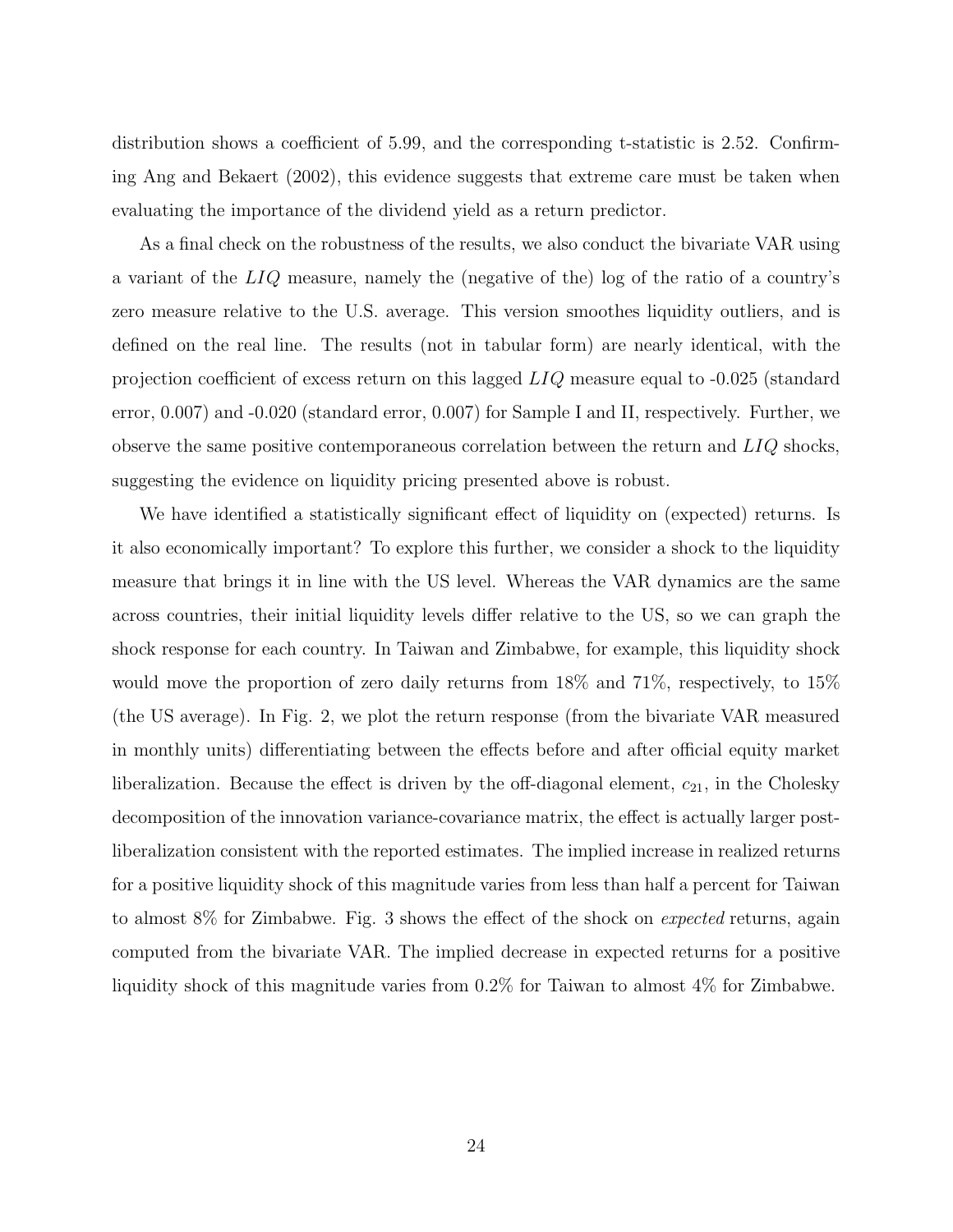#### **6 The Price of Liquidity Risk**

If liquidity is an aggregate risk and aggregate liquidity shocks are priced, a positive covariance with liquidity should carry a positive price of risk. That is, if a security's return is high when general liquidity increases, it should trade at a premium. In this section, we attempt to estimate the price of liquidity risk using the asset pricing framework of Campbell (1987) and Harvey (1989, 1991). They formulate a conditional version of the CAPM using a GMM framework in which expected returns are assumed to be linear functions of a set of instruments. In our case, we distinguish two priced risks, the market and liquidity. Moreover, we must distinguish between segmented and integrated capital markets and allow for the fact that we observe gross, not net, returns. Under segmentation, our model is:

$$
r_{i,t} - r_{f,t} = v_0 L I Q_{i,t} + \gamma_i V a r_{t-1} [r_{i,t}] + \gamma_{LIQ,i} Cov_{t-1} [r_{i,t}, L I Q_{i,t}] + e_{i,t}
$$
(15)

The first term reflects the transformation from gross to net returns which we assume to be proportional to the liquidity measure for all countries. The second term is the traditional CAPM term ( $\gamma_i$  is the local market price of risk).  $\gamma_{LIQ,i}$  is the local price of liquidity risk. Under integration, the world market return and world market liquidity are priced risks. The model becomes:

$$
r_{i,t} - r_{f,t} = v_1 L I Q_{i,t} + \gamma_w Cov_{t-1}[r_{i,t}, r_{w,t}] + \gamma_{LIQ,w} Cov_{t-1}[r_{i,t}, LIQ_{w,t}] + e_{i,t} \tag{16}
$$

We still allow for a country specific translation from gross to net returns, but allow the proportionality constant to differ from the segmented case. Here,  $\gamma_w$  represents the world price of market risk and  $\gamma_{LIQ,w}$  is the world price of liquidity risk.

Our bivariate VAR on excess returns and liquidity acts as the first stage that defines *unexpected* returns and liquidity for each country. This is a strong assumption, as it requires returns and the liquidity measure to exhaust the information set (see Harvey (1991) for further discussion). To explore the pricing implications, we also estimate a comparable VAR for the U.S. market return and aggregate market liquidity. In practice, we construct the comparable proportion of zero daily returns series for the United States based upon the daily returns data obtained from the Datastream research files. As for each emerging market,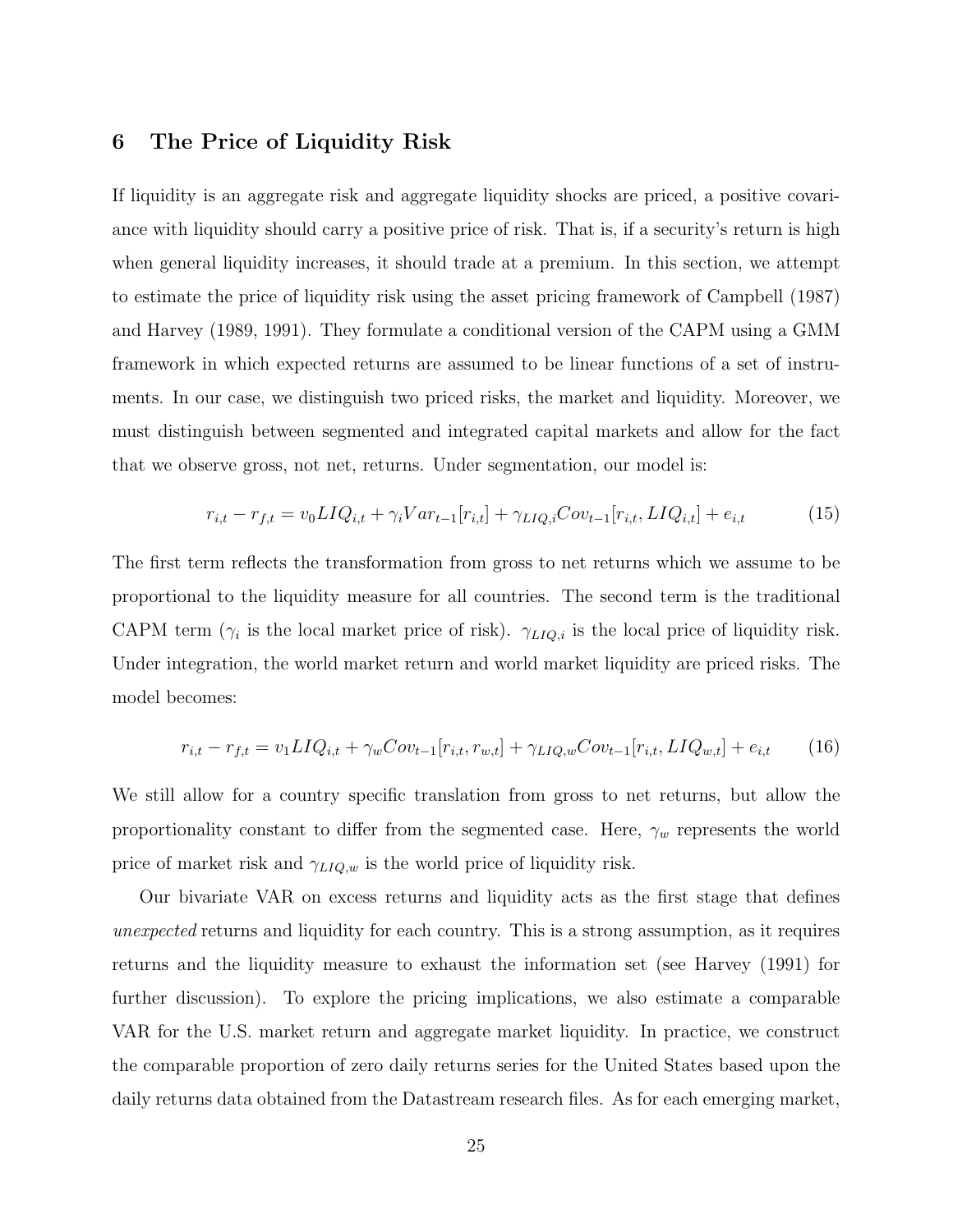we observe daily returns (using closing prices) for a large collection of firms that comprise the Datastream Total Market Index for the United States, and we calculate the proportion of each firm's daily returns, and average across all the firms listed; this is our measure of aggregate market liquidity. For consistency, our measure of the aggregate market return is the return on the U.S. Total Market Index from Datastream.

With the return and liquidity innovations (from the bivariate VAR) for each emerging economy and the aggregate market in the first step, we then estimate the following pricing moments in the second step using panel GMM:

$$
e_{w,t} = r_{w,t} - r_{f,t-1} - \alpha_{w,t} - \gamma_w \text{Var}_{t-1}[r_{w,t}] - \gamma_{LIQ,w} \text{Cov}_{t-1}[r_{w,t}, LIQ_{w,t}]
$$
  
\n
$$
e_{i,t} = r_{i,t} - r_{f,t-1} - \alpha_{i,t} - \gamma_w (Lib_{i,t}) \text{Cov}_{t-1}[r_{i,t}, r_{w,t}] - \gamma_i (1 - Lib_{i,t}) \text{Var}_{t-1}[r_{i,t}] \quad (17)
$$
  
\n
$$
- \gamma_{LIQ,w} (Lib_{i,t}) \text{Cov}_{t-1}[r_{i,t}, LIQ_{w,t}] - \gamma_{LIQ,i} (1 - Lib_{i,t}) \text{Cov}_{t-1}[r_{i,t}, LIQ_{i,t}]
$$

where  $\alpha_{w,t} = v_1 \cdot LIQ_{w,t}$  and  $\alpha_{i,t} = [v_1(Lib_{i,t}) + v_0(1-Lib_{i,t})] \cdot LIQ_{i,t}$ . In this system, we combine equations (15) and (16) using the liberalization indicators. This implicitly assumes that the liberalization constitutes a permanent, unanticipated break which is likely not entirely accurate in practice. For this reason, we also employ the investability index as an alternative liberalization indicator in the GMM estimation.<sup>9</sup>

The conditional variances and covariances follow from the relevant own- and crossproducts of the bivariate VAR innovations  $[\epsilon_{i,t}, \epsilon_{w,t}]$  as in Harvey (1991). The second stage parameters to be estimated are  $\{v_0, v_1, \gamma_w, \gamma_{LIQ,w}, \gamma_i, \gamma_{LIQ,i}\}$ , which is a  $2N + 4$  vector of parameters if each  $\gamma_i$  and  $\gamma_{LIQ,i}$  are assumed to be different across countries. The orthogonality conditions to estimate this system can be summarized as follows:

$$
g_t = \begin{bmatrix} e_{w,t} \otimes x_{w,t-1} \\ e_{i,t} \otimes x_{i,t-1} \end{bmatrix}
$$
 (18)

with  $x_{w,t-1} = [1, r_{w,t}, LIQ_{w,t}]$  and  $x_{i,t-1} = [1, r_{i,t}, LIQ_{i,t}]$ . This yields a total of  $(3+3N)$ orthogonality conditions, leaving  $N - 1$  over-identifying restrictions.

<sup>&</sup>lt;sup>9</sup>For simplicity, the innovations employed in the GMM pricing estimation are, in all cases, obtained from the bivariate VAR on returns and liquidity, including the official liberalization indicator as described in the previous section.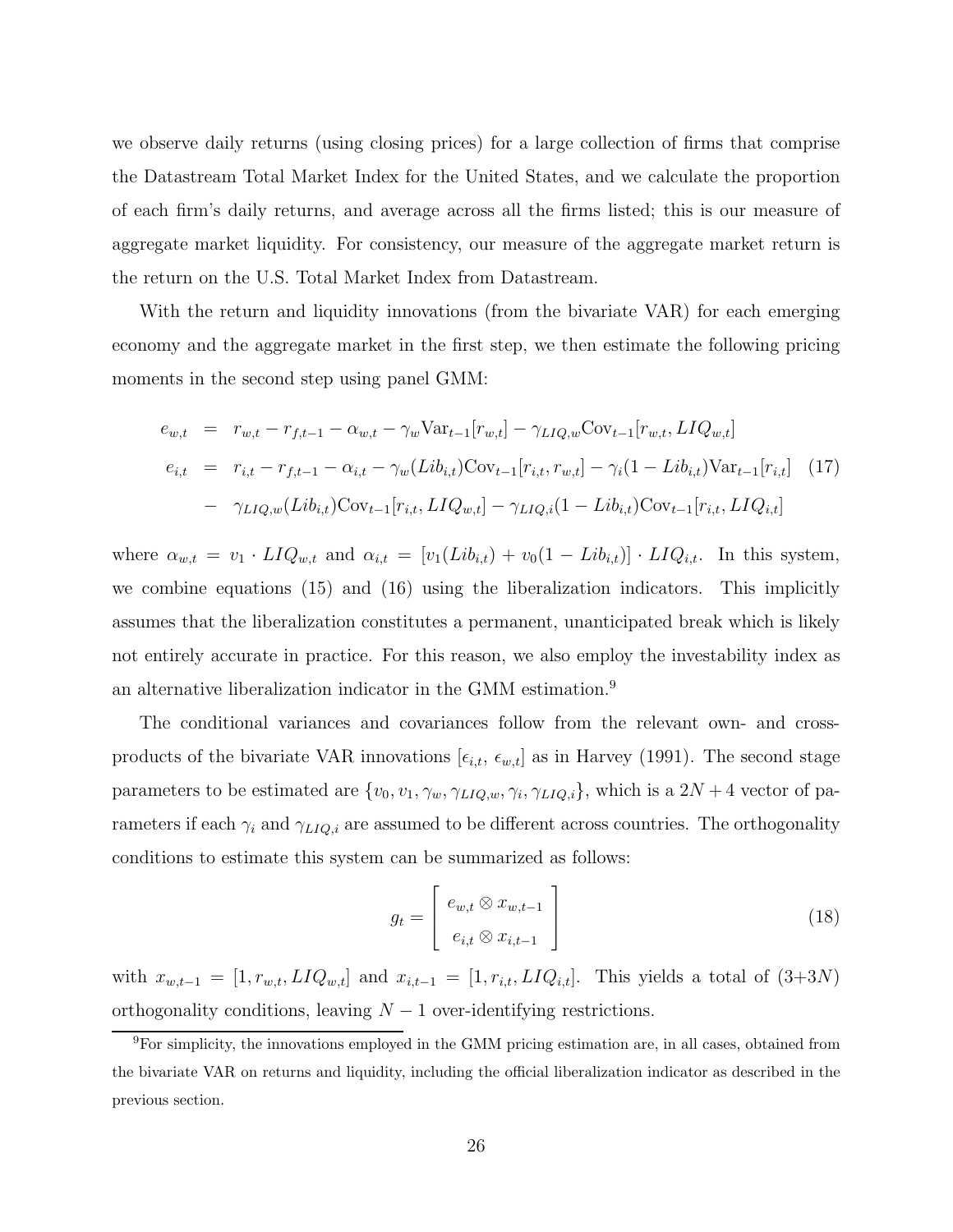Table 8 presents the results on the pricing model. For all models, we fix the value of  $\gamma_w$ at the value obtained in a univariate GMM estimation of the US return model (as specified above). It makes little sense that other countries should contaminate this estimate. The world price of market risk is estimated to be around 4.0, but has a relatively large standard error. Importantly, the standard errors reported in the table ignore the sampling error from the first stage VAR, and hence may underestimate the true standard error. We also constrain the local prices of risk to be identical across countries. In many ways, we view our estimation as exploratory.

Panel A contains the results for the main model. The first estimated model sets  $v_0 =$  $v_1 = 0$ ; that is, the net to gross return transformation is eliminated. This assumption ensures that no domestic variables enter the pricing equation for "liberalized" markets. The world price of liquidity risk has the expected positive sign, but is not significantly different from zero. However, when the intensity indicator is used instead of the official liberalization indicator, the sign switches. The sign of the local price of market risk is also not robust across specifications. Finally, the price of local liquidity risk is positive and generally significantly different from zero. Allowing  $v_0$  and  $v_1$  to differ from zero has no impact on these findings. In Sample II, the price of local liquidity risk now switches sign and becomes insignificantly negative, but the  $v_0$  parameter is significantly negative.

To obtain more intuition on these results, Panels B through D report the estimation results for a number of alternative models. In Panel B, all countries are assumed to be fully integrated over the full sample (i.e. only world risks matter). The world price of liquidity risk continues to have the wrong sign. Allowing for  $v_0$  does not change this result. In Panel C, we look at the other extreme case of full segmentation (i.e. only local risks matter). For this specification, the local prices of market risk have the wrong sign, but the price of liquidity risk has the right sign and is highly significant. So far, the only robust result seems to be that the price of local liquidity risk is an important driver of expected returns, and that this is likely true for both segmented and integrated countries. Therefore, Panel D considers a hybrid model that modifies our original model to have local liquidity risk enter pricing under both integration AND segmentation, but retains the feature that world risks matter only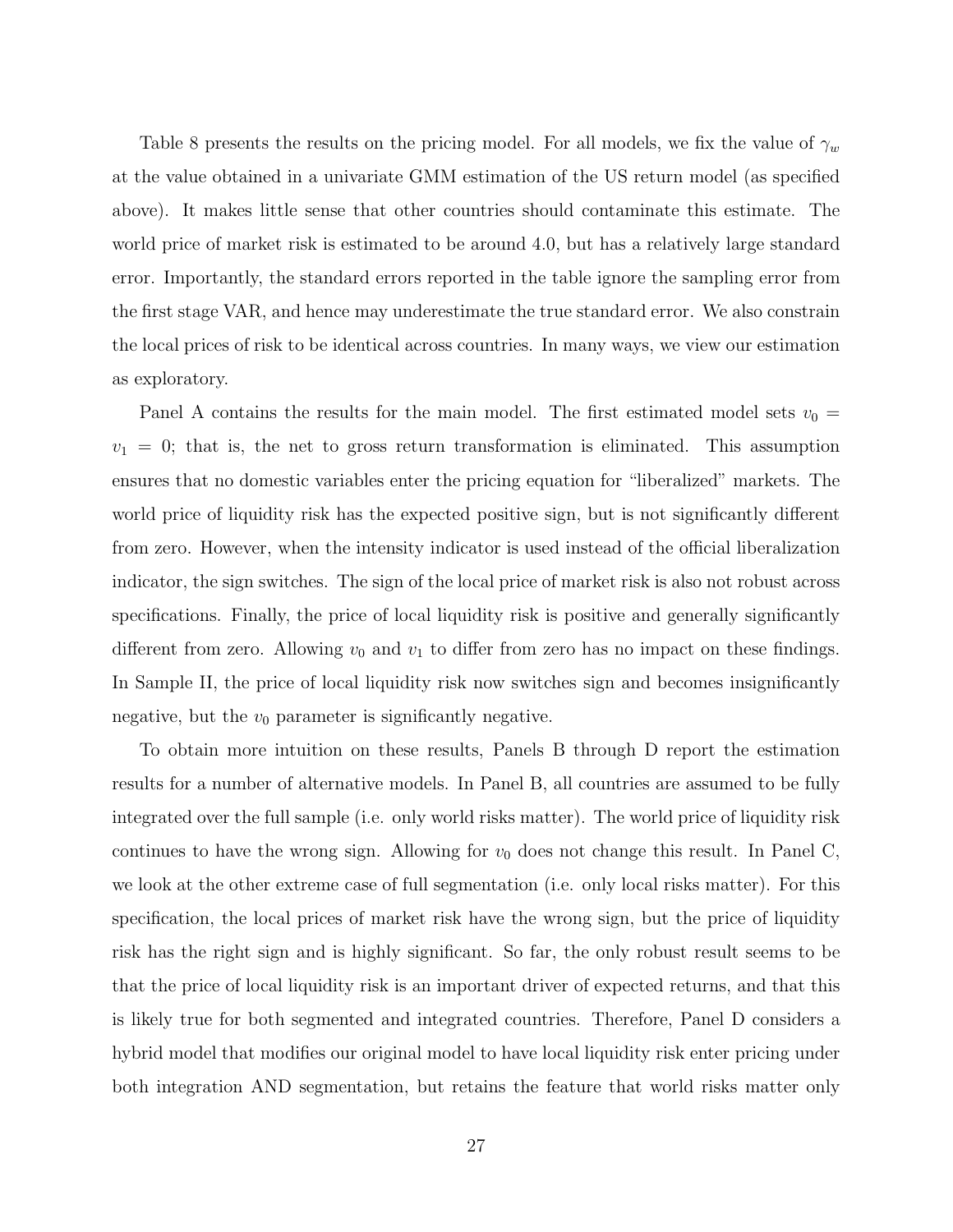under integration. For all samples, the local price of liquidity risk is now positive and highly significant. Interestingly, for the official liberalization indicator, the world price of liquidity risk now also becomes positive. The other results remain unchanged. Hence, this evidence strongly suggests that local market liquidity is an important driver of expected returns in emerging markets, and that the liberalization process has not eliminated its impact.

In Table 9, we informally investigate the fit of the different asset pricing models using the implied pricing errors. To compute the latter, we first construct measures of the modelimplied risk premia by multiplying the estimated risk prices in Table 8 by the time-series average of the associated cross-products (covariances) of the bivariate VAR innovations. To account for the gross to net adjustment, we take the time-series average of the liquidity level,  $LIQ_i$ , for each country. For each model, the average pricing error  $(\alpha)$  is then the difference between the observed average excess return and the model implied expected excess return. We compute cross-sectional  $R^2$ 's from the regression of the average excess return on the model predicted average excess returns. Of course, these regressions incorporate only 15 and 10 observations, so they should be viewed with caution.

Whereas the  $\alpha'$ s are quite small on average, there are some large pricing errors, particularly in Sample II. The  $R^2$ 's confirm the message from the price of risk estimates: the  $R^2$ 's increase considerably when local liquidity risks are allowed to affect expected returns for all countries and time-periods. Moreover, the gross to net transformation generally does not contribute to the fit of the various models. We conclude that systematic variation in local liquidity is an important component of expected return variation for all emerging markets in our sample.

#### **7 Conclusions**

There is a growing consensus that systematic variation in liquidity matters for expected returns. We examine this issue for a set of markets where liquidity ought to be particularly important – emerging markets. We start by proposing a measure of liquidity and transaction costs, first analyzed by Lesmond (2002) and Lesmond, Ogden and Trzcinka (1999): the pro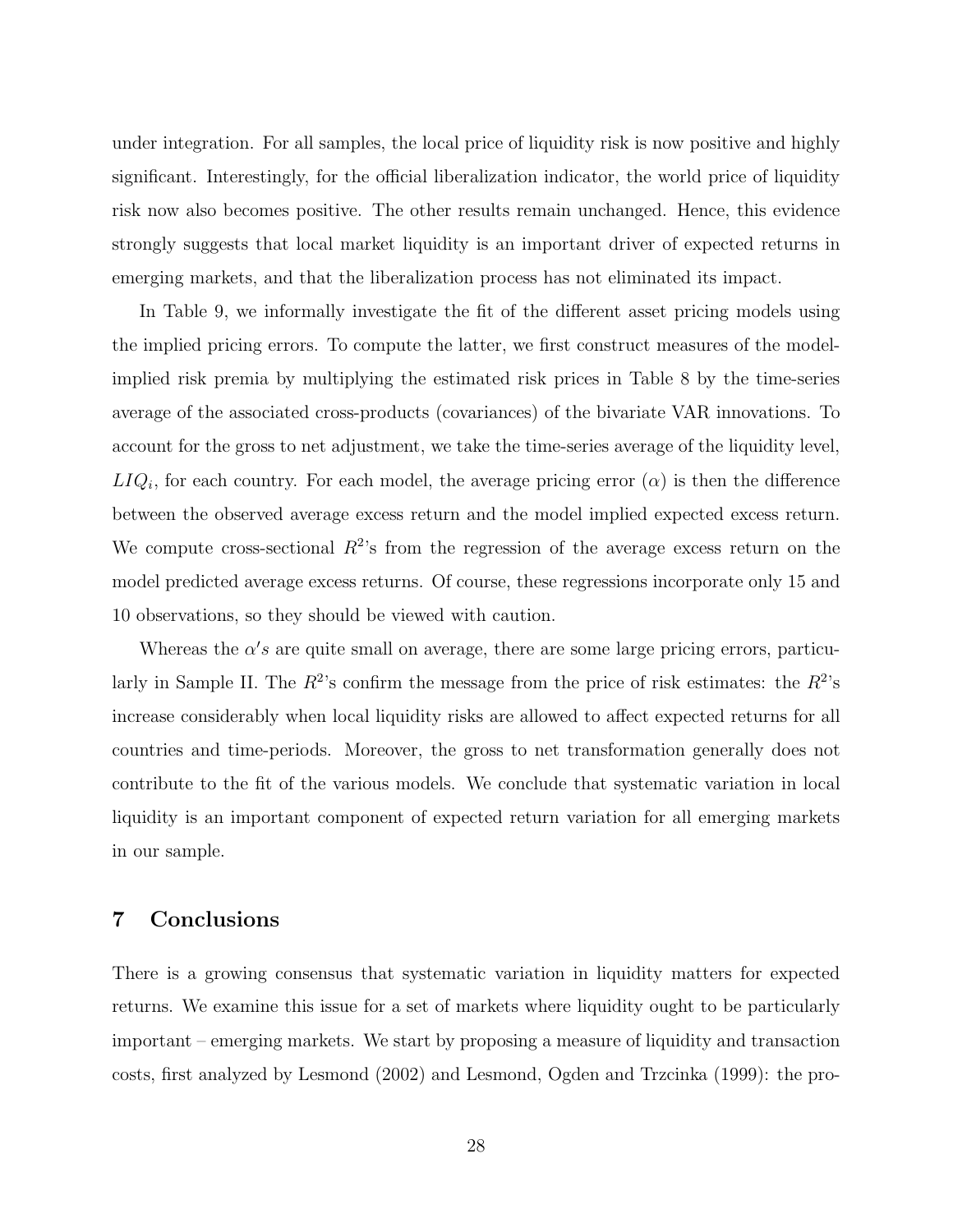portion of daily zero firm returns averaged over the month. The measure is easy to compute and, as expected, is indeed positively correlated with bid-ask spreads (where available) and negatively correlated with equity market turnover. We find that the zero measure captures an aspect of liquidity that is not present in turnover. In all of our analysis, turnover has an insignificant impact on returns in the presence of the zero measure. We also show that the zero measure significantly predicts returns in emerging markets, and unexpected liquidity shocks are positively correlated with returns and negatively correlated with dividend yields. The predictive power of the zero measure generally survives in the presence of other instruments such as dividend yields.

Many of the markets we examine underwent a liberalization process. Importantly, liberalization may drive up liquidity, and affect the dynamic relation between returns and liquidity. Liberalization indeed significantly improves liquidity but has less of a robust effect on the relation between liquidity and future returns. Finally, if liquidity is priced, a two-factor model with market and liquidity risk may be a good description of expected returns. For emerging markets, there is the added complication that the market may be segmented or integrated. We consider models that allow for local or world market risk and local or global liquidity risk depending on whether a country is integrated or segmented. Whereas this analysis is exploratory in nature, we find a very clear dominant effect of local liquidity risks. In future work, we want to examine whether this result holds for developed markets as well or whether a world price of liquidity risk emerges.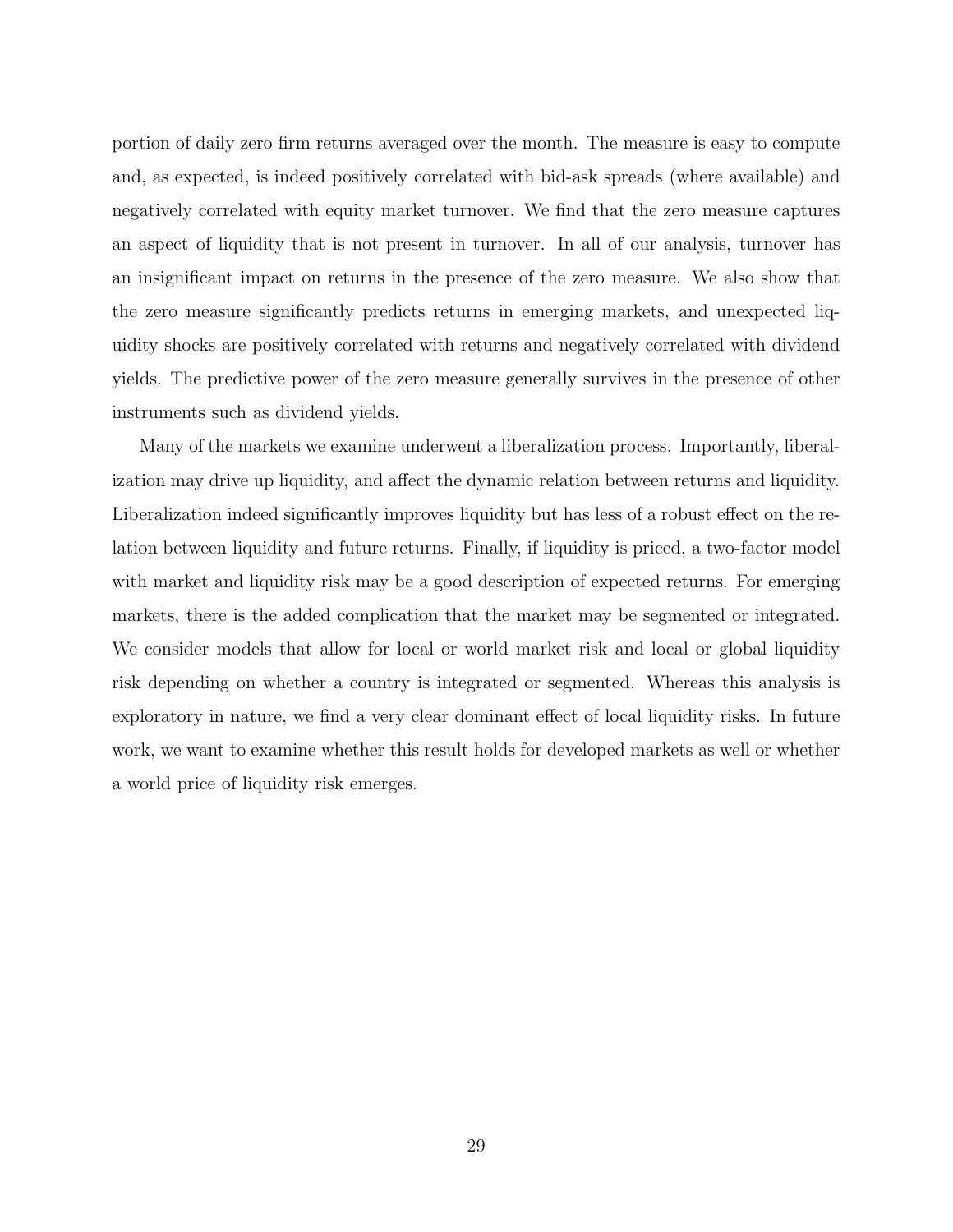#### **8 References**

- Acharya, V.V. and L.H. Pedersen, 2002, Asset Pricing with Liquidity Risk, Working paper, New York University.
- Amihud, Y., 2002, Illiquidity and Stock Returns: Cross Section and Time Series Effects, *Journal of Financial Markets* 5, 2002, 31-56.
- Amihud, Y. and H. Mendelson, 1986, Asset Pricing and the Bid-Ask Spread, *Journal of Financial Economics* 17, 223-249.
- Ang, A. and G. Bekaert, 2002, Stock Return Predictability: Is it There?, working paper, Columbia Business School.
- Atje, R., and B. Jovanovic, 1989, Stock Markets and Development, *European Economic Review* 37, 632-640.
- Bekaert, G., 1995, Market Integration and Investment Barriers in Emerging Equity Markets, *World Bank Economic Review* 9, 75-107.
- Bekaert, G. and C. R. Harvey, 1995, Time-varying World Market Integration, *Journal of Finance* 50, 403-444.
- Bekaert, G. and C. R. Harvey, 1997, Emerging Equity Market Volatility, *Journal of Financial Economics* 43, 29-78.
- Bekaert, G. and C. R. Harvey, 2000, Foreign Speculators and Emerging Equity Markets, *Journal of Finance* 55, 565-614.
- Bekaert, G., C. R. Harvey and R. Lumsdaine, 2002, Dating the Integration of World Capital Markets, *Journal of Financial Economics* 65:2, 2002, 203-249.
- Bekaert, G., C. R. Harvey and C. Lundblad, 2002, Does Financial Liberalization Spur Growth?, working paper, http://www.duke.edu/∼charvey.
- Bessembinder, H. 2000, Issues in Assessing Trade Execution Costs, *Journal of Financial Markets*, forthcoming.
- Biais, B., 1993, Price Formation and Equilibrium Liquidity in Fragmented and Centralized Markets, *Journal of Finance*, 48, 157-185.
- Bollerslev, T. and J. Wooldridge, 1992, Quasi-maximum likelihood estimation of dynamic models with time varying covariances, *Econometric Reviews* 11, 143-172.
- Brennan, M.J., T. Chordia and A. Subrahmanyam, 1998, Alternative factor specifications, security characteristics, and the cross-section of expected stock returns, *Journal of Financial Economics* 49, 345–373.
- Brennan, M.J. and A. Subrahmanyam, 1996, Market microstructure and asset pricing: On the compensation for illiquidity in stock returns, *Journal of Financial Economics* 41, 441-464.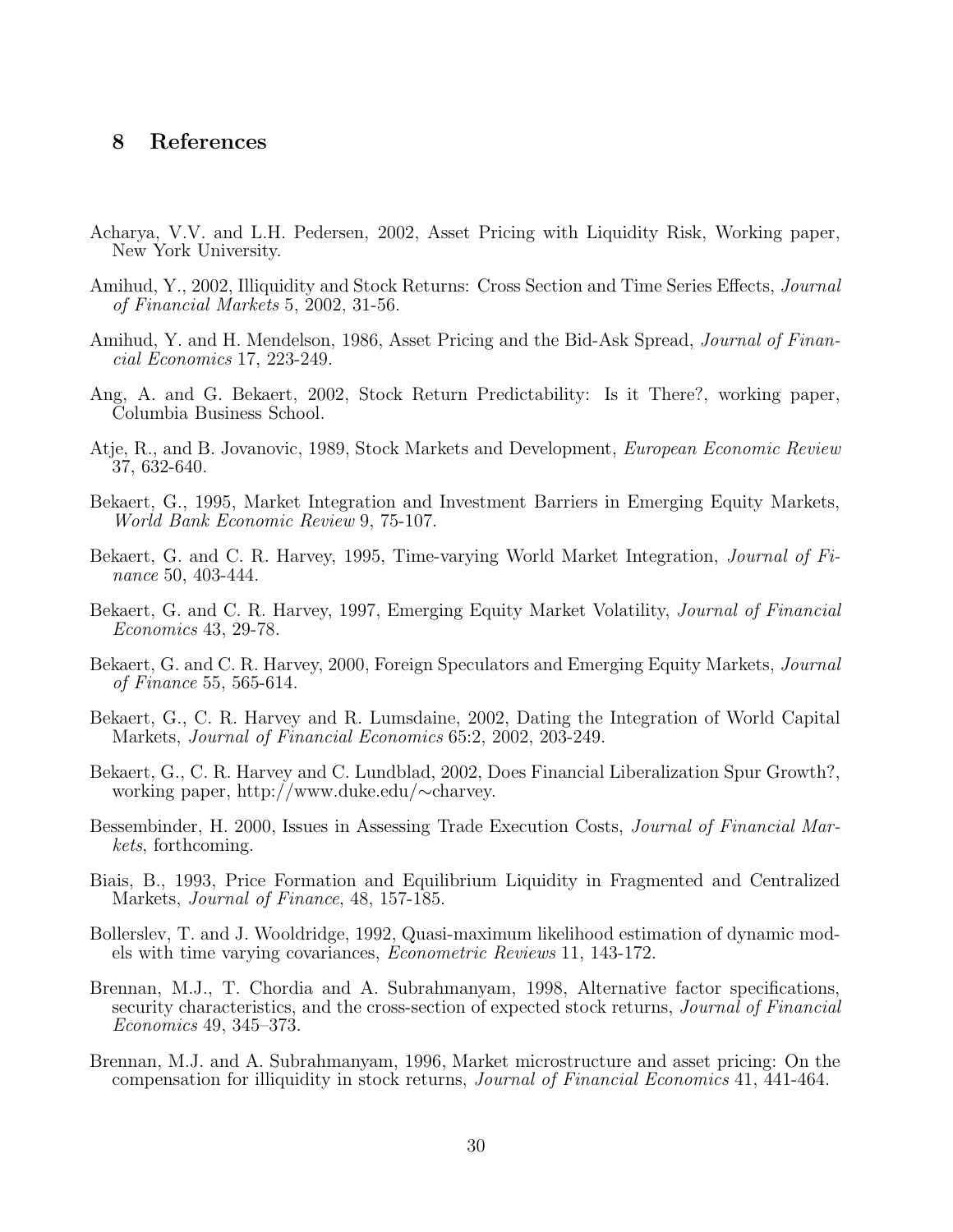Campbell, J.Y., 1987, Stock Returns and the Term Structure, *Journal of Financial Economics*

- Chalmers, J. M. and G. B. Kadlec, 1998, An Empirical Examination of the Amortization Spread, *Journal of Financial Economics* 48, 159-188.
- Chordia, T., R. Roll and A. Subrahmanyam, 2000, Commonality in liquidity, *Journal of Financial Economics* 56, 3–28.
- Chordia, T., R. Roll and A. Subrahmanyam, 2001, Market liquidity and trading activity, *Journal of Finance* 56, 501–530.
- Chordia, T., R. Roll and A. Subrahmanyam, 2002, Order imbalance, liquidity, and market returns, *Journal of Financial Economics*, forthcoming.
- Chordia, T., R. Roll and V. R. Anshuman, 2001, Trading activity and expected stock returns, *Journal of Financial Economics* 59, 3–30.
- Chordia, T., Sarkar, A. and A. Subrahmanyam, 2002, Common Determinants of Bond and Stock Market Liquidity: The Impact of Financial Crises, Monetary Policy, and Mutual Fund Flows, Working Paper, Emory University.
- Chuhan, P., 1992, Are Institutional Investors and important source of portfolio investment in emerging markets?, World Bank Working Paper N. 1243.
- Constantinides, G., 1986, Capital Market Equilibrium with Transactions Costs, *Journal of Political Economy* 94, 842-862.
- Datar, V. T., N. N. Naik, and R. Radcliffe, 1998, Liquidity and asset returns: An alternative test, *Journal of Financial Markets* 1, 203–219.
- Domowitz, I., Glen J., and A. Madhavan, 2001, Liquidity, Volatility, and Equity Trading Costs Across Countries and Over Time, *International Finance*, 221-255.
- Easley, D. and M. O'Hara, 1987, Price, Trade Size, and Information in Securities Markets, *Journal of Financial Economics* 19, 69-90.
- Easley, D., Hvidkjaer, S. and M. O'Hara, 2002, Is Information Risk a Determinant of Asset Returns? *Journal of Finance*, forthcoming.
- Edison, H. and F. Warnock, 2003, A Simple Measure of the Intensity of Capital Controls, *Journal of Empirical Finance*, forthcoming.
- Eisfeldt, A. L., 2002, Endogenous liquidity in asset markets, Working paper, Northwestern University, Evanston, IL.
- Engstrom, E. 2002, The Conditional Relationship Between Stock Returns and the Dividend Price Ratio, working paper.
- Fiori, F., 2000, Liquidity premia in the equity markets: An investigation into the characteristics of liquidity and trading activity, Working paper, University of Chicago, Chicago, IL.
- French, K., G. Schwert, and R. Stambaugh, 1987, Expected Stock Returns and Volatility, *Journal of Financial Economics*, 19, 3-30.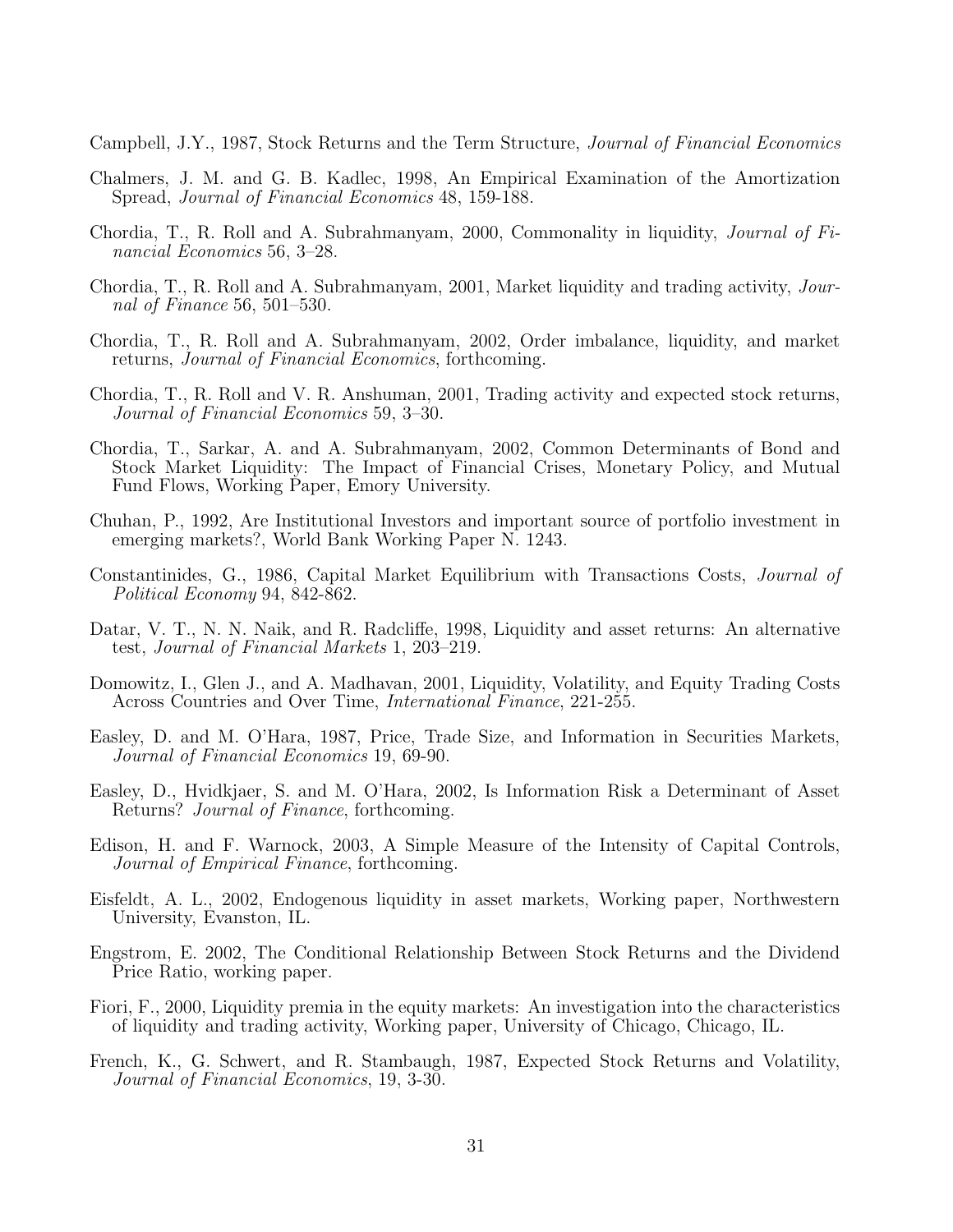- Glosten, L.R., R. Jaganathan, and D. Runkle, 1993, On the Relation between the Expected Value and the Volatility of the Normal Excess Return on Stocks, *Journal of Finance*, 48, 1779-1801.
- Glosten, L. and P. Milgrom, 1985, Bid, Ask and Transaction Prices in a Specialist Market with Heterogeneously Informed Traders, *Journal of Financial Economics*, 14, 71-100.
- Goyal, A., and I. Welch, 2003, The Myth of Predictability: Does the Dividend Yield Forecast the Equity Premium?, *Management Science*, forthcoming.
- Grossman, S.J. and M.H. Miller, 1988, Liquidity and market structure, *Journal of Finance* 43, 617-633.
- Hansen L., 1982, Large Sample Properties of Generalized Method of Moments Estimators, *Econometrica*, 50, 1029-1054.
- Harris, L., 1990, Statistical Properties of the Roll Serial Covariance Bid/Ask Spread Estimator, *Journal of Finance* 45, no. 2, 579-590.
- Harvey, C.R., 1989, Time-Varying Conditional Covariances in Tests of Asset Pricing Models, *Journal of Financial Economics* 24, 289-317.
- Harvey, C.R., 1991, The World Price of Covariance Risk, *Journal of Finance* 46 (1991): 111-157.
- Harvey, C., 1995, Predictable risk and returns in emerging markets, *Review of Financial Studies* 8, 773–816.
- Hasbrouck, J., 1999, Liquidity in the futures pit: Inferring market dynamics from incomplete data. Unpublished working paper, New York University.
- Hasbrouck, J., 2003, Trading costs and returns for US equities: the evidence from daily data. Unpublished working paper, New York University.
- Hasbrouck, J. and D. J. Seppi, 2000, Common factors in prices, order flows and liquidity, *Journal of Financial Economics* 59, 383–412.
- Heaton, J. and D. Lucas, 1996, Evaluating the Effects of Incomplete Markets on Risk Sharing and Asset Prices, *Journal of Political Economy* 104, 443-487.
- Henry, P., 2000, Stock Market Liberalization, Economic Reform, and Emerging Market Equity Prices, *Journal of Finance* 55, 529-564
- Hodrick, R., 1992, Dividend Yields and Expected Stock Returns: Alternative Procedures for Inference and Measurement, *Review of Financial Studies* 5, 3, 357-386.
- Holmstrom, B. and J. Tirole, 2002, LAPM: A liquidity-based asset pricing model, *Journal of Finance*.
- Huang, M., 2002, Liquidity shocks and equilibrium liquidity premia, *Journal of Economic Theory*, forthcoming.
- Huberman, G. and D. Halka, 2001, Systematic liquidity, *Journal of Financial Research* 24, 161-178.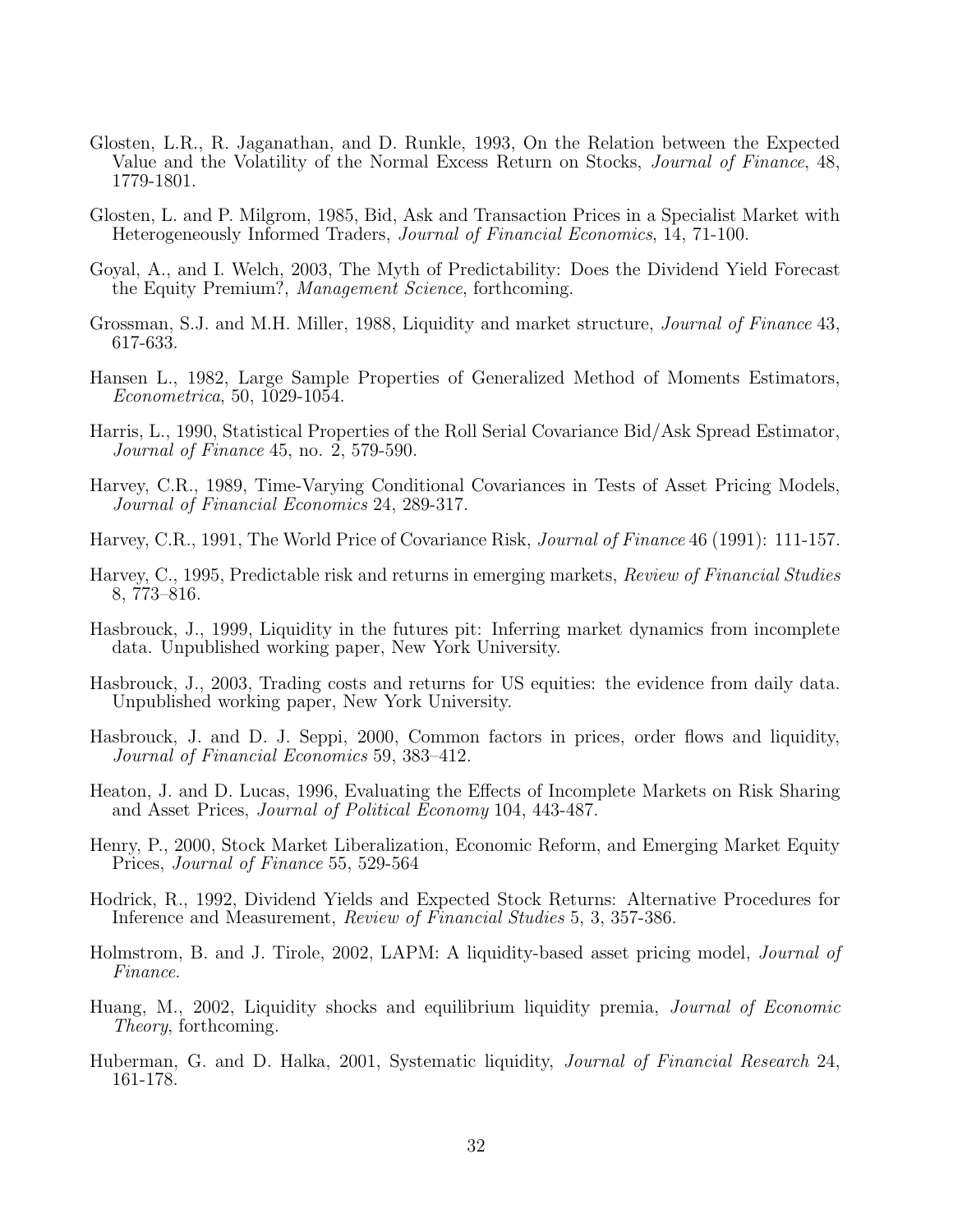- Jain, P., 2002, Institutional design and liquidity on stock exchanges, Working paper, Indiana University.
- Jain-Chandra, S., 2002, The Impact of Stock Market Liberalization on Liquidity and Efficiency in Emerging Equity Markets, working paper.
- Jones, C., 2002, A century of stock market liquidity and trading costs, Working paper, Columbia University, NY.
- Koren, M. and A. Szeidl, 2002, Portfolio choice with illiquid assets, Working paper, Harvard University, Cambridge, MA.
- Kyle, A. P., 1985, Continuous Auctions and Insider Trading, *Econometrica* 1315-1336.
- Lesmond, D. A., 2002, The costs of equity trading in emerging markets, Working paper, Tulane University, New Orleans, LA.
- Lesmond, David A., J. P. Ogden, C. Trzcinka, 1999, A New Estimate of Transaction Costs, *Review of Financial Studies* 12, 1113-1141.
- Levine, R. and S. Zervos, 1998, Stock Markets, Banks, and Economic Growth, *American Economic Review* 88:3, 537–558.
- Lo, A.W., H. Mamaysky and J. Wang, 2001, Asset prices and trading volume under fixed transactions costs, Working paper, MIT.
- Newey, W., and K. West, 1987, A Simple, Positive Semi-Definite, Heteroskedasticity and Autocorrelation Consistent Covariance Matrix, *Econometrica*, 55, 703-708.
- O'Hara, M., 2003, Liquidity and Price Discovery, *Journal of Finance* 58, 4 1335-1354.
- Pastor, L. and R.F. Stambaugh, 2002, Liquidity risk and expected stock returns, *Journal of Political Economy* forthcoming.
- Roll R. 1984, A Simple Implicit Measure of the Effective Bid-ask spread in an Efficient Market, *Journal of Finance* 39, 1127-1140.
- Sadka, R., 2002, Momentum, Liquidity Risk, and Limits to Arbitrage, working paper, Northwestern University.
- Spiegel, M. and A. Subrahmanyam, 1992, Informed Speculation and Hedging in a Noncompetitive Securities Market, *Review of Financial Studies* 5(2), 307-329.
- Stambaugh, R.F., 1999, Predictive Regressions, *Journal of Financial Economics* 54, 375-421.
- Vayanos, D., 1998, Transactions Costs and Asset Prices: A Dynamic Equilibrium Model, *Review of Financial Studies* 11, 1-58.
- Wang, J., 1993, A Model of Inter-temporal Asset Prices Under Asymmetric Information, *Review of Economic Studies* 60, 249-282.
- Zakoian, J. M., 1990, Threshold Heteroskedastic Models, manuscript, CREST, INSEE, Paris.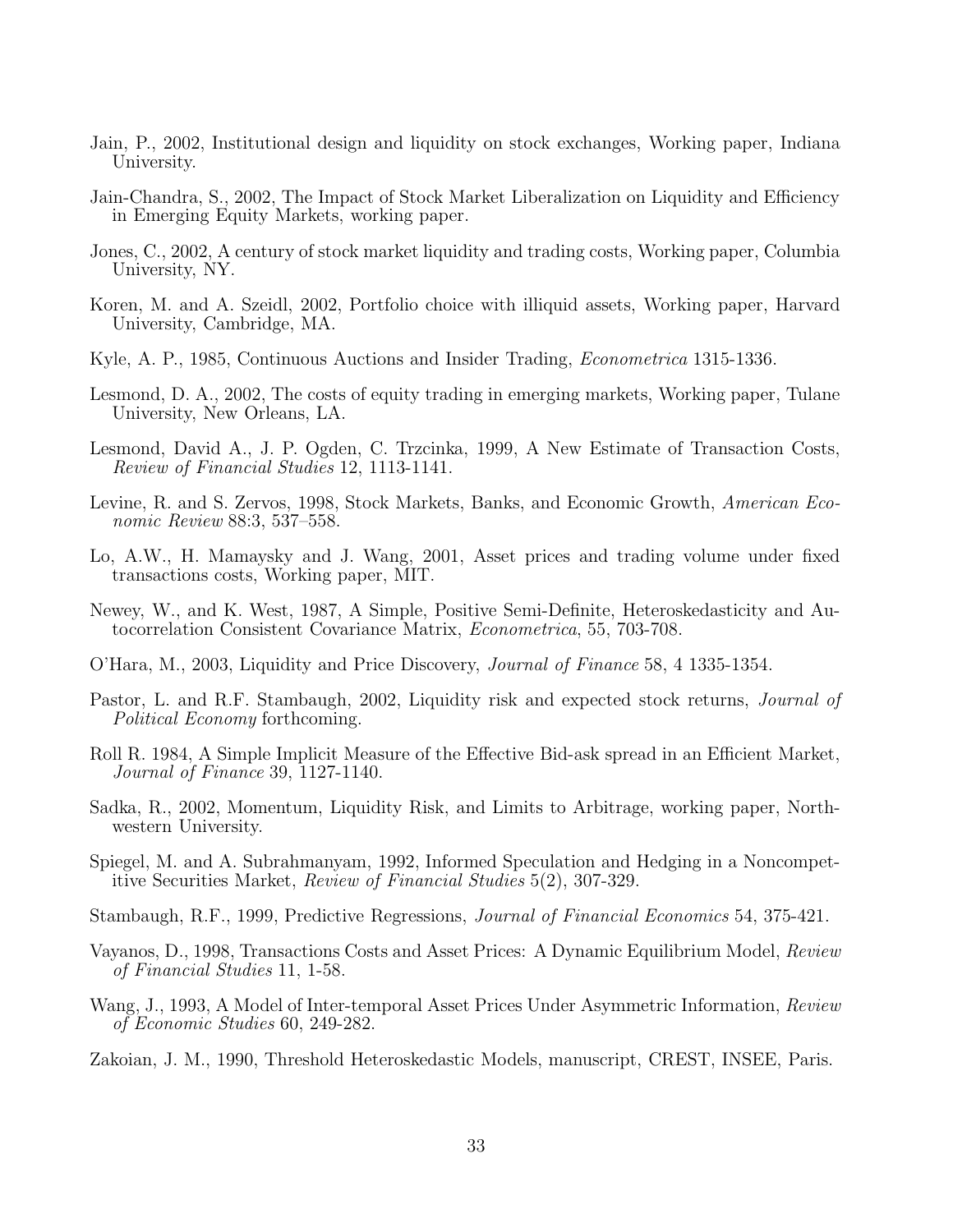#### **Table 1 Summary Statistics Sample: 1987:01 2001:05**

| Excess Return (US\$)                           |            |             |             |            |            |             |            |            |            |            |                       |            |            |                 |            |            |            |            |                |         |
|------------------------------------------------|------------|-------------|-------------|------------|------------|-------------|------------|------------|------------|------------|-----------------------|------------|------------|-----------------|------------|------------|------------|------------|----------------|---------|
|                                                | ARG        | <b>BRA</b>  | <b>CHL</b>  | <b>COL</b> | <b>GRC</b> | <b>IND</b>  | <b>IDO</b> | <b>JOR</b> | <b>KOR</b> | <b>MYS</b> | <b>MEX</b>            | <b>PAK</b> | PHL        | PR <sub>1</sub> | TWN        | <b>THA</b> | <b>TUR</b> | <b>VEN</b> | ZWE            | Average |
| Mean                                           | 0.031      | 0.019       | 0.014       | 0.010      | 0.015      | 0.003       | $-0.006$   | $-0.00$    | 0.004      | 0.003      | 0.019                 | 0.002      | 0.004      | 0.007           | 0.013      | 0.004      | 0.025      | 0.013      | 0.012          | 0.010   |
| <b>Standard Deviation</b>                      | 0.220      | 0.174       | 0.079       | 0.094      | 0.120      | 0.094       | 0.145      | 0.042      | 0.125      | 0.106      | 0.125                 | 0.097      | 0.110      | 0.140           | 0.140      | 0.127      | 0.202      | 0.137      | 0.112          | 0.126   |
| Autocorrelation                                | $-0.077$   | $-0.020$    | 0.224       | 0.405      | 0.084      | 0.110       | 0.191      | $-0.034$   | 0.014      | 0.102      | 0.270                 | 0.081      | 0.262      | 0.289           | 0.050      | 0.118      | 0.091      | 0.037      | 0.190          | 0.126   |
| Observations                                   | 173        | 173         | 173         | 173        | 173        | 173         | 137        | 173        | 173        | 173        | 173                   | 173        | 173        | 148             | 173        | 173        | 173        | 173        | 173            |         |
| <b>Sample Inclusion</b>                        | I, II, III | <b>І, Ш</b> | <b>І, Ш</b> | Ш          | I, II, III | <b>І, Ш</b> | I, III     | Ш          | I, II, III |            | I, II, III I, II, III | Ш          | I, II, III | Ш               | I, II, III | I, II, III | I, II, III | <b>І.Ш</b> | <b>І. П. Ш</b> |         |
| Dividend Yield                                 |            |             |             |            |            |             |            |            |            |            |                       |            |            |                 |            |            |            |            |                |         |
| Mean                                           | 0.002      | 0.0030      | 0.0038      | 0.0036     | 0.0034     | 0.0014      | 0.0011     | 0.0028     | 0.0012     | 0.0017     | 0.0016                | 0.0041     | 0.0010     | 0.0020          | 0.0007     | 0.0023     | 0.0032     | 0.0020     | 0.0043         | 0.0024  |
| <b>Standard Deviation</b>                      | 0.0012     | 0.0027      | 0.0019      | 0.0018     | 0.0019     | 0.0006      | 0.0007     | 0.0017     | 0.0006     | 0.0007     | 0.0006                | 0.0026     | 0.0005     | 0.0009          | 0.0003     | 0.0014     | 0.0019     | 0.0016     | 0.0022         | 0.0014  |
| Autocorrelation                                | 0.790      | 0.867       | 0.963       | 0.977      | 0.896      | 0.932       | 0.972      | 0.920      | 0.768      | 0.929      | 0.900                 | 0.942      | 0.949      | 0.920           | 0.898      | 0.857      | 0.847      | 0.953      | 0.947          | 0.907   |
| Observations                                   | 173        | 173         | 173         | 173        | 173        | 173         | 137        | 173        | 173        | 173        | 173                   | 173        | 173        | 147             | 173        | 173        | 163        | 173        | 173            |         |
| Turnover (Value Traded/MCAP)                   |            |             |             |            |            |             |            |            |            |            |                       |            |            |                 |            |            |            |            |                |         |
| Mean                                           | 0.032      | 0.048       | 0.009       | 0.007      | 0.035      | 0.068       | 0.042      | 0.013      | 0.125      | 0.025      | 0.039                 | 0.152      | 0.024      | 0.028           | 0.216      | 0.059      | 0.078      | 0.019      | 0.006          | 0.054   |
| <b>Standard Deviation</b>                      | 0.020      | 0.027       | 0.006       | 0.004      | 0.036      | 0.078       | 0.022      | 0.011      | 0.106      | 0.017      | 0.018                 | 0.266      | 0.014      | 0.026           | 0.093      | 0.040      | 0.066      | 0.018      | 0.005          | 0.046   |
| Autocorrelation                                | 0.743      | 0.816       | 0.415       | 0.482      | 0.785      | 0.845       | 0.718      | 0.705      | 0.878      | 0.726      | 0.656                 | 0.932      | 0.668      | 0.825           | 0.633      | 0.657      | 0.859      | 0.672      | 0.438          | 0.708   |
| Observations                                   | 172        | 172         | 172         | 172        | 172        | 172         | 137        | 172        | 172        | 172        | 172                   | 172        | 172        | 147             | 172        | 172        | 172        | 172        | 172            |         |
| Zeros: Proportion of Daily Zeros in that month |            |             |             |            |            |             |            |            |            |            |                       |            |            |                 |            |            |            |            |                |         |
| Mean                                           | 0.402      | 0.491       | 0.701       | 0.773      | 0.309      | 0.448       | 0.665      | 0.583      | 0.248      | 0.322      | 0.593                 | 0.678      | 0.599      | 0.603           | 0.109      | 0.431      | 0.312      | 0.426      | 0.711          | 0.495   |
| <b>Standard Deviation</b>                      | 0.167      | 0.071       | 0.067       | 0.087      | 0.166      | 0.096       | 0.075      | 0.135      | 0.079      | 0.086      | 0.065                 | 0.078      | 0.140      | 0.074           | 0.028      | 0.117      | 0.128      | 0.211      | 0.161          | 0.107   |
| Autocorrelation                                | 0.909      | 0.933       | 0.799       | 0.822      | 0.935      | 0.343       | 0.758      | 0.245      | 0.523      | 0.595      | 0.761                 | 0.610      | 0.809      | 0.734           | 0.491      | 0.831      | 0.688      | 0.928      | 0.942          | 0.719   |
| Observations                                   | 161        | 137         | 143         | 113        | 161        | 137         | 137        | 83         | 173        | 173        | 161                   | 107        | 173        | 161             | 165        | 173        | 161        | 137        | 161            |         |
| Ave. Number of Firms                           | 42.7       | 307.5       | 161.8       | 34.8       | 239.4      | 713.3       | 182.5      | 22.0       | 665.9      | 470.1      | 91.8                  | 166.5      | 134.8      | 159.1           | 257.5      | 378.5      | 180.4      | 25.7       | 30.0           |         |
| <b>Total Number of Firms</b>                   | 83         | 572         | 227         | 53         | 380        | 892         | 308        | 32         | 1612       | 815        | 163                   | 240        | 217        | 271             | 562        | 401        | 295        | 53         | 89             |         |

We collect monthly returns (U.S.\$), in excess of the one-month Eurodollar rate, and dividend yields for the IFC Global Equity Market Indices from Standard and Poor's Emerging Markets Database. As a measure of equity market collect, for each month, the equity value traded for that month, divided by that month's equity market capitalization from Standard and Poor's. Finally, we construct the proportion of zero daily returns observed over the m Daily returns data at the firm level are obtained from the Datastream research files starting from the late 1980's. For each country, we observe daily returns (using closing prices) for a large collection of firms listed o country, we calculate the proportion of zero daily returns across all firms, and average this proportion over the month. Sample I includes 15 countries from 01/1990 to 05/2001; Sample II includes 10 countries from 01/1988 includes 19 countries from 01/1987 to 05/2001.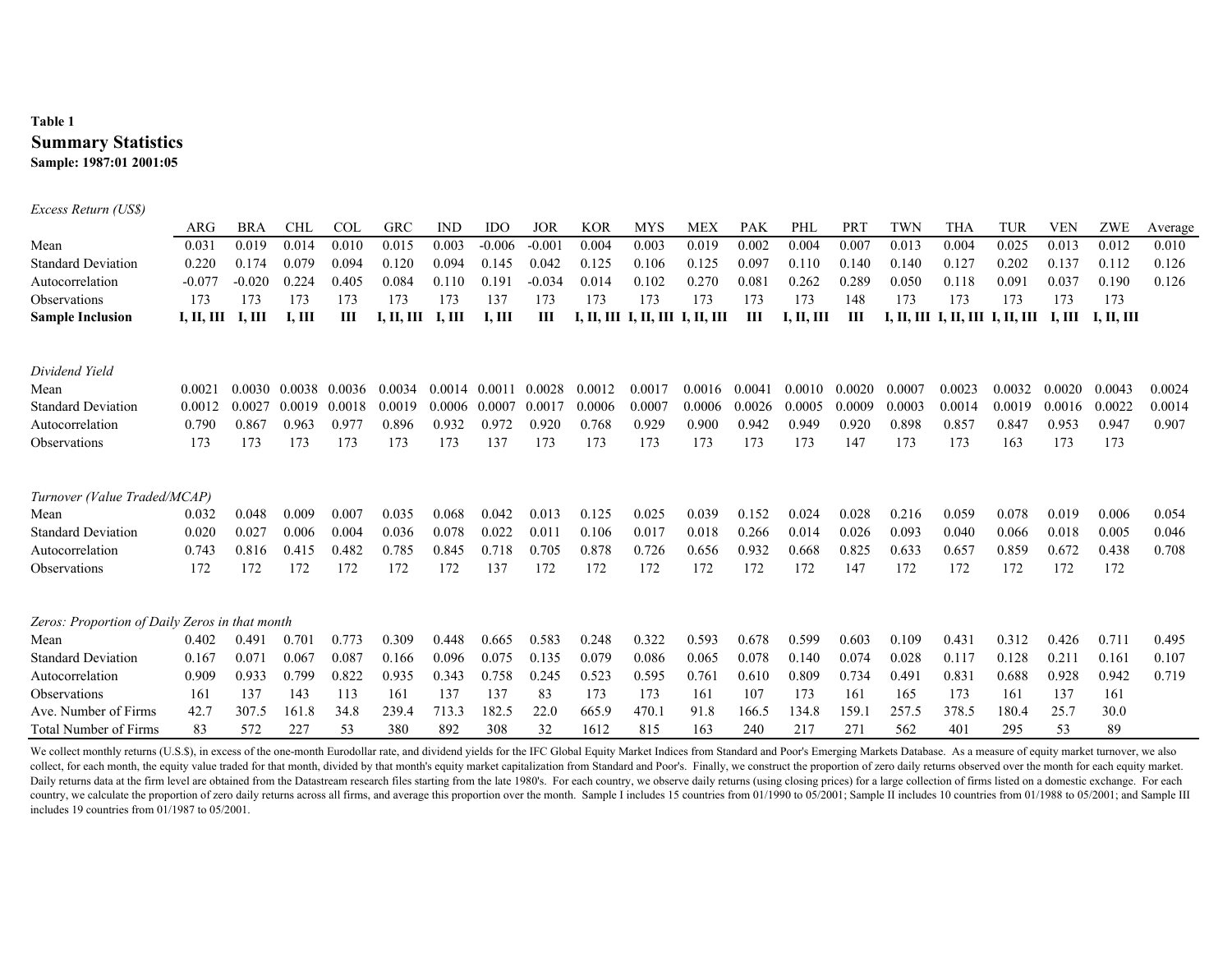#### **Table 2**

### **Correlations of Percentage of Zero Daily Returns with Alternative Measures of Liquidity**

|            | Bid-ask<br>Spread | Turnover | Bid-ask<br>Spread and<br>Turnover | <b>GARCH</b><br>conditional<br>volatility | <b>TARCH</b><br>conditional<br>volatility | Within<br>month<br>Volatility |
|------------|-------------------|----------|-----------------------------------|-------------------------------------------|-------------------------------------------|-------------------------------|
|            |                   |          |                                   |                                           |                                           |                               |
| ARG        |                   | $-0.34$  |                                   | $-0.43$                                   | $-0.32$                                   | $-0.54$                       |
| <b>BRA</b> | 0.36              | $-0.36$  | 0.18                              | 0.69                                      | 0.74                                      | $-0.09$                       |
| <b>CHL</b> |                   | $-0.15$  |                                   | 0.02                                      | $-0.32$                                   | $-0.35$                       |
| COL        |                   | $-0.14$  |                                   | $-0.33$                                   | $-0.37$                                   | $-0.54$                       |
| <b>GRC</b> |                   | $-0.58$  |                                   | 0.39                                      | 0.18                                      | $-0.29$                       |
| IND        |                   | $-0.27$  |                                   | 0.37                                      | 0.15                                      | 0.14                          |
| IDO        | 0.69              | $-0.34$  | 0.17                              | $-0.19$                                   | $-0.14$                                   | $-0.30$                       |
| <b>JOR</b> |                   | $-0.22$  |                                   | 0.05                                      | $-0.01$                                   | 0.18                          |
| <b>KOR</b> | 0.73              | $-0.39$  | $-0.54$                           | 0.07                                      | 0.15                                      | $-0.24$                       |
| <b>MYS</b> | 0.60              | $-0.67$  | $-0.39$                           | $-0.13$                                   | $-0.11$                                   | $-0.37$                       |
| <b>MEX</b> | 0.84              | $-0.48$  | $-0.48$                           | $-0.21$                                   | $-0.21$                                   | $-0.21$                       |
| <b>PAK</b> |                   | $-0.09$  |                                   | 0.20                                      | 0.00                                      | $-0.12$                       |
| PHL        | 0.81              | $-0.54$  | $-0.18$                           | $-0.25$                                   | 0.15                                      | $-0.19$                       |
| PRT        |                   | $-0.59$  |                                   | $-0.06$                                   | $-0.14$                                   | 0.04                          |
| <b>TWN</b> |                   | $-0.47$  |                                   | $-0.31$                                   | $-0.30$                                   | $-0.59$                       |
| THA        |                   | 0.00     |                                   | 0.50                                      | 0.51                                      | 0.28                          |
| TUR        |                   | $-0.64$  |                                   | 0.01                                      | 0.32                                      | $-0.46$                       |
| <b>VEN</b> |                   | $-0.43$  |                                   | 0.00                                      | 0.00                                      | $-0.17$                       |
| ZWE        |                   | $-0.52$  |                                   | $-0.29$                                   | $-0.27$                                   | $-0.47$                       |
| Average    | 0.67              | $-0.38$  | $-0.21$                           | 0.01                                      | 0.00                                      | $-0.23$                       |

Bid-ask spreads at the firm level are obtained from the Datastream research files (where available) for the countries shown here. Estimates of conditional volatility are obtained for each country by maximum likelihood estimation of a symmetric GARCH(1,1) and an asymmetric TARCH(1,1). Following French, Schwert, and Stambaugh (1987), within-month volatility is constructed by first summing the squared returnsor each firm within the month, and then averaging across firms for that month.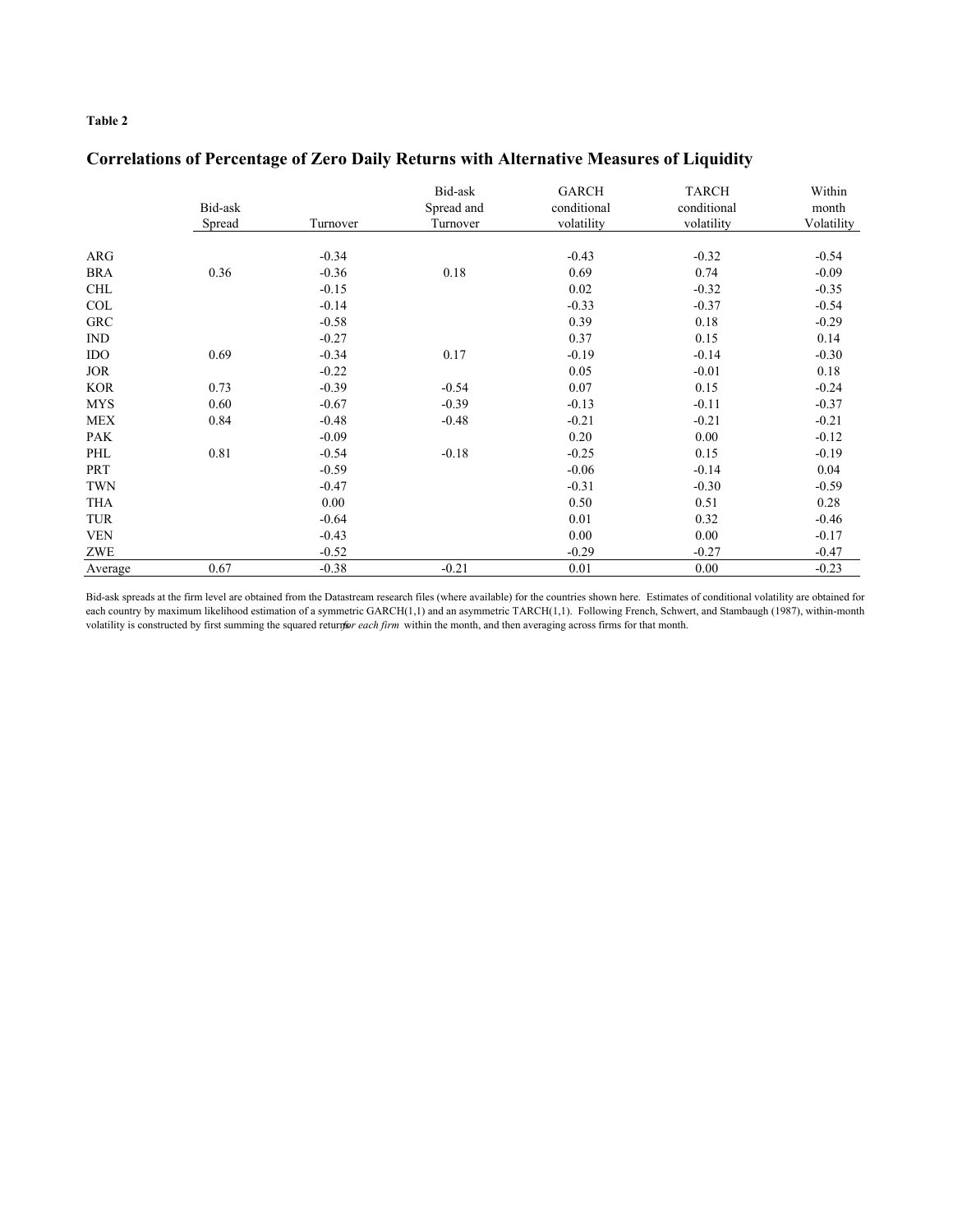#### **Table 3 Liquidity and Equity Market Liberalization**

|                    | Sample I: 1990:01 2001:05<br>15 countries (balanced) |          | Sample II: 1988:01 2001:05<br><b>10 countries (balanced)</b> |                          |          |          | Sample III: 1987:01 2001:05<br>19 countries (unbalanced) |          |          |
|--------------------|------------------------------------------------------|----------|--------------------------------------------------------------|--------------------------|----------|----------|----------------------------------------------------------|----------|----------|
|                    |                                                      |          | Standard                                                     |                          |          | Standard |                                                          |          | Standard |
| Dependent Variable |                                                      | Estimate | error                                                        |                          | Estimate | error    |                                                          | Estimate | error    |
| LIQ                | Liberalization Indicator                             | 0.7180   | 0.0386                                                       | Liberalization Indicator | 0.3155   | 0.0412   | Liberalization Indicator                                 | 0.3707   | 0.0333   |
| <b>TURN</b>        | Liberalization Indicator                             | 0.0083   | 0.0003                                                       | Liberalization Indicator | 0.0067   | 0.0002   | Liberalization Indicator                                 | 0.0055   | 0.0002   |
| LIQ                | Investability Indicator                              | 0.4060   | 0.0505                                                       | Investability Indicator  | 0.4081   | 0.0536   | Investability Indicator                                  | 0.3837   | 0.0438   |
| TURN               | Investability Indicator                              | 0.0329   | 0.0022                                                       | Investability Indicator  | 0.0279   | 0.0021   | Investability Indicator                                  | 0.0211   | 0.0007   |

This table presents pooled regressions with fixed effects (not reported) of either the liquidity measure (*LIQ*) or equity market turnover (*TURN*) on either the Official Liberalization indicator or the investability measu each market. In our empirical analysis, we scale the proportion of zero daily returns for each country by the average proportion of daily returns observed for all the firms in the Datastream research files for the United S 0.154, over the full sample period; the negative of this value is LIQ. Samples I and II are balanced panels, whereas, Sample III employs all countries with available data in an unbalanced panel. We construct Newey-West (5) robust standard errors that also correct for groupwise heteroskedasticity.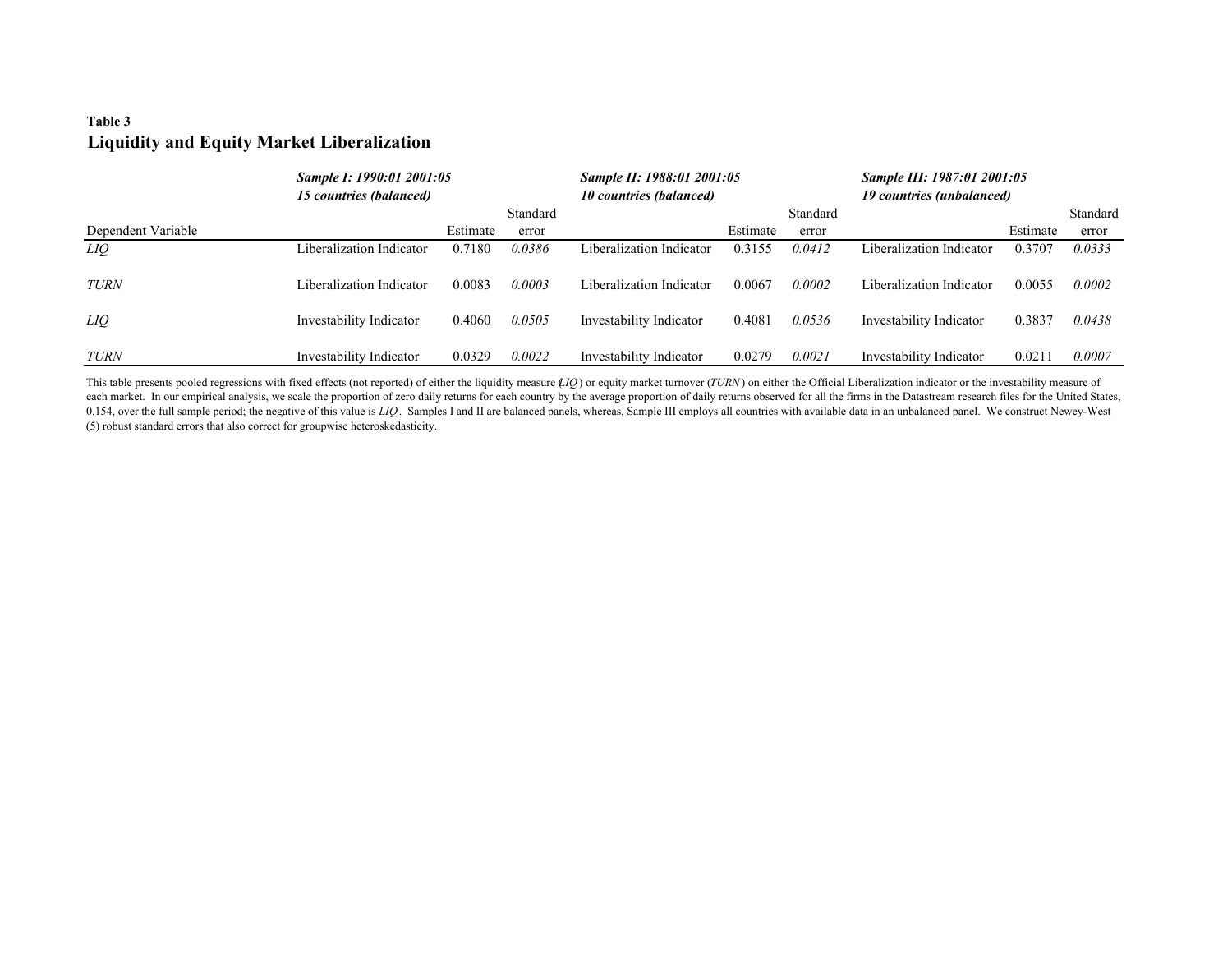## **Table 4 Returns and Liquidity**

|                                      |           | Sample I: 1990.01-2001.05<br>15 countries (balanced) |           | <b>10 countries (balanced)</b> | Sample II: 1988.01-2001.05 Sample III: 1987:01 2001:05<br><b>19 countries (unbalanced)</b> |                   |  |
|--------------------------------------|-----------|------------------------------------------------------|-----------|--------------------------------|--------------------------------------------------------------------------------------------|-------------------|--|
| Dependent Variable: $R_{t+1}$        | Estimate  | Standard<br>error                                    | Estimate  | Standard<br>error              | Estimate                                                                                   | Standard<br>error |  |
| $LIQ_t$                              | $-0.0101$ | 0.0040                                               | $-0.0094$ | 0.0038                         | $-0.0074$                                                                                  | 0.0021            |  |
| $R_t$                                | 0.1043    | 0.0257                                               | 0.0927    | 0.0414                         | 0.1235                                                                                     | 0.0177            |  |
| $R_t$                                | 0.1086    | 0.0256                                               | 0.1009    | 0.0410                         | 0.1026                                                                                     | 0.0191            |  |
| $LIQ_t$                              | $-0.0112$ | 0.0039                                               | $-0.0104$ | 0.0038                         | $-0.0086$                                                                                  | 0.0025            |  |
| $LIQ_t$                              | $-0.0107$ | 0.0079                                               | 0.0004    | 0.0058                         | $-0.0029$                                                                                  | 0.0043            |  |
| Liberalization Indicator             | 0.0069    | 0.0326                                               | $-0.0448$ | 0.0223                         | $-0.0274$                                                                                  | 0.0160            |  |
| $LIO_1^*$ Lib Indicator <sub>t</sub> | $-0.0001$ | 0.0075                                               | $-0.0137$ | 0.0054                         | $-0.0052$                                                                                  | 0.0043            |  |
| $TURN_t$                             | $-0.0352$ | 0.0495                                               | 0.0032    | 0.0565                         | $-0.0165$                                                                                  | 0.0244            |  |
| $TURN_t$                             | $-0.1805$ | 0.1806                                               | 0.0505    | 0.1005                         | 0.0749                                                                                     | 0.0760            |  |
| Liberalization Indicator             | $-0.0050$ | 0.0097                                               | $-0.0053$ | 0.0103                         | $-0.0067$                                                                                  | 0.0046            |  |
| $TURN_t * Lib Indicator_t$           | 0.1527    | 0.1775                                               | $-0.0532$ | 0.0976                         | $-0.0911$                                                                                  | 0.0759            |  |
| $DY_t$                               | 1.4812    | 2.9927                                               | 4.4140    | 2.5070                         | 2.1560                                                                                     | 1.1127            |  |
| $DY_t$                               | 0.9645    | 5.1513                                               | $-1.3094$ | 3.4050                         | 0.3583                                                                                     | 1.4225            |  |
| Liberalization Indicator             | $-0.0003$ | 0.0169                                               | $-0.0236$ | 0.0136                         | $-0.0148$                                                                                  | 0.0071            |  |
| $DY_t^*$ Lib Indicator <sub>t</sub>  | 1.0767    | 5.3225                                               | 8.8340    | 3.8662                         | 2.9803                                                                                     | 2.1072            |  |

Pooled regressions with fixed effects (not reported) of the return in excess of the one-month eurodollar rate on lagged returns, the liquidity measure, turnover, the dividend yield, and associated interactions with the Official Liberalization indicator. Samples I and II are balanced panels, whereas, Sample III employs all countries with available data in an unbalanced panel. We construct Newey-West (5) robust standard errors that also correct for groupwise heteroskedasticity.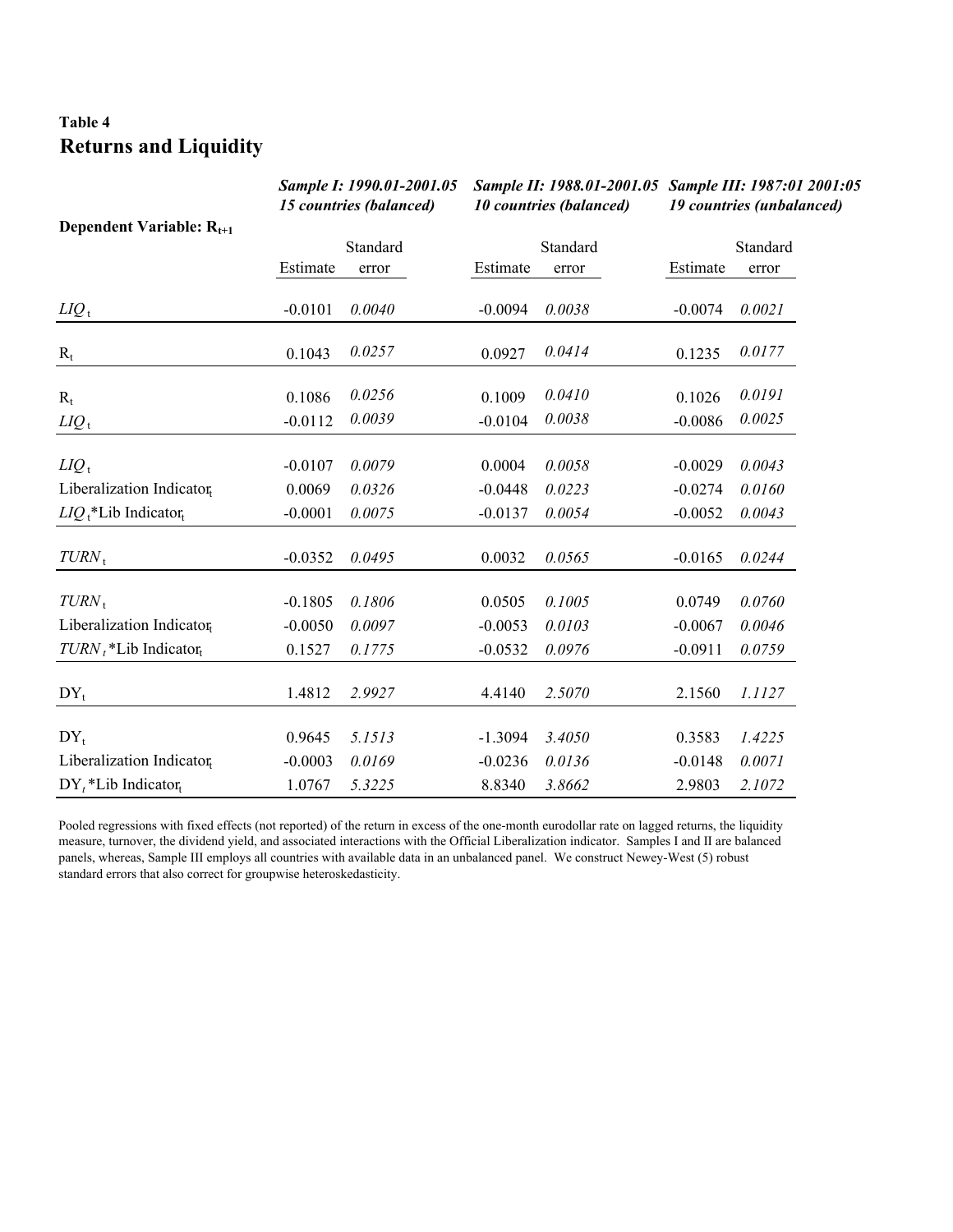#### **Table 5 Vector Autoregression Quadravariate: Returns, LIQ, Turnover and Dividend Yield**

|                                                               |           | Sample I          |           | Sample II         |
|---------------------------------------------------------------|-----------|-------------------|-----------|-------------------|
| Dependent Variable: $R_{t+1}$                                 | Estimate  | Standard<br>error | Estimate  | Standard<br>error |
| $R_{t}$                                                       | 0.094     | 0.022             | 0.079     | 0.025             |
| $LIQ_t$                                                       | $-0.012$  | 0.004             | $-0.007$  | 0.005             |
| $TURN_t$                                                      | $-0.027$  | 0.058             | $-0.013$  | 0.072             |
| $DY_{t}$                                                      | $-0.079$  | 1.351             | 4.081     | 3.129             |
| Liberalization Indicatort                                     | 0.015     | 0.012             | $-0.001$  | 0.014             |
| Dependent Variable: $LIQ_{t+1}$                               |           |                   |           |                   |
| $R_t$                                                         | 0.265     | 0.077             | 0.320     | 0.084             |
| $LIQ_t$                                                       | 0.776     | 0.015             | 0.794     | 0.016             |
| $TURN_t$                                                      | $-0.329$  | 0.200             | $-0.449$  | 0.227             |
| $DY_{t}$                                                      | $-42.460$ | 8.919             | $-34.280$ | 10.344            |
| Liberalization Indicator <sub>t</sub>                         | 0.092     | 0.046             | 0.070     | 0.035             |
| Dependent Variable: $TURN_{t+1}$                              |           |                   |           |                   |
| $R_t$                                                         | 0.018     | 0.005             | 0.022     | 0.006             |
| $LIQ_t$                                                       | $-0.003$  | 0.001             | $-0.003$  | 0.001             |
| $TURN_{\,\rm t}$                                              | 0.784     | 0.014             | 0.761     | $0.017\,$         |
| $DY_t$                                                        | $-1.065$  | 0.571             | $-2.215$  | 0.777             |
| Liberalization Indicatort                                     | 0.007     | 0.002             | 0.003     | 0.003             |
| Dependent Variable: $DY_{t+1}$                                |           |                   |           |                   |
| $R_{t}$                                                       | $-0.055$  | 0.112             | $-0.175$  | 0.104             |
| $LIQ_t$                                                       | $-0.036$  | 0.015             | $-0.052$  | 0.019             |
| $TURN_t$                                                      | $-0.049$  | 0.200             | $-0.321$  | 0.267             |
| $DY_{t}$                                                      | 0.899     | 0.009             | 0.852     | 0.009             |
| Liberalization Indicator <sub>t</sub>                         | -0.044    | 0.090             | $-0.159$  | 0.058             |
| Cholesky Decomposition of VAR-COV matrix: Pre liberalization  |           |                   |           |                   |
| $C_{21}$ (Return and LIQ)                                     | 0.035     | 0.043             | 0.111     | 0.030             |
| $C_{31}$ (Return and <i>TURN</i> )                            | 0.001     | 0.002             | 0.004     | 0.002             |
| $C_{41}$ (Return and dy)                                      | $-0.678$  | 0.102             | $-0.145$  | 0.055             |
| $C_{42}$ (LIQ and dy)                                         | $-0.135$  | 0.094             | $-0.091$  | 0.055             |
| Cholesky Decomposition of VAR-COV matrix: Post liberalization |           |                   |           |                   |
| $C_{21}$ (Return and LIO)                                     | 0.077     | 0.010             | 0.076     | 0.012             |
| $C_{31}$ (Return and $TURN$ )                                 | 0.007     | 0.001             | 0.009     | 0.001             |
| $C_{41}$ (Return and dy)                                      | $-0.191$  | 0.009             | $-0.207$  | 0.014             |
| $C_{42}$ (LIQ and dy)                                         | $-0.023$  | 0.009             | $-0.027$  | 0.013             |

This table presents quadravariate VAR maximum likelihood estimates, including excess return, *LIQ ,* turnover, and the dividend yield as endogenous variables. The lagged Official Liberalization indicator is included as an additional exogenous variable. Further, the VAR innovation variance-covariance matrix, for which the 4-elements of the Cholesky decomposition are presented, is assumed to differ across liberalization state. We also present Bollerslev and Wooldridge (1992) robust standard errors. Estimates (and associated standard errors) in **bold** are multiplied by 1000.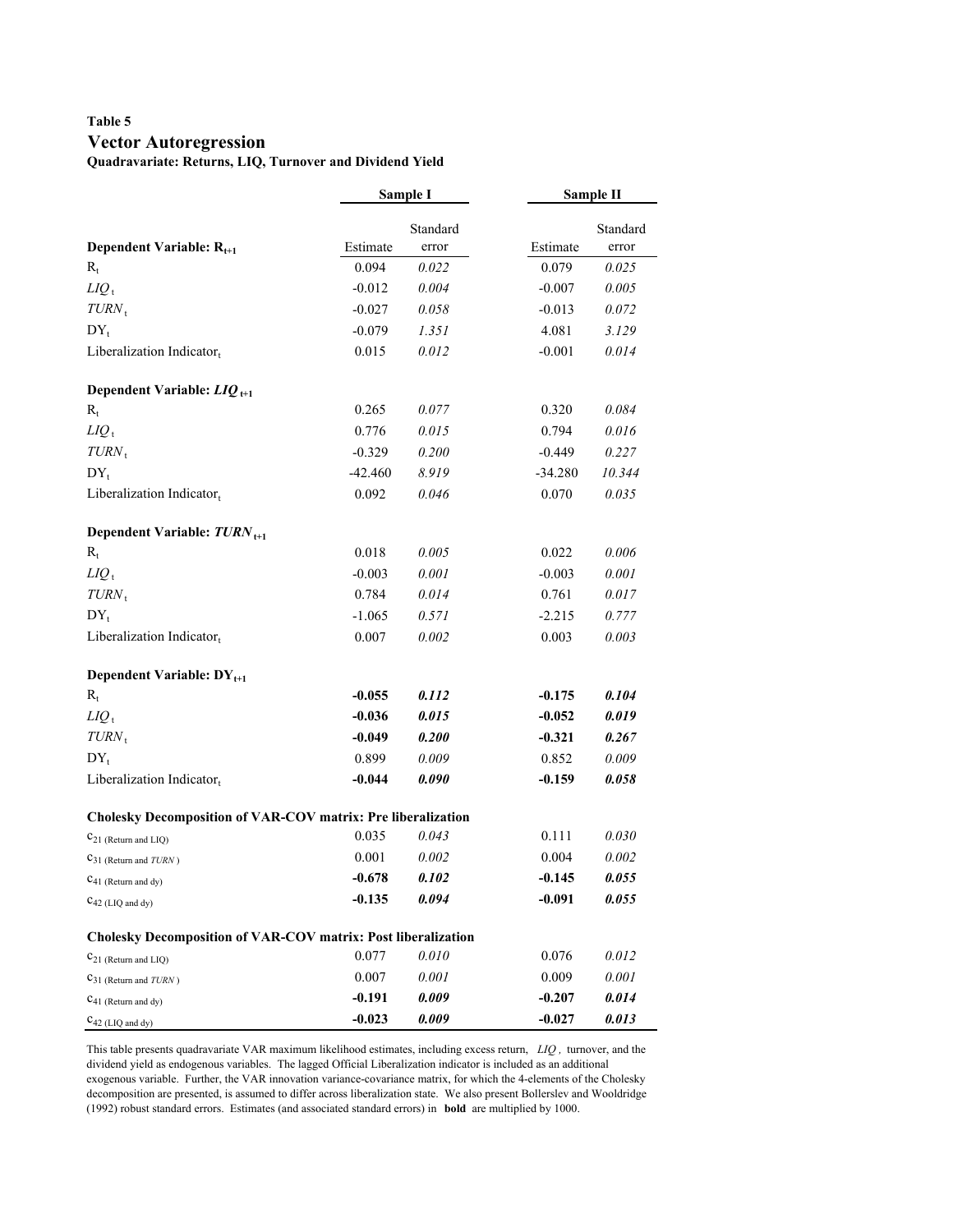#### **Table 6 Alternative VAR Specifications**

|                                                                                                                                                               | <b>Bivariate</b> |                    |          | <b>Trivariate A</b> |          | <b>Trivariate B</b> | Quadravariate |                    |  |
|---------------------------------------------------------------------------------------------------------------------------------------------------------------|------------------|--------------------|----------|---------------------|----------|---------------------|---------------|--------------------|--|
| Dependent Variable: $R_{t+1}$                                                                                                                                 |                  | Sample I Sample II |          | Sample I Sample II  |          | Sample I Sample II  |               | Sample I Sample II |  |
| $LIQ_t$                                                                                                                                                       | $-0.012$         | $-0.009$           | $-0.011$ | $-0.009$            | $-0.012$ | $-0.007$            | $-0.012$      | $-0.007$           |  |
|                                                                                                                                                               | 0.004            | 0.004              | 0.004    | 0.004               | 0.004    | 0.005               | 0.004         | 0.005              |  |
| $TURN_{t}$                                                                                                                                                    |                  |                    | $-0.028$ | $-0.025$            |          |                     | $-0.027$      | 0.072              |  |
|                                                                                                                                                               |                  |                    | 0.058    | 0.066               |          |                     | 0.058         | 0.066              |  |
| $DY_{t}$                                                                                                                                                      |                  |                    |          |                     | $-0.210$ | 3.746               | $-0.079$      | 4.081              |  |
|                                                                                                                                                               |                  |                    |          |                     | 2.663    | 3.117               | 1.351         | 3.129              |  |
| <b>Cholesky Decomposition of VAR-COV matrix: Pre liberalization</b>                                                                                           |                  |                    |          |                     |          |                     |               |                    |  |
| $C_{21}$ (Return and LIO)                                                                                                                                     | 0.034            | 0.114              | 0.033    | 0.114               | 0.036    | 0.111               | 0.035         | 0.111              |  |
|                                                                                                                                                               | 0.043            | 0.030              | 0.043    | 0.030               | 0.043    | 0.030               | 0.043         | 0.030              |  |
| $C_{31}$ (Return and $TURN$ )                                                                                                                                 |                  |                    | 0.001    | 0.004               |          |                     | 0.001         | 0.004              |  |
|                                                                                                                                                               |                  |                    | 0.002    | 0.002               |          |                     | 0.002         | 0.002              |  |
| $C_{41}$ (Return and dy)                                                                                                                                      |                  |                    |          |                     | $-0.677$ | $-0.144$            | $-0.678$      | $-0.145$           |  |
|                                                                                                                                                               |                  |                    |          |                     | 0.102    | 0.055               | 0.102         | 0.055              |  |
| $C_{42}$ (LIQ and dy)                                                                                                                                         |                  |                    |          |                     | $-0.135$ | $-0.091$            | $-0.135$      | $-0.091$           |  |
|                                                                                                                                                               |                  |                    |          |                     | 0.094    | 0.055               | 0.094         | 0.055              |  |
| Cholesky Decomposition of VAR-COV matrix: Post liberalization                                                                                                 |                  |                    |          |                     |          |                     |               |                    |  |
| $C_{21}$ (Return and LIQ)                                                                                                                                     | 0.077            | 0.075              | 0.077    | 0.075               | 0.077    | 0.076               | 0.077         | 0.076              |  |
|                                                                                                                                                               | 0.010            | 0.012              | 0.010    | 0.012               | 0.010    | 0.012               | 0.010         | 0.012              |  |
| $C_{31}$ (Return and $TURN$ )                                                                                                                                 |                  |                    | 0.007    | 0.009               |          |                     | 0.007         | 0.009              |  |
|                                                                                                                                                               |                  |                    | 0.001    | 0.001               |          |                     | 0.001         | 0.001              |  |
| $C_{41}$ (Return and dy)                                                                                                                                      |                  |                    |          |                     | $-0.190$ | $-0.207$            | $-0.191$      | $-0.207$           |  |
|                                                                                                                                                               |                  |                    |          |                     | 0.009    | 0.014               | 0.009         | 0.014              |  |
| $C_{42}$ (LIQ and dy)                                                                                                                                         |                  |                    |          |                     | $-0.023$ | $-0.026$            | $-0.023$      | $-0.027$           |  |
| This table presents maximum likelihood estimates for three alternative VAR specifications: a bivariate VAR including excess returns and LIQ; a trivariate VAR |                  |                    |          |                     | 0.009    | 0.013               | 0.009         | 0.013              |  |

(A) including excess return, LIQ, and turnover; and a trivariate VAR (B) including excess returns, LIQ, and the dividend yield, as well as the quadravariate estimates presented in Table 5. As in Table 5, the Official Liberalization indicator is included in all cases as an additional exogenous variable. To conserve space, we only present the predictive coefficients of LIQ, turnover, and dividend yields on future excess returns. We also present the off-diagonal element of the Cholesky decomposition associated with the contemporaneous covariances between returns, LIQ, turnover, and dividend yields (plus dividend yields with LIQ), which are assumed to differ across liberalization state. We also present Bollerslev and Wooldridge robust standard errors below each estimate in italics. Estimates (and associated standard errors) in bold are multiplied by 1000.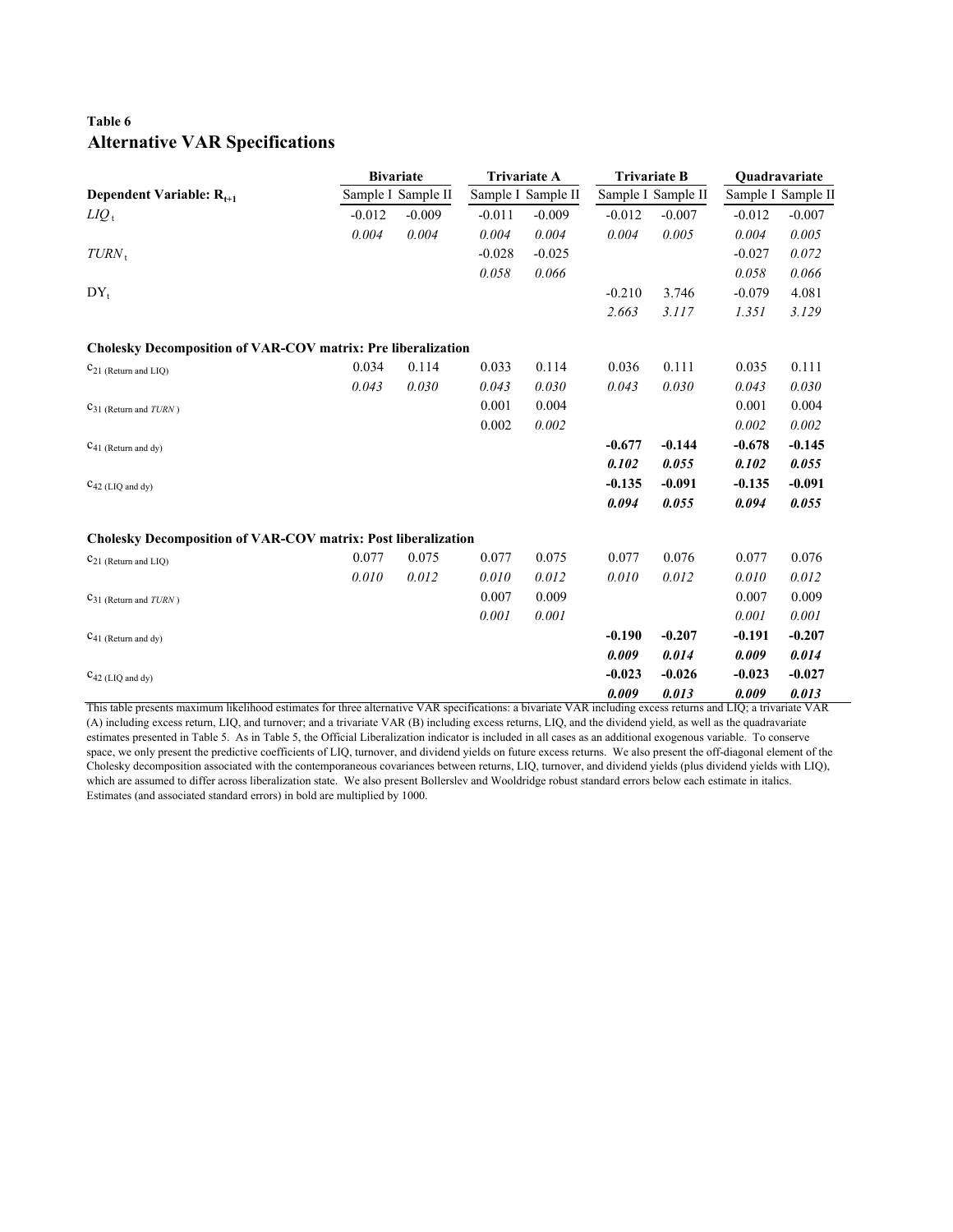|        | $R_{t+1}$ on $LIQ_t$    |         | $R_{t+1}$ on $DY_t$     |         |
|--------|-------------------------|---------|-------------------------|---------|
|        | Coefficient T-statistic |         | Coefficient T-statistic |         |
| Median | $-0.0002$               | $-0.04$ | 1 18                    | 0.51    |
| Mean   | $-0.0003$               | $-0.06$ | 1 24                    | 0.53    |
| 2.5%   | $-0.0089$               | $-2.08$ | $-3.17$                 | $-1.46$ |
| 97.5%  | 0.0078                  | 1.88    | 5.99                    | 2.52    |

# **Table 7 Monte Carlo Analysis of Return Predictability**

For Sample I (15 countries), we simulate from the estimated trivariate VAR, including returns, liquidity, and dividend yields, except that under the null, returns are not predictable by lagged endogenous variables. However, the innovations of all variables are allowed to be correlated as in the observed data. We employ the observed liberalization indicators for each replication. For each replication, we then estimate the unconstrained cross-sectionally restricted trivariate VAR(1) for returns, liquidity, and dividend yields using the pooled MLE methodology presented above. This table presents the mean and three relevant percentiles of the empirical distribution for the coefficients and robust *t* -statistics of excess returns on lagged *LIQ* and the dividend yield.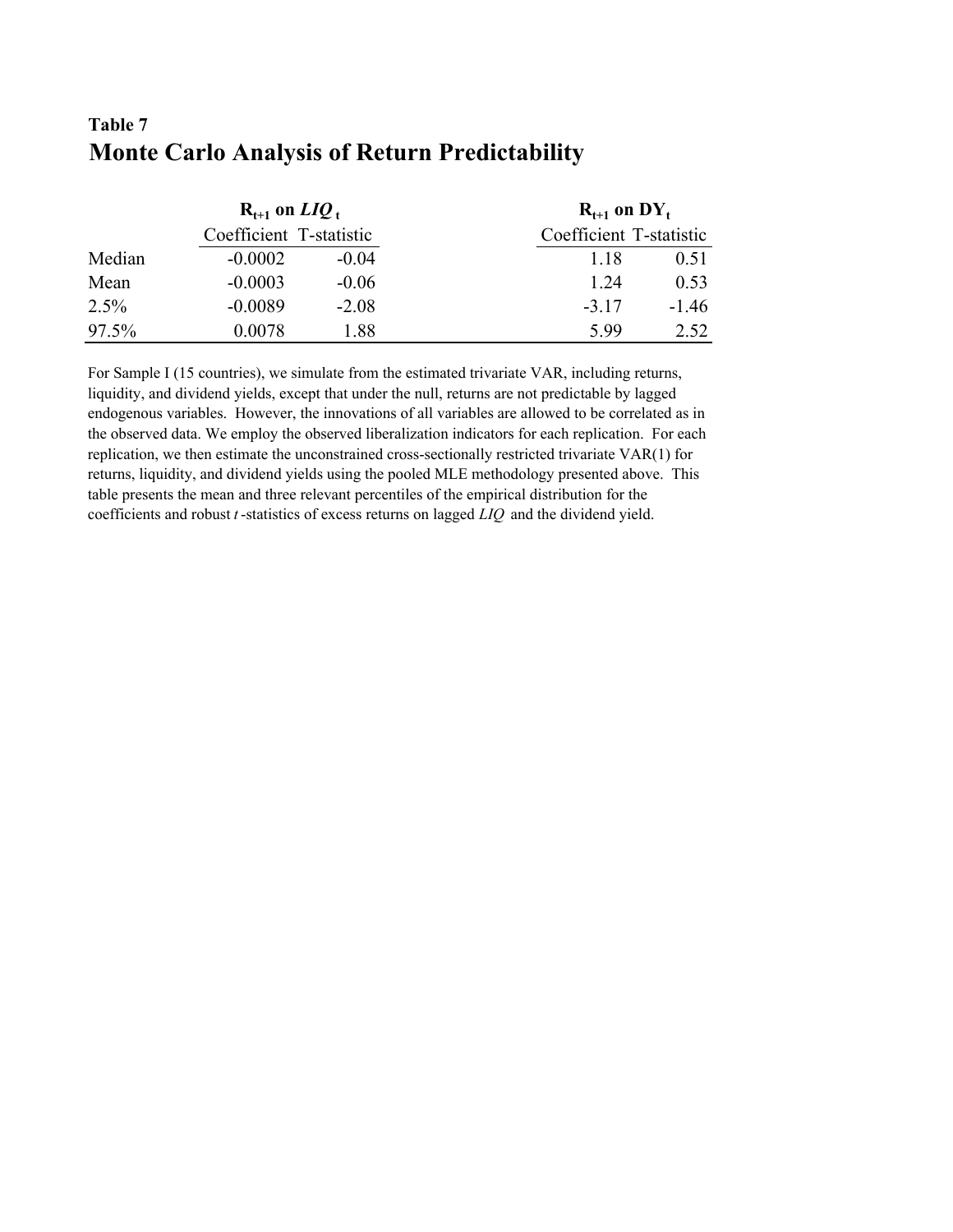#### **Table 8 Liquidity Pricing Panel A: Segmentation/Integration Model**

|                       | <b>With Official Liberalization Indicator</b> |                 |                 |                 |                            | <b>With Intensity Indicator</b> |                 |                 |           |  |
|-----------------------|-----------------------------------------------|-----------------|-----------------|-----------------|----------------------------|---------------------------------|-----------------|-----------------|-----------|--|
|                       |                                               | Sample I        |                 | Sample II       |                            |                                 | Sample I        |                 | Sample II |  |
|                       |                                               | <b>Standard</b> |                 | <b>Standard</b> |                            |                                 | <b>Standard</b> |                 | Standar   |  |
|                       | <b>Estimate</b>                               | Error           | <b>Estimate</b> | Error           |                            | Estimate                        | Error           | <b>Estimate</b> | Error     |  |
| *<br>$\gamma_{\rm w}$ | 4.140                                         | 2.053           | 3.885           | 1.948           | $\ast$<br>$\gamma_{\rm w}$ | 4.140                           | 2.053           | 3.885           | 1.948     |  |
| $\gamma_i$            | $-0.397$                                      | 0.375           | 0.003           | 0.313           | $\gamma_i$                 | $-0.554$                        | 0.264           | 0.430           | 0.336     |  |
| $\gamma_{liq,w}$      | 0.164                                         | 0.291           | 0.284           | 0.578           | $\gamma_{liq,w}$           | $-0.472$                        | 0.420           | $-0.547$        | 0.523     |  |
| $\gamma_{liq,i}$      | 1.251                                         | 0.452           | 0.086           | 0.448           | $\gamma_{liq,i}$           | 1.292                           | 0.244           | 0.927           | 0.329     |  |
| *<br>$\gamma_{\rm w}$ | 4.140                                         | 2.053           | 3.885           | 1.948           | $\ast$<br>$\gamma_{\rm w}$ | 4.140                           | 2.053           | 3.885           | 1.948     |  |
| $\gamma_i$            | $-0.688$                                      | 0.442           | 0.248           | 0.351           | $\gamma_i$                 | $-0.575$                        | 0.367           | 0.435           | 0.416     |  |
| $\gamma_{liq,w}$      | 0.178                                         | 0.295           | 1.061           | 0.596           | $\gamma_{liq,w}$           | $-0.494$                        | 0.447           | $-0.858$        | 0.530     |  |
| $\gamma_{liq,i}$      | 0.850                                         | 0.445           | $-0.355$        | 0.503           | $\gamma_{liq,i}$           | 1.299                           | 0.245           | 0.893           | 0.377     |  |
| $v_0$                 | $-0.0057$                                     | 0.0025          | $-0.0057$       | 0.0022          | $v_0$                      | $-0.0004$                       | 0.0015          | 0.0000          | 0.0017    |  |
| v <sub>I</sub>        | 0.0000                                        | 0.0006          | $-0.0020$       | 0.0016          | v <sub>j</sub>             | $-0.0001$                       | 0.0006          | 0.0015          | 0.0017    |  |

# **Estimate Standard Error Estimate Standard Error** \* 4.140 2.053 3.885 1.948  $\gamma_w^*$  4.140 2.053 3.885 1.948 **With Intensity Indicator Sample I Sample II**

#### **Panel B: Full Integration Model Panel C: Full Segmentation Model**

|                      |                 | Sample I        |                 | Sample II       |                  |                 | Sample I        |                 | Sample II |
|----------------------|-----------------|-----------------|-----------------|-----------------|------------------|-----------------|-----------------|-----------------|-----------|
|                      |                 | <b>Standard</b> |                 | <b>Standard</b> |                  |                 | <b>Standard</b> |                 | Standar   |
|                      | <b>Estimate</b> | Error           | <b>Estimate</b> | Error           |                  | <b>Estimate</b> | Error           | <b>Estimate</b> | Error     |
| $\gamma_{\rm w}$     | 4.140           | 2.053           | 3.885           | 1.948           | $\gamma_i$       | $-0.203$        | 0.121           | $-0.153$        | 0.129     |
| $\gamma_{\rm liq,w}$ | $-0.157$        | 0.292           | $-0.834$        | 0.387           | $\gamma_{liq,i}$ | 0.985           | 0.122           | 0.661           | 0.175     |
| $\gamma_{\rm w}$     | 4.140           | 2.053           | 3.885           | 1.948           | $\gamma_i$       | $-0.190$        | 0.124           | $-0.207$        | 0.125     |
| $\gamma_{liq,w}$     | $-0.129$        | 0.293           | $-0.507$        | 0.412           | $\gamma_{liq,i}$ | 0.985           | 0.123           | 0.592           | 0.175     |
| $\mathcal V$         | $-0.0004$       | 0.0005          | $-0.0010$       | 0.0010          | v                | $-0.0001$       | 0.0005          | $-0.0016$       | 0.0009    |

#### **Panel D: Modified Segmentation/Integration Model**

|                  |                 |                 | With Official Liberalization Indicator |                 |                       |                 |                 | <b>With Intensity Indicator</b> |                 |
|------------------|-----------------|-----------------|----------------------------------------|-----------------|-----------------------|-----------------|-----------------|---------------------------------|-----------------|
|                  |                 | Sample I        |                                        | Sample II       |                       |                 | Sample I        |                                 | Sample II       |
|                  |                 | <b>Standard</b> |                                        | <b>Standard</b> |                       |                 | <b>Standard</b> |                                 | <b>Standard</b> |
|                  | <b>Estimate</b> | Error           | <b>Estimate</b>                        | Error           |                       | <b>Estimate</b> | Error           | Estimate                        | Error           |
|                  | 4.140           | 2.053           | 3.885                                  | 1.948           | $\gamma_{\rm w}$      | 4.140           | 2.053           | 3.885                           | 1.948           |
|                  | $-0.447$        | 0.125           | $-0.189$                               | 0.132           | $\gamma_i$            | $-0.424$        | 0.123           | $-0.161$                        | 0.103           |
| $\gamma_{liq,w}$ | 0.764           | 0.286           | 1.182                                  | 0.535           | $\gamma_{liq,w}$      | 0.052           | 0.355           | $-0.898$                        | 0.575           |
| $\gamma_{liq,i}$ | 1.020           | 0.119           | 0.629                                  | 0.188           | $\gamma_{liq,i}$      | 1.014           | 0.117           | 0.602                           | 0.173           |
|                  | 4.140           | 2.053           | 3.885                                  | 1.948           | *<br>$\gamma_{\rm w}$ | 4.140           | 2.053           | 3.885                           | 1.948           |
|                  | $-0.343$        | 0.124           | $-0.210$                               | 0.137           | $\gamma_i$            | $-0.324$        | 0.126           | $-0.055$                        | 0.129           |
| $\gamma_{liq,w}$ | 0.515           | 0.295           | 1.484                                  | 0.587           | $\gamma_{liq,w}$      | $-0.250$        | 0.409           | $-1.914$                        | 0.641           |
| $\gamma$ liq, i  | 1.073           | 0.123           | 0.587                                  | 0.193           | $\gamma_{liq,i}$      | 1.064           | 0.125           | 0.609                           | 0.198           |
|                  | $-0.0037$       | 0.0015          | $-0.0039$                              | 0.0023          | $v_0$                 | $-0.0004$       | 0.0011          | $-0.0022$                       | 0.0012          |
|                  | 0.0016          | 0.0006          | $-0.0008$                              | 0.0014          | v <sub>j</sub>        | 0.0018          | 0.0006          | 0.0043                          | 0.0015          |

The \* indicates that the price of world market risky<sub>w</sub> is estimated using GMM from the US data alone over the corresponding sample period. In Panel A, world market and liquidity factors are priced only under integration, whereas local market and liquidity risks are priced under segmentation. In Panel B, only world market and liquidity factors are priced at all times; in Panel C, only local market and liquidity factors are priced at all times. In Panel D, the world market and liquidity factors are priced only under integration, whereas local market and liquidity risks are priced at all times. We estimate each model using both the official liberalization and the investability indicators to measure financial integration. We estimate each model with and without a local liquidity adjustment cost, v. Robust standard errors are computed using Newey West (1987) with 5 lags.

|     | Sample I        |                 | Sample II       |                  |                 | Sample I        |                 | Sample II       |
|-----|-----------------|-----------------|-----------------|------------------|-----------------|-----------------|-----------------|-----------------|
|     | <b>Standard</b> |                 | <b>Standard</b> |                  |                 | <b>Standard</b> |                 | <b>Standard</b> |
| ate | Error           | <b>Estimate</b> | Error           |                  | <b>Estimate</b> | Error           | <b>Estimate</b> | Error           |
| 0   | 2.053           | 3.885           | 1.948           | $\gamma_i$       | $-0.203$        | 0.121           | $-0.153$        | 0.129           |
|     | 0.292           | $-0.834$        | 0.387           | $\gamma_{liq,i}$ | 0.985           | 0.122           | 0.661           | 0.175           |
| 0   | 2.053           | 3.885           | 1.948           | $\gamma_i$       | $-0.190$        | 0.124           | $-0.207$        | 0.125           |
| 9   | 0.293           | $-0.507$        | 0.412           | $\gamma_{liq,i}$ | 0.985           | 0.123           | 0.592           | 0.175           |
| 04  | 0.0005          | $-0.0010$       | 0.0010          | ν                | $-0.0001$       | 0.0005          | $-0.0016$       | 0.0009          |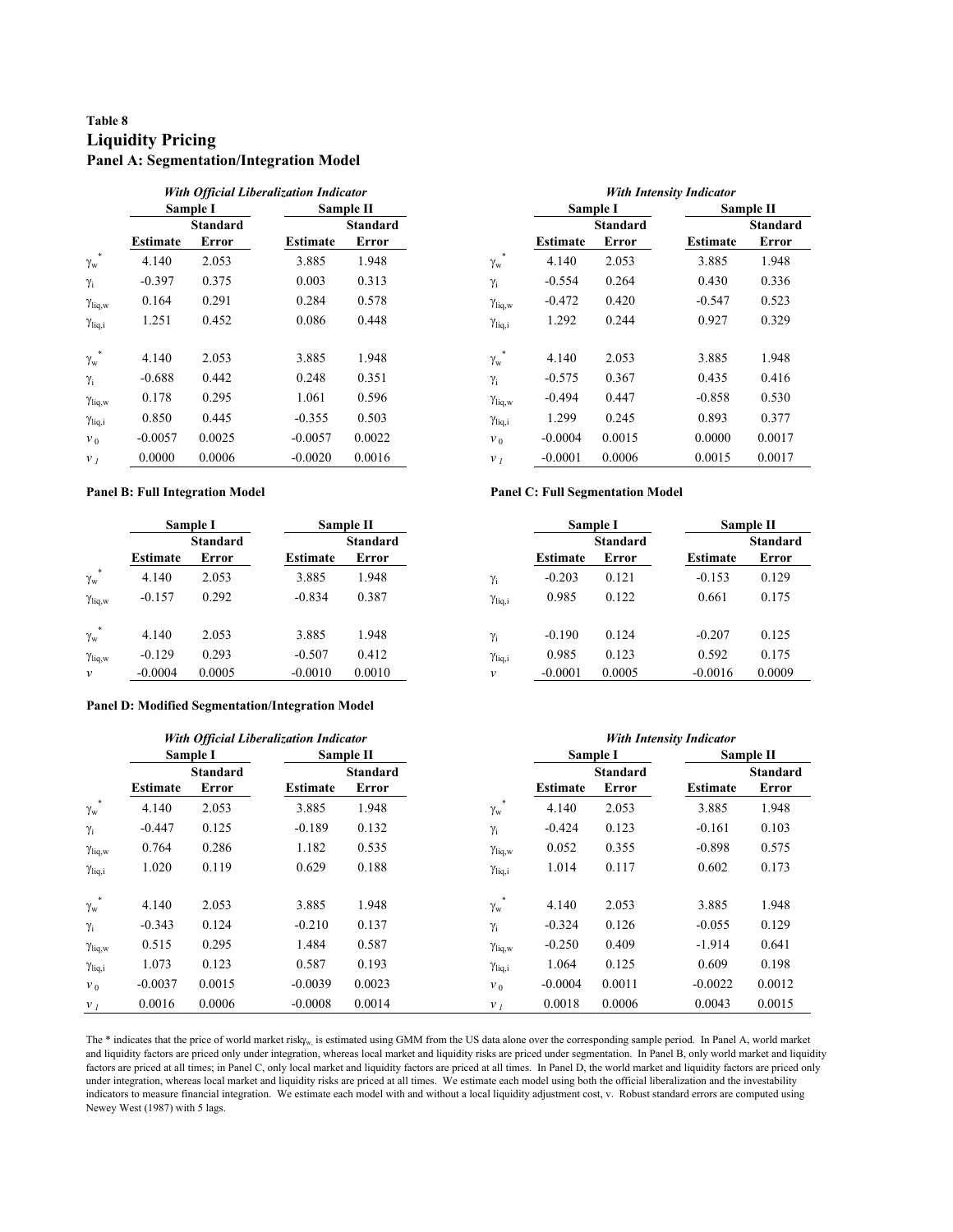#### **Table 9Liquidity Pricing in the Cross-section**

|                                         | Sample I: 1990.01-2001.05<br>15 countries |          |                |          | Sample II: 1988:01 2001:05<br>10 countries |          |                |          |
|-----------------------------------------|-------------------------------------------|----------|----------------|----------|--------------------------------------------|----------|----------------|----------|
| <b>Model</b>                            |                                           |          | $\alpha_i$     |          |                                            |          | $\alpha_i$     |          |
|                                         | <b>R-square</b>                           | Average  | <b>Maximum</b> | Minimum  | R-square                                   | Average  | <b>Maximum</b> | Minimum  |
| <b>Official Liberalization</b>          |                                           |          |                |          |                                            |          |                |          |
| <b>Segmentation/Integration</b>         | 0.00                                      | 0.000    | 0.019          | $-0.017$ | 0.13                                       | 0.005    | 0.024          | $-0.007$ |
| Segmentation/Integration (with net)     | 0.01                                      | $-0.001$ | 0.019          | $-0.017$ | 0.00                                       | 0.000    | 0.022          | $-0.011$ |
| Investability                           |                                           |          |                |          |                                            |          |                |          |
| Segmentation/Integration                | 0.02                                      | 0.000    | 0.017          | $-0.015$ | 0.02                                       | $-0.001$ | 0.022          | $-0.013$ |
| Segmentation/Integration (with net)     | 0.05                                      | $-0.002$ | 0.014          | $-0.018$ | 0.16                                       | 0.001    | 0.025          | $-0.012$ |
| <b>Full Integration</b>                 | 0.06                                      | $-0.001$ | 0.018          | $-0.017$ | 0.13                                       | 0.002    | 0.025          | $-0.010$ |
| <b>Full Integration (with net)</b>      | 0.05                                      | $-0.002$ | 0.017          | $-0.018$ | 0.10                                       | 0.000    | 0.024          | $-0.012$ |
| <b>Full Segmentation</b>                | 0.29                                      | 0.000    | 0.015          | $-0.012$ | 0.57                                       | 0.005    | 0.018          | $-0.004$ |
| <b>Full Segmentation (with net)</b>     | 0.29                                      | $-0.001$ | 0.014          | $-0.013$ | 0.33                                       | 0.003    | 0.019          | $-0.007$ |
| <b>Official Liberalization</b>          |                                           |          |                |          |                                            |          |                |          |
| <b>Mod Segmentation/Integration</b>     | 0.07                                      | $-0.001$ | 0.013          | $-0.019$ | 0.44                                       | 0.004    | 0.017          | $-0.008$ |
| Mod Segmentation/Integration (with net) | 0.16                                      | $-0.001$ | 0.012          | $-0.015$ | 0.24                                       | 0.002    | 0.017          | $-0.009$ |
| Investability                           |                                           |          |                |          |                                            |          |                |          |
| <b>Mod Segmentation/Integration</b>     | 0.26                                      | $-0.001$ | 0.013          | $-0.015$ | 0.43                                       | 0.001    | 0.014          | $-0.010$ |
| Mod Segmentation/Integration (with net) | 0.19                                      | $-0.001$ | 0.014          | $-0.014$ | 0.10                                       | 0.001    | 0.017          | $-0.010$ |

This table presents evidence on the cross-sectional pricing errors associated with each model presented in Table 8. We construct measures of the model implied expected excess returns by multiplying the risk prices in Table 8 by the average of the relevant cross-products of the bivariate VAR innovations. To account for the gross to net adjustment, we also take the average of LIQ for each country. The column labeled "R-square" is the r-squared from the cross-sectional regression of the observed average excess return for each country on the model implied expected excess return. For each model, we also construct ``alphas" by measuring the difference between the observed average and the model implied excess returns; some summary statistics on the alphas are provided. The alphas are in monthly units.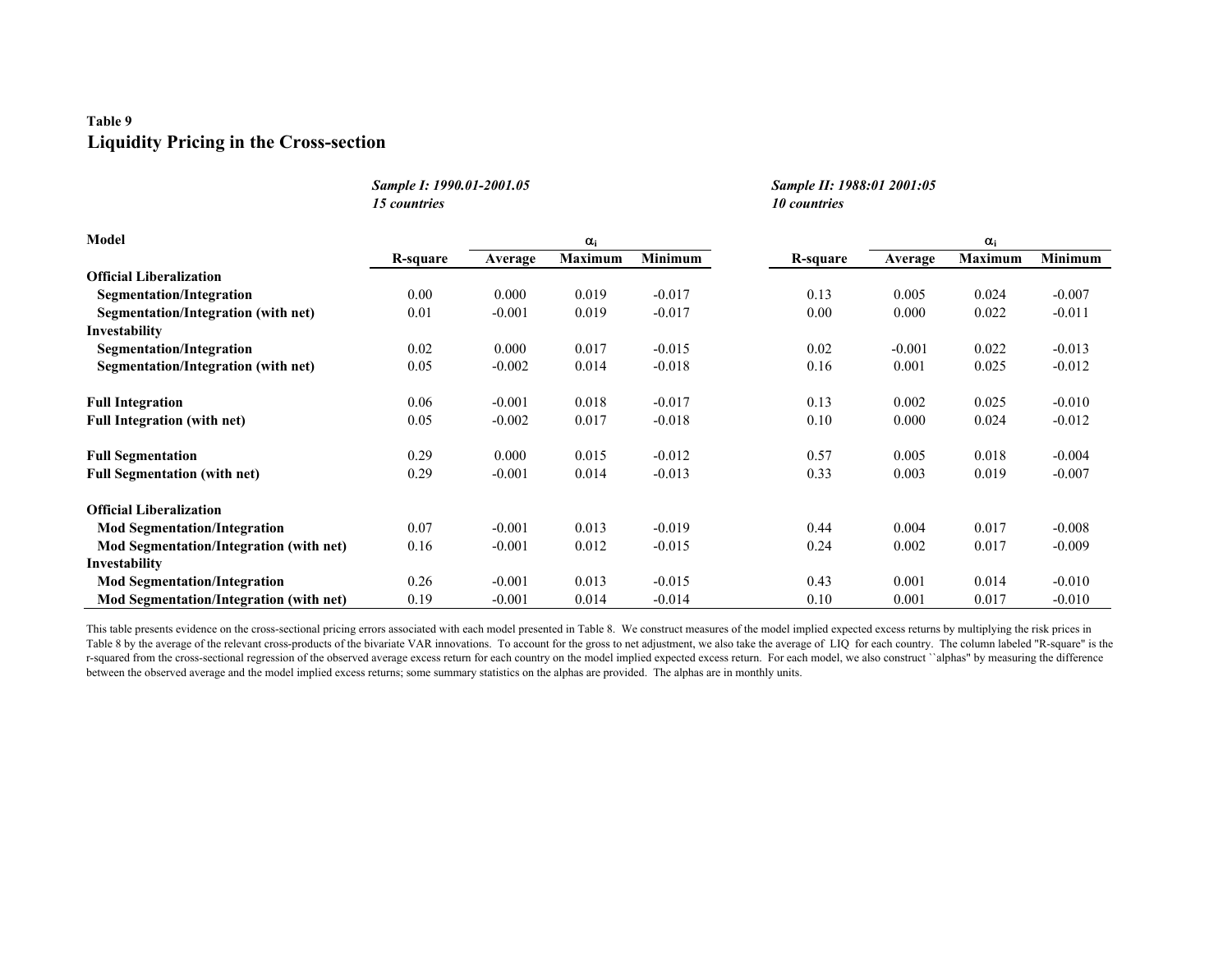1962 1963 1964 1965 1966 1967<br>676<br>1970<br>1981 1973<br>1973<br>1974 1976 1977 1978 1979 1980 1981 1982 1984<br>1985<br>1986 1988<br>1989<br>1989 1990 1991 1992 1995<br>1995<br>1995 1996<br>1991<br>1991 1998 1999 2001<br>2001<br>2001 Zero Returns $H$ asbrouck (2003)  $\blacksquare$   $\blacksquare$   $\blacksquare$  Amihud (2002)  $\blacksquare$  Jones (2001) Correlation: Hasbrouck-Zeros=0.42 Correlation: Amihud-Zeros=0.40 Correlation: Jones-Zeros=0.30

Figure 1 Comparison of Transaction Costs/Liquidity Measures using US Data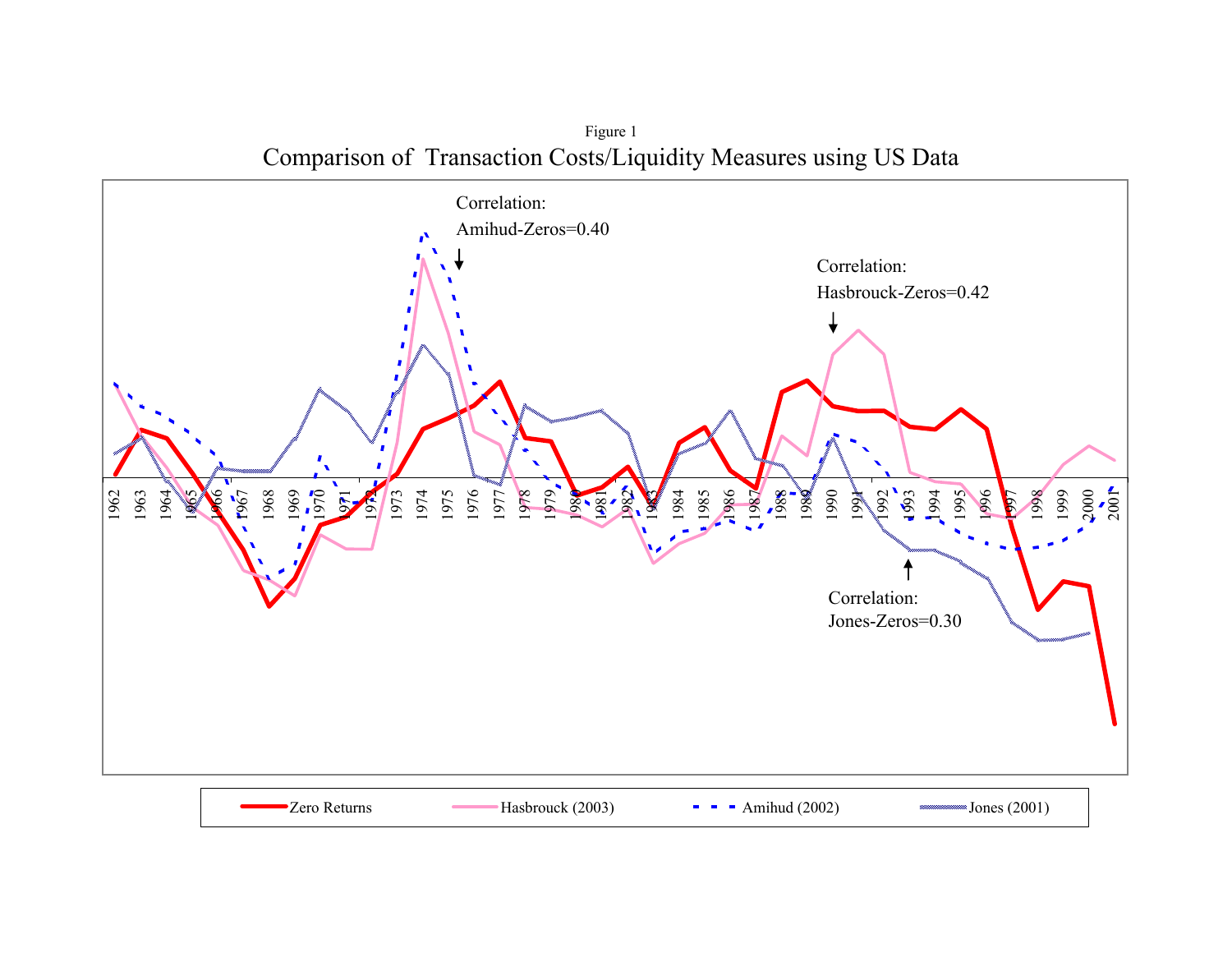Figure 2 Return Response to Liquidity Improvement *Sample I: 1990.01-2001.05*



Pre-Liberalization **Post-Liberalization**